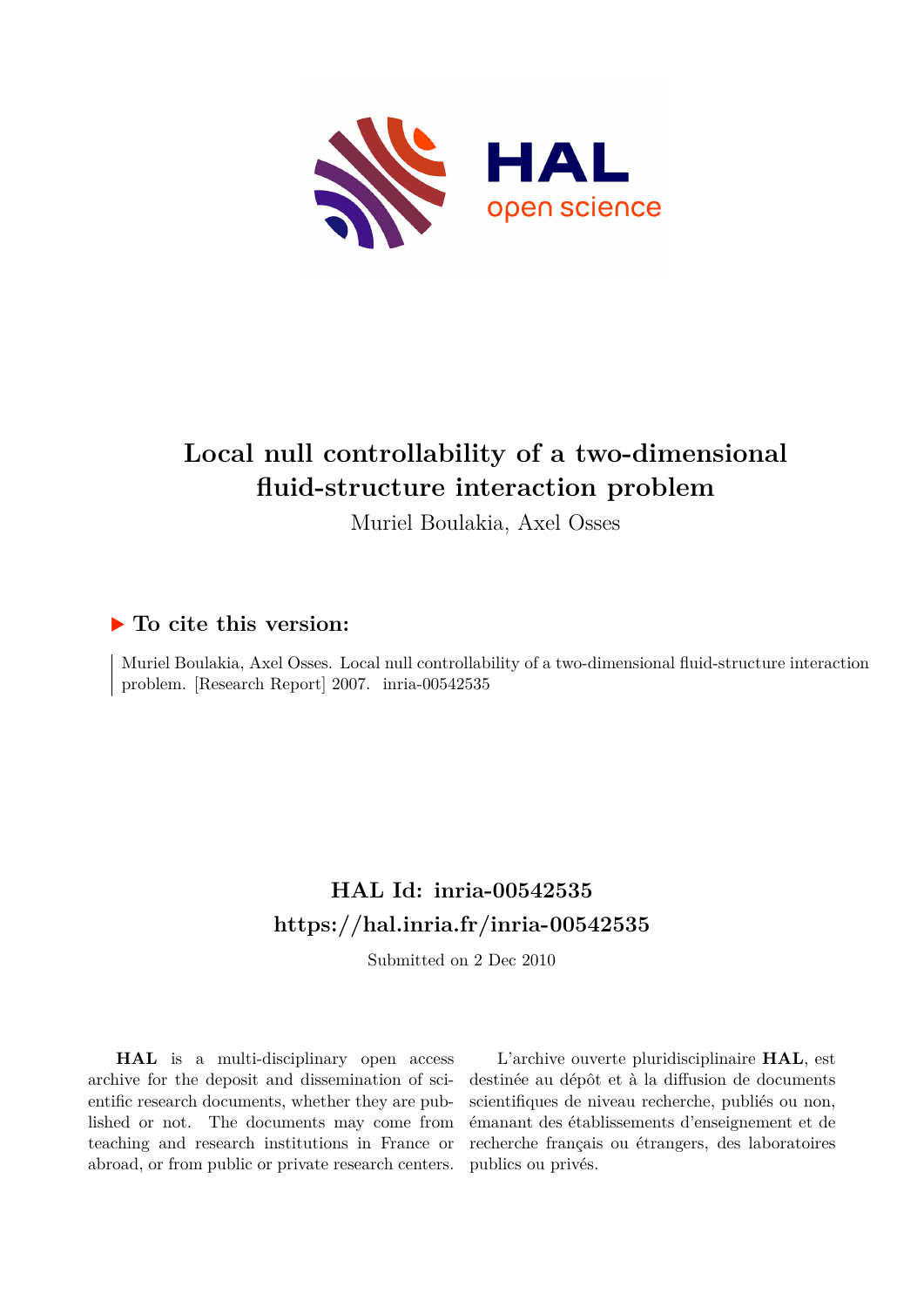## Local null controllability of a two-dimensional fluid-structure interaction problem

Muriel Boulakia <sup>∗</sup> , Axel Osses †

Abstract: In this paper, we prove a controllability result for a fluid-structure interaction problem. In dimension two, a rigid structure moves into an incompressible fluid governed by Navier-Stokes equations. The control acts on a fixed subset of the fluid domain. We prove that, for small initial data, this system is null controllable, that is, for a given  $T > 0$ , the system can be driven at rest and the structure to its reference configuration at time T. To show this result, we first consider a linearized system. Thanks to an observability inequality obtained from a Carleman inequality, we prove an optimal controllability result with a regular control. Next, with the help of Kakutani's fixed point theorem and a regularity result, we pass to the nonlinear problem.

## 1 Introduction and main result.

#### 1.1 Introduction.

We consider a rigid structure immersed in a viscous incompressible fluid. At time  $t$ , the structure occupies the smooth connected domain  $\Omega_s(t)$ . The structure and the fluid are contained in a fixed bounded connected open set  $\Omega \subset \mathbb{R}^2$  with a regular boundary. We suppose that  $\Omega_S(0)$  and  $\Omega$  have a smooth boundary (for instance  $\mathcal{C}^2$ ). The time evolution of the fluid eulerian velocity  $u$  is governed by the incompressible Navier-Stokes equations (for simplicity, we assume that the fluid density is constant and equal to 1):

$$
\begin{cases} (\partial_t u + (u \cdot \nabla)u)(t, x) - \text{div}\,\sigma(u, p)(t, x) = f(t, x)1_\omega(x), \,\forall x \in \Omega_F(t), \,\forall t \in (0, T),\\ \text{div}\,u(t, x) = 0, \,\forall x \in \Omega_F(t), \,\forall t \in (0, T). \end{cases}
$$
\n(1.1)

For any  $t \in (0, T)$ , these equations are satisfied on  $\Omega_F(t) = \Omega \setminus \overline{\Omega_S(t)}$ , the fluid domain. The tensor  $\sigma(u, p)$  is the Cauchy tensor given by

$$
\sigma(u, p) = 2\epsilon(u) - p \operatorname{Id},
$$

where  $\epsilon(u) = \frac{1}{2}(\nabla u + \nabla u^t)$  is the symmetric part of the gradient. Here, p is the pressure of the fluid. Without lost of generality, we have supposed that the viscosity is equal to 1.

<sup>\*</sup>boulakia@math.uvsq.fr, Laboratoire de Mathématiques Appliquées, Université de Versailles-St-Quentin, 45 avenue des Etats Unis, 78035 Versailles Cedex, France.

<sup>&</sup>lt;sup>†</sup>axosses@dim.uchile.cl, Departamento de Ingenería Matemática and Centro de Modelamiento Matemático UMI 2807 CNRS, Facultad de Ciencias de Físicas y Matemáticas, Universidad de Chile, Casilla 170/3 - Correo 3, Santiago, Chile.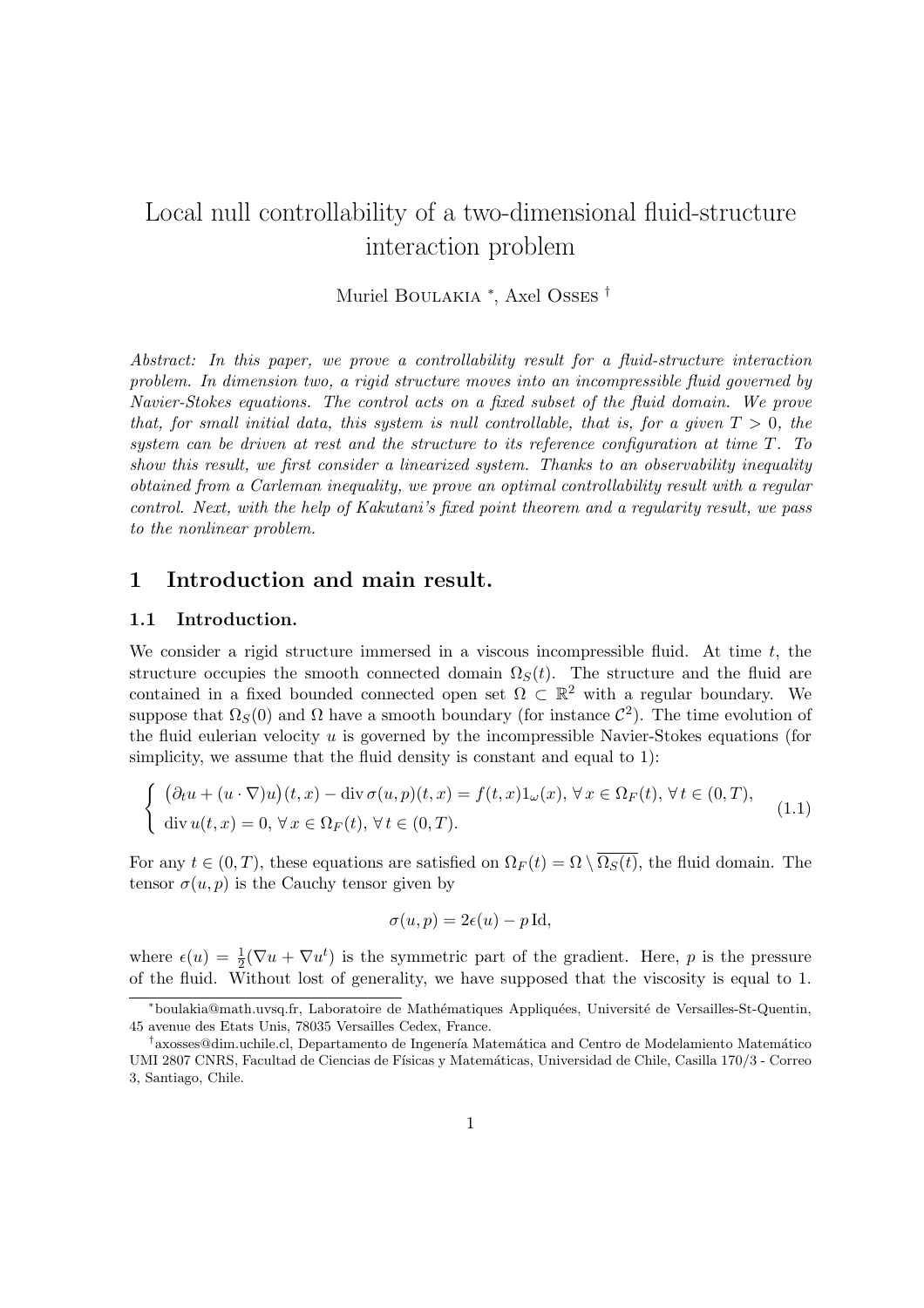Finally f is the control function which acts over a fixed small nonempty open subset  $\omega$  of the fluid domain  $\Omega_F(t)$  and  $1_{\omega}$  is the characteristic function of the domain  $\omega$ .

The motion of the structure is given by the translation velocity which is the velocity of the center of mass of the structure  $a(t) \in \mathbb{R}^2$  and by the instantaneous rotation velocity denoted  $r(t) \in \mathbb{R}$ . The equations of the structure motion are given by the balance of linear and angular momentum. So, without the action of external forces, we have, for all  $t \in (0, T)$ 

$$
m\ddot{a}(t) = \int_{\partial\Omega_S(t)} \sigma(u, p) n \, d\sigma(x),\tag{1.2}
$$

$$
J\dot{r}(t) = \int_{\partial\Omega_S(t)} (\sigma(u, p)n) \cdot (x - a(t))^{\perp} d\sigma(x).
$$
 (1.3)

We have denoted by  $m > 0$  the mass of the rigid structure and  $J > 0$  its moment of inertia. Moreover,  $x^{\perp}$  is defined by

$$
\forall x = (x_1, x_2) \in \mathbb{R}^2, x^{\perp} = (-x_2, x_1).
$$

At last, n is the outward unit normal to  $\partial\Omega_s(t)$ . On the interface, we consider a non-slip boundary condition. Therefore, we have, for all  $t \in (0, T)$ 

$$
u(t,x) = 0, \forall x \in \partial\Omega,\tag{1.4}
$$

$$
u(t,x) = \dot{a}(t) + r(t)(x - a(t))^\perp, \forall x \in \partial \Omega_S(t).
$$
\n(1.5)

We define up to a constant the angle  $\theta$  associated to the rotation velocity

$$
r=\dot{\theta}.
$$

The system is completed by the following initial conditions:

$$
u(0, \cdot) = u_0 \text{ in } \Omega_F(0), \ a(0) = a_0, \ \dot{a}(0) = a_1, \ \theta(0) = \theta_0, \ r(0) = r_0,
$$
\n
$$
(1.6)
$$

where  $a_0 \in \mathbb{R}^2$  the center of mass at initial time,  $\theta_0 \in \mathbb{R}$ ,  $u_0 \in H^3(\Omega_F(0))^2$ ,  $a_1 \in \mathbb{R}^2$  and  $r_0 \in \mathbb{R}$  satisfy

$$
\operatorname{div} u_0 = 0 \text{ in } \Omega_F(0), u_0 = a_1 + r_0(x - a_0)^{\perp} \text{ on } \partial\Omega_S(0) \text{ and } u_0 = 0 \text{ on } \partial\Omega. \tag{1.7}
$$

At time t, the domain occupied by the structure  $\Omega_S(t)$  is defined by

$$
\Omega_S(t) = X(t, \Omega_S(0)),
$$

where  $X$  denotes the flow associated to the motion of the structure:

$$
X(t, y) = a(t) + R_{\theta(t) - \theta_0}(y - a_0), \forall y \in \Omega_S(0), \forall t \in (0, T).
$$
 (1.8)

Here,  $R_{\theta}$  is the rotation matrix of angle  $\theta$ . We have chosen to denote by y the lagrangian coordinate and by x the eulerian coordinate. We can also notice that equation  $(1.5)$  allows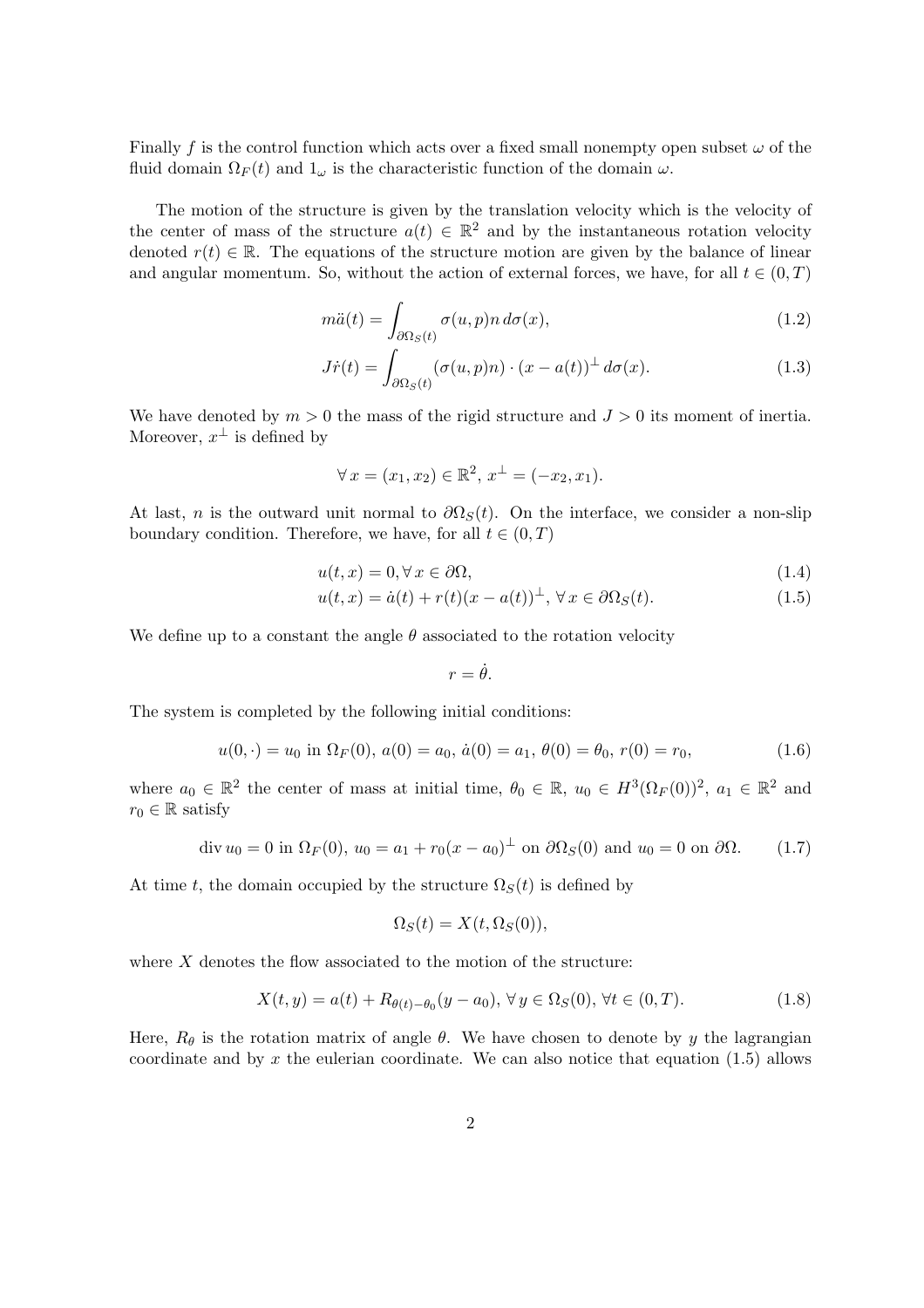to extend u on the whole domain  $\Omega$ . We still denote u the global velocity defined on the solid domain by

$$
u(t,x) = \dot{a}(t) + r(t)(x - a(t))^\perp, \forall x \in \Omega_S(t), \forall t \in (0,T).
$$

We also extend  $u_0$  on  $\Omega$  in the same way. Thus, if we define

$$
V = \{ v \in H_0^1(\Omega) / \text{div } v = 0 \text{ in } \Omega \},
$$

then, for a.e. t in  $(0, T)$ ,  $u(t)$  belongs to V.

This problem satisfies an a priori estimate. Indeed, if we denote  $E$  the global energy:

$$
E(t) = \frac{1}{2} \int_{\Omega_F(t)} |u(t,x)|^2 dx + \frac{m}{2} |\dot{a}(t)|^2 + \frac{J}{2} |r(t)|^2 + \int_0^t \int_{\Omega_F(t')} |\nabla u(t',x)|^2 dx dt',
$$

we have

$$
E(t) \le E(0) + C(T) \int_0^t \int_{\omega} |f(t', x)|^2 dx dt'.
$$

Let us mention that [3] and [5] prove the existence of local solutions for this model (see also the references therein). In [18], a global existence result is proven: in particular, weak solutions of the fluid-structure problem are defined beyond collisions. Moreover, [19] obtains a regularity result valid as long as no collisions occur. In our study, we will need to keep this non-collision condition. We also want to avoid contact between the structure and the control domain. We consider an initial position such that

$$
\Omega_S(0) \subset \Omega \setminus \omega, \, d\left(\overline{\Omega_S(0)}, \partial(\Omega \setminus \omega)\right) > 0, \, \int_{\partial\Omega_S(0)} (y - a_0) \, d\sigma(y) = 0. \tag{1.9}
$$

The last hypothesis will be necessary to obtain the Carleman inequality given in subsection 1.5. Indeed, thanks to this hypothesis, we will be able to deduce estimates for the structure velocity from estimates on the interface of the fluid velocity. It will come from the fact that, if  $u = \dot{a} + r(x - a)^{\perp}$  on  $\partial \Omega_S(t)$ , we have

$$
\int_{\partial\Omega_S(t)} |u|^2 = |\dot{a}|^2 \int_{\partial\Omega_S(t)} 1 + |r|^2 \int_{\partial\Omega_S(t)} |x - a|^2 = |\dot{a}|^2 \int_{\partial\Omega_S(0)} 1 + |r|^2 \int_{\partial\Omega_S(0)} |y - a_0|^2,
$$

thanks to the last hypothesis of (1.9). This hypothesis will be satisfied for a ball, an ellipse and more generally for any structure symmetric with respect to the center of mass.

In this paper, we will be concerned with the null controllability of the system presented above. In [6], the local null controllability is proved in dimension one for a particle evolving in a fluid modeled by Burgers equation. This one-dimensional model has been analyzed in [21] and in [22]. Simplified problems for the interaction between an elastic structure and a fluid are studied in [16], [17] and [23]. The controllability of Navier-Stokes equations is the subject of recent works. The methods used to deal with Navier-Stokes equations in our fluid-structure problem are essentially due to papers [9] and [12].

Our article has been announced in a preprint [2]. Let us mention that a simultaneous and independent work has been achieved in [14]. Some differences can be emphasized. Indeed, in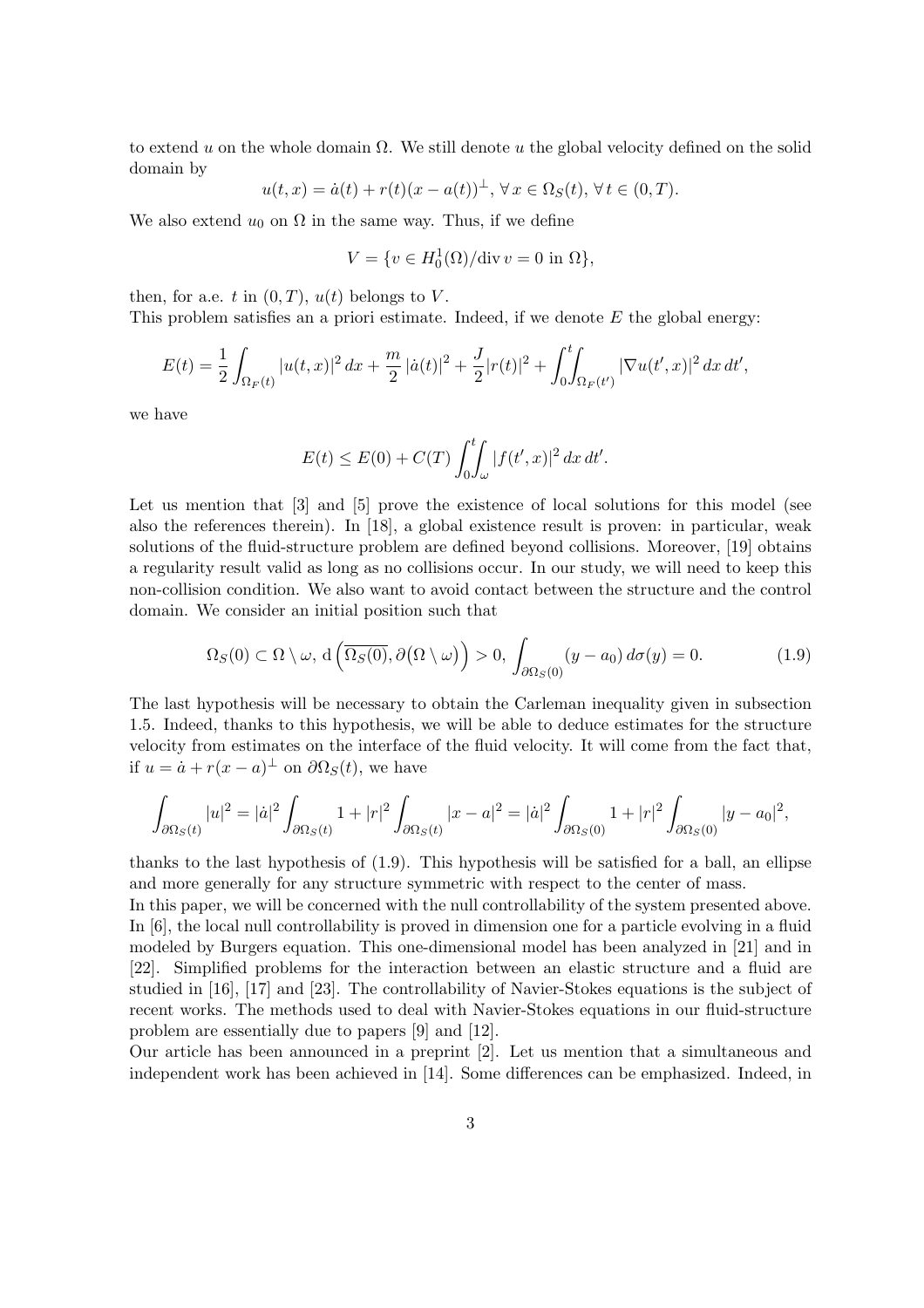this paper, the geometry of the rigid solid is necessarily a ball while, in our paper, it only has to satisfy some symmetric hypothesis. The methods used in [14] and in our work are different even if, in the two works, the main tool is a Carleman inequality. In particular, in [14], the nonlinear problem is not proved with a compactness argument and thus initial conditions are not as regular as in our work.

**Remark 1** : In  $(1.9)$ , we only assume that no contact occurs between the structure and the global boundary at initial time. As we will see, we keep this non-collision condition for all  $t \in (0,T)$ . Indeed, if initial data are small, then the control function is also small (see proposition 6) and thus the displacement of the structure stays small. Thus, if initial data are small enough, we then get that

$$
d\left(\overline{\Omega_S(t)},\partial\big(\Omega\setminus\omega\big)\right)>0.
$$

To conclude this subsection, we introduce function spaces on moving domains. In the following, for the sake of readability, we omit to indicate with respect to which variable we are integrating, except when this is not obvious.

**Definition 1** : We consider a domain  $S \subset \Omega$  and, for each t, the domain  $S(t) = \Psi(t, S) \subset \Omega$ where

$$
\Psi: (t,y) \in (0,T) \times \Omega \mapsto \Omega
$$

belongs to  $H^2(0,T;\mathcal{C}^2(\Omega))$  and is such that, for all  $t \in (0,T)$ ,  $\Psi(t,\cdot)$  is a  $\mathcal{C}^2$ -diffeomorphism from  $\Omega$  on  $\Omega$  and from S on  $S(t)$ . For a function  $u(t, \cdot) : S(t) \mapsto \mathbb{R}$ , we define

$$
U(t, y) = u(t, \Psi(t, y)), \forall t \in (0, T), \forall y \in S.
$$

Then, we define, for all  $1 \leq p, q \leq +\infty$ , for all  $k \in \mathbb{N}$ ,

$$
L^{p}(0,T;W^{k,q}(S(t))) = \left\{ u \mid U \in L^{p}(0,T;W^{k,q}(S)) \right\},\
$$

and, for  $l = 1, 2$ ,

$$
W^{l,p}(0,T;W^{k,q}(S(t))) = \left\{ u \mid U \in W^{l,p}(0,T;W^{k,q}(S)) \right\}.
$$

In each space, we consider the associated norms

 $||u||_{L^p(0,T;W^{k,q}(S(t)))} = ||U||_{L^p(0,T;W^{k,q}(S))}, ||u||_{W^{l,p}(0,T;W^{k,q}(S(t)))} = ||U||_{W^{l,p}(0,T;W^{k,q}(S))}.$ 

We give some useful properties satisfied by these spaces.

**Proposition 1** : We use the same notations and hypotheses as in definition 1.

• A function u belongs to  $L^p(0,T;W^{k,q}(S(t)))$  if and only if, for a.e.  $t \in (0,T)$ ,

$$
x \mapsto u(t,x) \text{ belongs to } W^{k,q}\big(S(t)\big) \text{ and } \int_0^T \|u(t)\|_{W^{k,q}S(t)}^p < \infty.
$$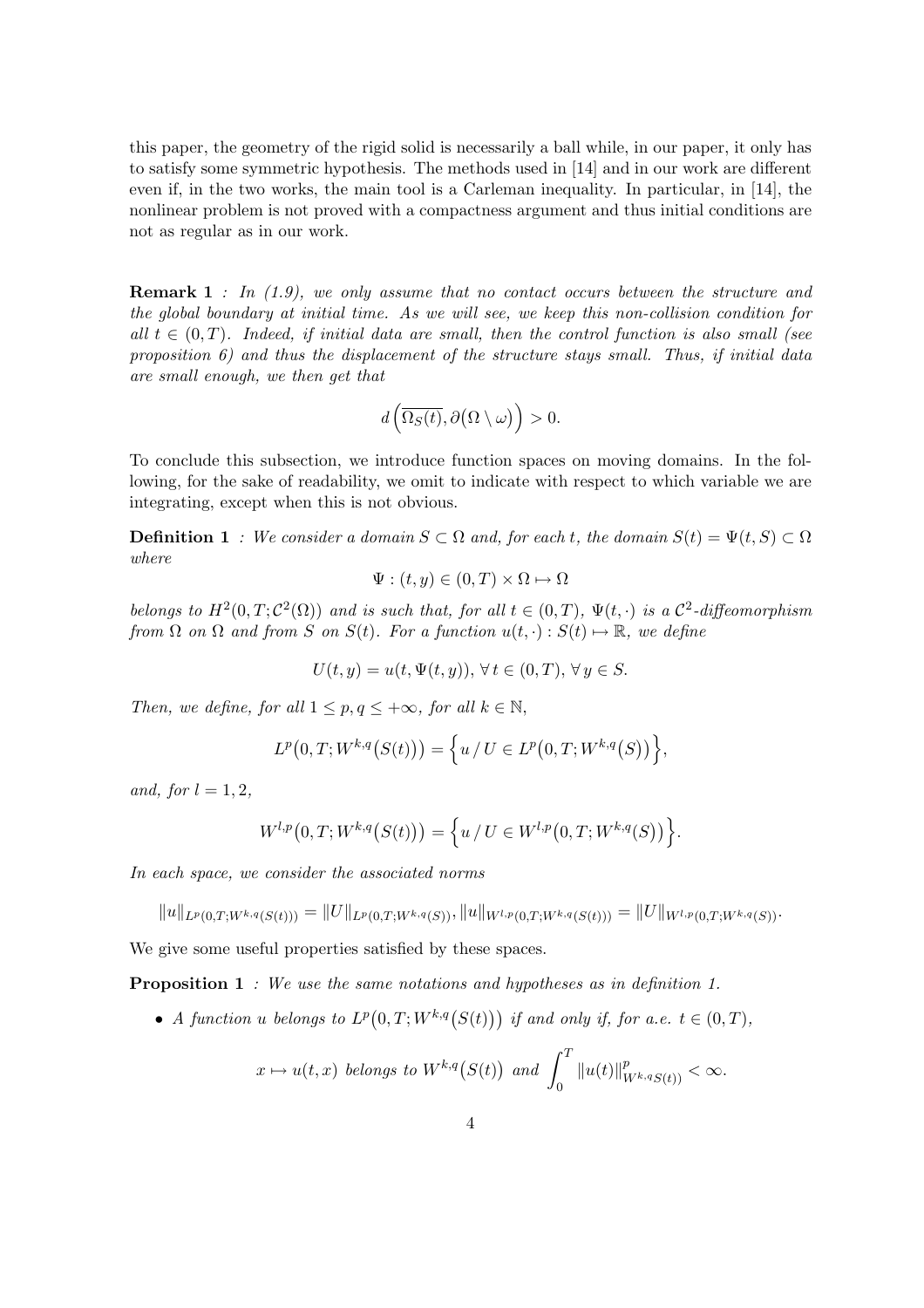Moreover, the norm  $\int^T$  $\int_0^T\|\cdot\|^p_{W^{k,q}(S(t))}\bigg)^{1/p} \textit{ is equivalent to } \|\cdot\|_{L^p(0,T;W^{k,q}(S(t)))}.$ 

$$
C_1 \|u\|_{L^p(0,T;W^{k,q}(S(t)))} \leq \left(\int_0^T \|u(t)\|_{W^{k,q}(S(t))}^p\right)^{1/p} \leq C_2 \|u\|_{L^p(0,T;W^{k,q}(S(t)))},
$$

where  $C_1 > 0$  and  $C_2 > 0$  depend on the norm of  $\Psi$  and  $\Psi^{-1}$  in  $L^{\infty}(0,T; C^2(\Omega))$ .

• If u belongs to  $W^{1,p}(0,T;W^{k,q}(S(t))) \cap L^p(0,T;W^{k+1,q}(S(t))), \partial_t u$  defined by

$$
\partial_t u(t,x) = \partial_t U(t, \Psi^{-1}(t,x)) - \partial_t \Psi(t, \Psi^{-1}(t,x)) \cdot \nabla u(t,x) \tag{1.10}
$$

belongs to  $L^p(0,T;W^{k,q}(S(t)))$ .

#### 1.2 Compatibility conditions on the initial data.

With  $(1.7)$ , we have already given compatibility conditions which have to be satisfied by our initial data. In particular, we want the velocity to be continuous on the interface at initial time. These compatibility conditions are necessary to obtain a first regularity result on the velocities of the fluid and the structure (the precise result is given below by proposition 2). Our study will also require a second regularity result on the acceleration associated to the fluid and structure motions (this result is given by proposition 3). To obtain this result, we will need an additional compatibility condition expressing that the acceleration is continuous on the interface and on the global boundary at initial time. This kind of compatibility conditions appears for general classes of problems (we refer to [20] for a general theory). First, we have to define the acceleration of the fluid and of the structure at time  $t = 0$ . They

will be determined by the equations of the motion as explained in the following lemma. Since our control function  $f$  will be null at initial time, the compatibility condition will not depend on  $f$ .

**Lemma 1** : Let  $u_0 \in H^3(\Omega_F(0))^2$ ,  $a_0 \in \mathbb{R}^2$ ,  $a_1 \in \mathbb{R}^2$  and  $r_0 \in \mathbb{R}$  be given. We consider the following problem

$$
\begin{cases}\nu_1 + (u_0 \cdot \nabla)u_0 - div \sigma(u_0, p_0) = 0 & \text{in } \Omega_F(0), \\
ma_2 = \int_{\partial\Omega_S(0)} \sigma(u_0, p_0) n, \\
Jr_1 = \int_{\partial\Omega_S(0)} (\sigma(u_0, p_0) n) \cdot (x - a_0)^{\perp}, \\
div u_1 = 0 & \text{in } \Omega_F(0), \\
u_1 \cdot n = 0 & \text{on } \partial\Omega, \\
u_1 \cdot n = \left(a_2 + r_1(x - a_0)^{\perp} - r_0^2(x - a_0) - \nabla u_0(a_1 + r_0(x - a_0)^{\perp})\right) \cdot n & \text{on } \partial\Omega_S(0).\n\end{cases}
$$

Then this problem admits a solution  $(u_1, p_0, a_2, r_1) \in H^1(\Omega_F(0))^2 \times H^2(\Omega_F(0)) \times \mathbb{R}^2 \times \mathbb{R}$ . Moreover, this solution is unique (up to a constant for  $p_0$ ).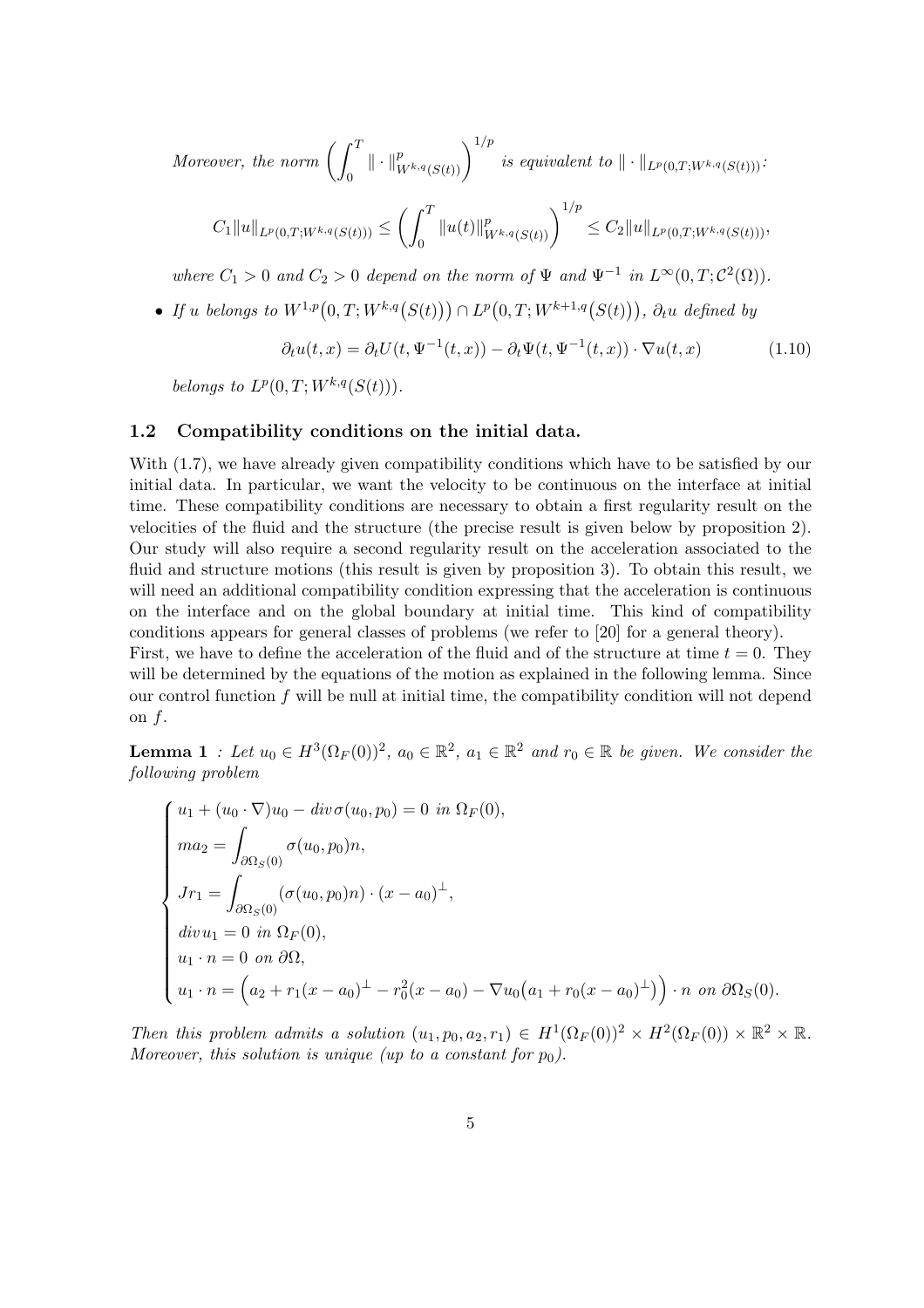**Proof of lemma 1:** We define the solution  $(u_{1,0}, p_{0,0}) \in H^1(\Omega_F(0))^2 \times H^2(\Omega_F(0))$  obtained by a Helmholtz decomposition

$$
\begin{cases}\nu_{1,0} + \nabla p_{0,0} = -(u_0 \cdot \nabla)u_0 + \Delta u_0 \text{ in } \Omega_F(0), \\
\text{div } u_{1,0} = 0 \text{ in } \Omega_F(0), \\
u_{1,0} \cdot n = 0 \text{ on } \partial\Omega, \\
u_{1,0} \cdot n = (-r_0^2(x - a_0) - \nabla u_0(a_1 + r_0(x - a_0)^{\perp})) \cdot n \text{ on } \partial\Omega_S(0).\n\end{cases}
$$

In the sequel of the proof, we will denote by  $x^1$  and  $x^2$  the coordinates of a vector  $x \in \mathbb{R}^2$ . We consider the following problems:

$$
\begin{cases}\nu_{1,1} + \nabla p_{0,1} = 0 \text{ in } \Omega_F(0) \\
\text{div } u_{1,1} = 0 \text{ in } \Omega_F(0) \\
u_{1,1} \cdot n = 0 \text{ on } \partial\Omega \\
u_{1,1} \cdot n = n^1 \text{ on } \partial\Omega_S(0)\n\end{cases},\n\qquad\n\begin{cases}\nu_{1,2} + \nabla p_{0,2} = 0 \text{ in } \Omega_F(0) \\
\text{div } u_{1,2} = 0 \text{ in } \Omega_F(0) \\
u_{1,2} \cdot n = 0 \text{ on } \partial\Omega \\
u_{1,2} \cdot n = n^2 \text{ on } \partial\Omega_S(0)\n\end{cases}
$$

and

$$
\begin{cases}\nu_{1,3} + \nabla p_{0,3} = 0 \text{ in } \Omega_F(0) \\
\text{div } u_{1,3} = 0 \text{ in } \Omega_F(0) \\
u_{1,3} \cdot n = 0 \text{ on } \partial\Omega \\
u_{1,3} \cdot n = (x - a_0)^{\perp} \cdot n \text{ on } \partial\Omega_S(0).\n\end{cases}
$$

These three problems admit solutions in  $H^1(\Omega_F(0))^2 \times H^2(\Omega_F(0))$ . We are looking for  $u_1$ ,  $p_0$ ,  $a_2$  and  $r_1$  satisfying, up to a constant for  $p_0$ ,

$$
u_1 = u_{1,0} + a_2^1 u_{1,1} + a_2^2 u_{1,2} + r_1 u_{1,3}, \ p_0 = p_{0,0} + a_2^1 p_{0,1} + a_2^2 p_{0,2} + r_1 p_{0,3}.
$$
 (1.11)

Thus, the dependence of  $u_1$  and  $p_0$  with respect to  $a_2^1$ ,  $a_2^2$  and  $r_1$  is affine. From this expression, we deduce the system which has to be satisfied by  $a_2$  and  $r_1$ 

$$
\begin{cases}\nma_2^1 = -a_2^1 \int_{\partial \Omega_S(0)} p_{0,1} n^1 - a_2^2 \int_{\partial \Omega_S(0)} p_{0,2} n^1 - r_1 \int_{\partial \Omega_S(0)} p_{0,3} n^1 + F_1^1, \\
ma_2^2 = -a_2^1 \int_{\partial \Omega_S(0)} p_{0,1} n^2 - a_2^2 \int_{\partial \Omega_S(0)} p_{0,2} n^2 - r_1 \int_{\partial \Omega_S(0)} p_{0,3} n^2 + F_1^2, \\
Jr_1 = -a_2^1 \int_{\partial \Omega_S(0)} p_{0,1} n \cdot (x - a_0)^{\perp} - a_2^2 \int_{\partial \Omega_S(0)} p_{0,2} n \cdot (x - a_0)^{\perp} - r_1 \int_{\partial \Omega_S(0)} p_{0,3} n \cdot (x - a_0)^{\perp} + F_2\n\end{cases}
$$

with

$$
F_1 = 2 \int_{\partial \Omega_S(0)} \epsilon(u_0) n - \int_{\partial \Omega_S(0)} p_{0,0} n, \ F_2 = 2 \int_{\partial \Omega_S(0)} (\epsilon(u_0) n) \cdot (x - a_0)^{\perp} - \int_{\partial \Omega_S(0)} (p_{0,0} n) \cdot (x - a_0)^{\perp}.
$$

By noticing that, for instance,

$$
\int_{\partial\Omega_S(0)} p_{0,1} n^1 = \int_{\Omega_F(0)} |u_{1,1}|^2, \ \int_{\partial\Omega_S(0)} p_{0,2} n^1 = \int_{\Omega_F(0)} u_{1,1} \cdot u_{1,2},
$$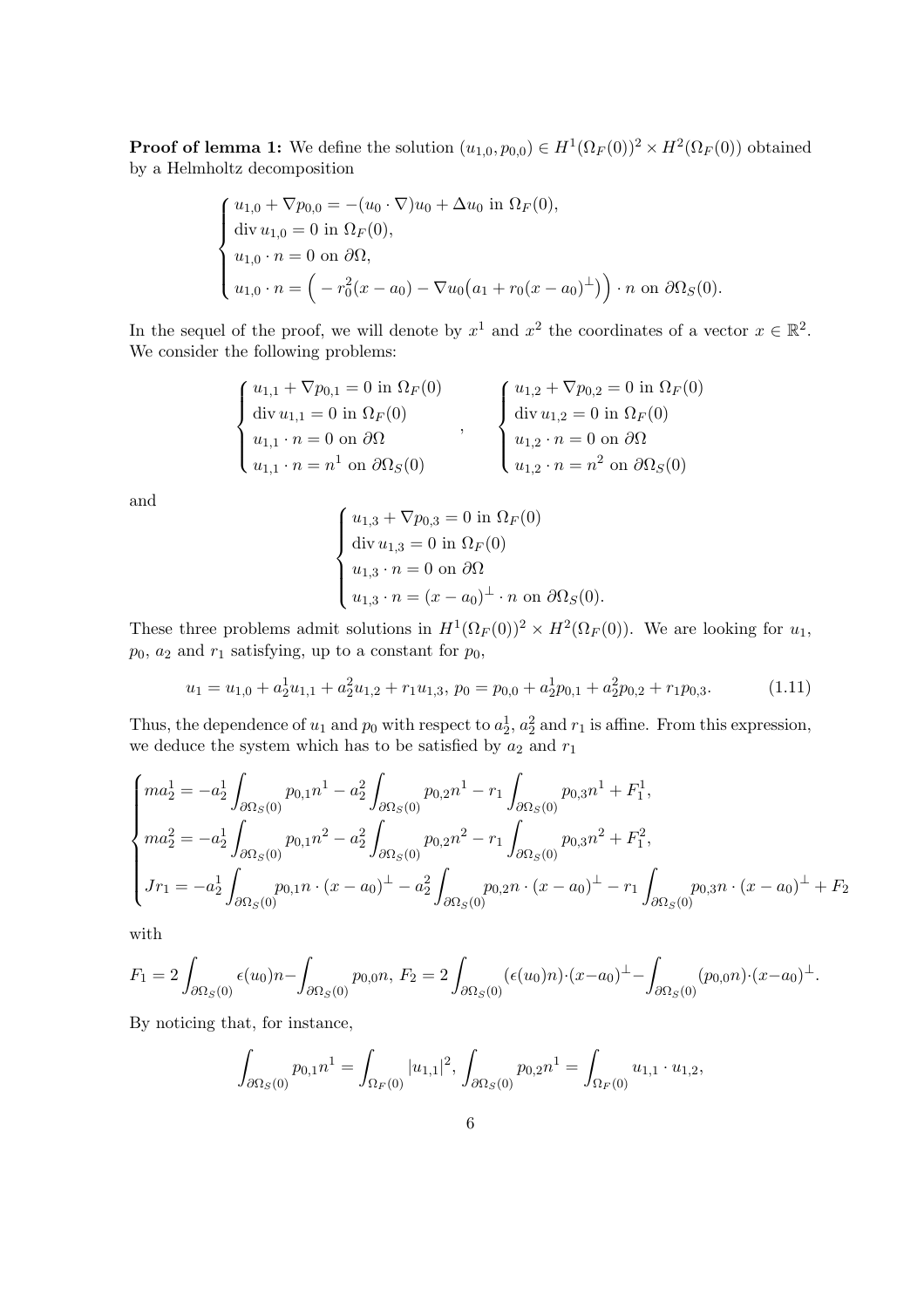we can easily prove that, since  $m > 0$  and  $J > 0$ , the matrix associated to this system is symmetric and definite positive. Thus, our system admits a unique solution  $a_2^1$ ,  $a_2^2$  and  $r_1$ and then we deduce  $u_1$  and  $p_0$  from (1.11).  $\Box$ 

This lemma allows to define the acceleration  $u_1$  of the fluid at initial time and the acceleration of the center of mass  $a_2$  and of the angle  $r_1$  at initial time. It asserts the continuity of the normal trace of the acceleration. In order to get the continuity of the whole trace of the acceleration, we make the following assumption on  $(u_1, a_2, r_0)$ :

$$
u_1 = 0 \text{ on } \partial\Omega, \ u_1 = a_2 + r_1(x - a_0)^{\perp} - r_0^2(x - a_0) - \nabla u_0(a_1 + r_0(x - a_0)^{\perp}) \text{ on } \partial\Omega_S(0). \ (1.12)
$$

Indeed, if we consider the expression (1.5) and we derive it with respect to time, we obtain this expression at initial time. To derive this expression, we have to be careful since the domain  $\partial \Omega_s(t)$  depends on time. Thus, we first have to express this equality on  $\partial \Omega_s(0)$ thanks to the flow X defined by  $(1.8)$ . Condition  $(1.12)$  can be expressed in terms of initial data  $u_0$ ,  $a_0$ ,  $a_1$  and  $r_0$ .

We make the following hypothesis for  $u_0$ ,  $a_0$ ,  $a_1$ ,  $\theta_0$  and  $r_0$ :

$$
u_0 \in H^3(\Omega_F(0))^2, a_0 \in \mathbb{R}^2, a_1 \in \mathbb{R}^2, \theta_0 \in \mathbb{R} \text{ and } r_0 \in \mathbb{R},
$$
  
div  $u_0 = 0$  in  $\Omega_F(0), u_0 = a_1 + r_0(x - a_0)^\perp$  on  $\partial\Omega_S(0)$  and  $u_0 = 0$  on  $\partial\Omega$ ,  
 $(u_1, a_2, r_1)$  defined by lemma 1 satisfy (1.12).

#### 1.3 Main result.

We introduce the notion of controllability:

**Definition 2** : We will say that our problem is **null controllable** at time  $T$  if there exists a control function  $f \in L^2((0,T) \times \omega)^2$  such that

$$
u(T, \cdot) = 0 \text{ in } \Omega_F(T), \ a(T) = 0, \ \dot{a}(T) = 0, \ \theta(T) = 0, \ r(T) = 0,
$$
\n(1.14)

or, equivalently,

$$
u(T, \cdot) = 0
$$
 in  $\Omega$ ,  $a(T) = 0$ ,  $\theta(T) = 0$ ,

where  $(u, a, \theta)$  is the solution, together with a pressure p, of the problem defined by equations  $(1.1)$  to  $(1.6)$ .

Thus, we want to drive the fluid and the structure at rest and we also want the structure to be located in the reference configuration  $R_{-\theta_0}(\Omega_S(0) - a_0)$ . The main result of this article is:

**Theorem 1** : We suppose that  $u_0$ ,  $a_0$ ,  $a_1$ ,  $\theta_0$  and  $r_0$  satisfy (1.13) and we consider an initial structure domain  $\Omega_S(0)$  such that (1.9) is satisfied. Let  $T > 0$  be a fixed final time. Then, there exists  $\varepsilon > 0$  depending on T and on the domains  $\Omega$ ,  $\omega$  and  $\Omega_S(0)$  such that, if

$$
||u_0||_{H^3(\Omega_F(0))^2} + |a_0| + |a_1| + |\theta_0| + |r_0| \le \varepsilon,
$$

the problem defined by equations (1.1) to (1.6) is null controllable at time  $T$ .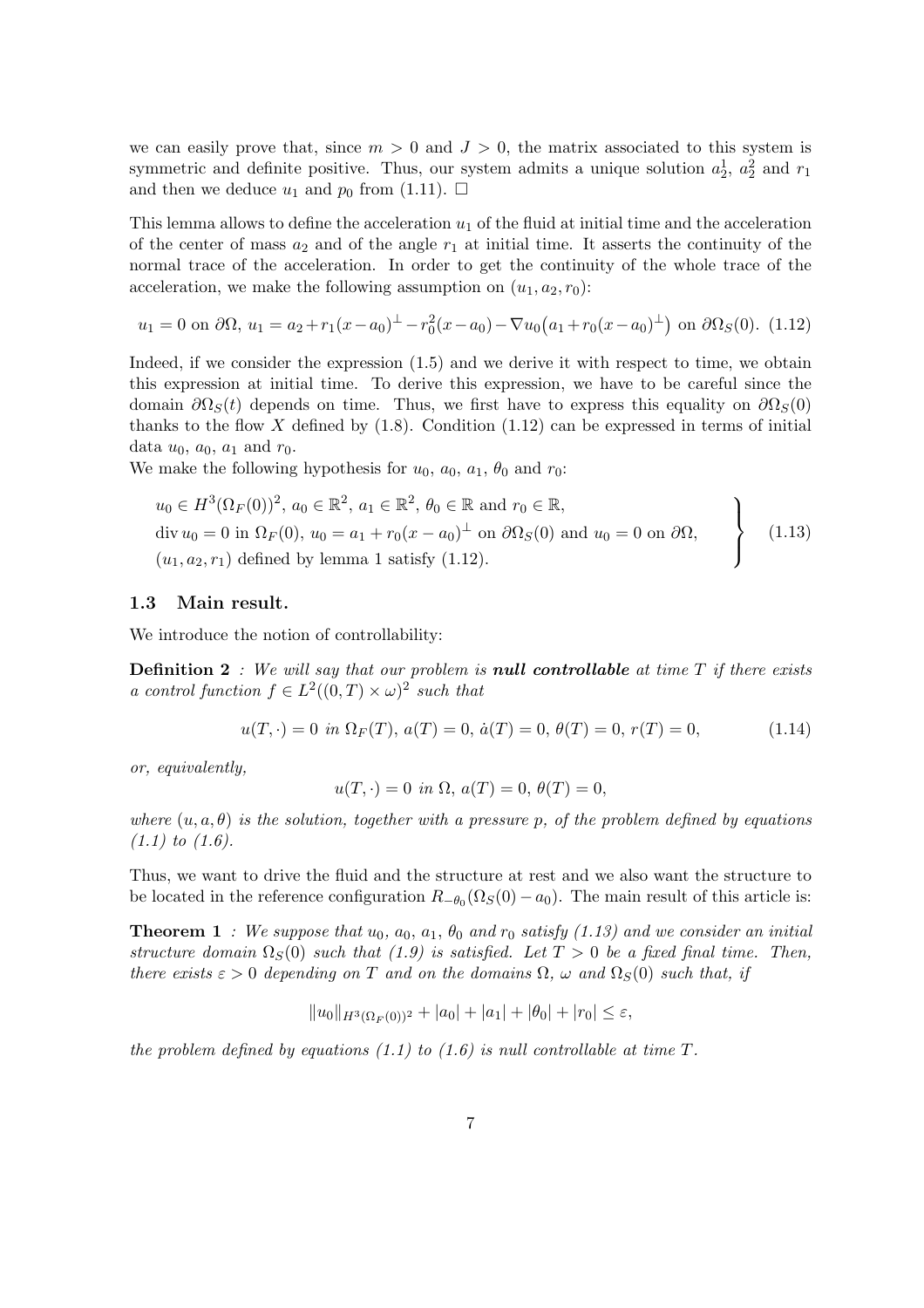**Remark 2** : We can also consider N structures occupying the domains  $\Omega_S^i(t)$ ,  $1 \leq i \leq$  $N$ , immersed in the fluid. The two equations for the structure motion are replaced by  $2N$ equations for the translation  $a_i$  and the rotation velocity  $r_i$  associated to the *i*-th solid. Each structure has to satisfy (1.9) and we also have to avoid contact between two different structures i.e.

$$
d\left(\overline{\Omega_S^i(0)},\overline{\Omega_S^j(0)}\right)>0,\,\forall\,1\leq i,j\leq N.
$$

Then we can prove that the same Carleman inequality (1.30) holds for the structure domain  $\Omega_S(t)$  defined by  $\Omega_S(t) =$   $\bigcup \ \Omega_S^i(t)$  and we can obtain the same local null controllability  $1\leq i\leq N$ 

result.

**Remark 3** : By standard arguments in controllability, we can prove that this result also holds for a control domain located on the boundary of the cavity  $\Omega$ .

To begin with, we will prove a controllability result on a linearized problem. Let  $(\tilde{a}, \tilde{r})$  be given in  $H^2(0,T)^2 \times H^1(0,T)$ . We define  $\tilde{\theta}$  the angle associated to the rotation velocity  $\tilde{r}$ defined up to a constant. Thus, for any  $t \in (0, T)$ , the structure domain  $\Omega_S(t)$  is defined by

$$
\Omega_S(t) = \tilde{X}(t, \Omega_S(0)),\tag{1.15}
$$

where  $\widetilde{X}$  denotes the flow associated to the structure velocity and is defined by

$$
\widetilde{X}(t,y) = \widetilde{a}(t) + R_{\widetilde{\theta}(t) - \theta_0}(y - a_0), \,\forall \, t \in (0,T), \,\forall \, y \in \Omega_S(0). \tag{1.16}
$$

We assume that  $\tilde{a}$  and  $\tilde{\theta}$  satisfy

$$
\tilde{a}(0) = a_0, \,\dot{\tilde{a}}(0) = a_1, \,\tilde{\theta}(0) = \theta_0, \,\tilde{r}(0) = r_0, \,\tilde{\Omega}_S(t) \subset \Omega \setminus \omega, \, d\left(\overline{\tilde{\Omega}_S(t)}, \partial(\Omega \setminus \omega)\right) \ge \alpha, \,\forall \, t \in [0, T],
$$
\n(1.17)

where  $\alpha > 0$  is a fixed real number small enough. The last two properties are satisfied at time  $t = 0$  because  $\hat{X}(0, \cdot) = \text{Id}$  in  $\Omega_S(0)$  and we have supposed that  $\Omega_S(0)$  satisfies (1.9). We can also define the corresponding fluid domain by

$$
\widetilde{\Omega}_F(t) = \Omega \setminus \widetilde{\Omega}_S(t).
$$

Next, let  $\tilde{u}$  be given such that

 $\operatorname{div} \tilde{u} =$ 

$$
\tilde{u} \in L^{\infty}(0,T;L^{\infty}(\tilde{\Omega}_F(t)))^2 \cap W^{1,4}(0,T;L^4(\tilde{\Omega}_F(t)))^2 \cap L^{\infty}(0,T;H^1(\tilde{\Omega}_F(t)))^2, \quad (1.18)
$$

$$
0 \text{ in } \Omega_F(t), \tilde{u} = \dot{\tilde{a}} + \tilde{r}(x - \tilde{a})^{\perp} \text{ on } \partial \Omega_S(t), \tilde{u} = 0 \text{ on } \partial \Omega,
$$
\n(1.19)

$$
\tilde{u}(t=0) = u_0 \text{ in } \Omega_F(0). \tag{1.20}
$$

As for the velocity u, we can extend  $\tilde{u}$  on  $\tilde{\Omega}_S(t)$  by the velocity of the structure. We will say that  $(u, p, a, r)$  is a solution of the linearized problem around  $(\tilde{u}, \tilde{a}, \tilde{r})$  if and only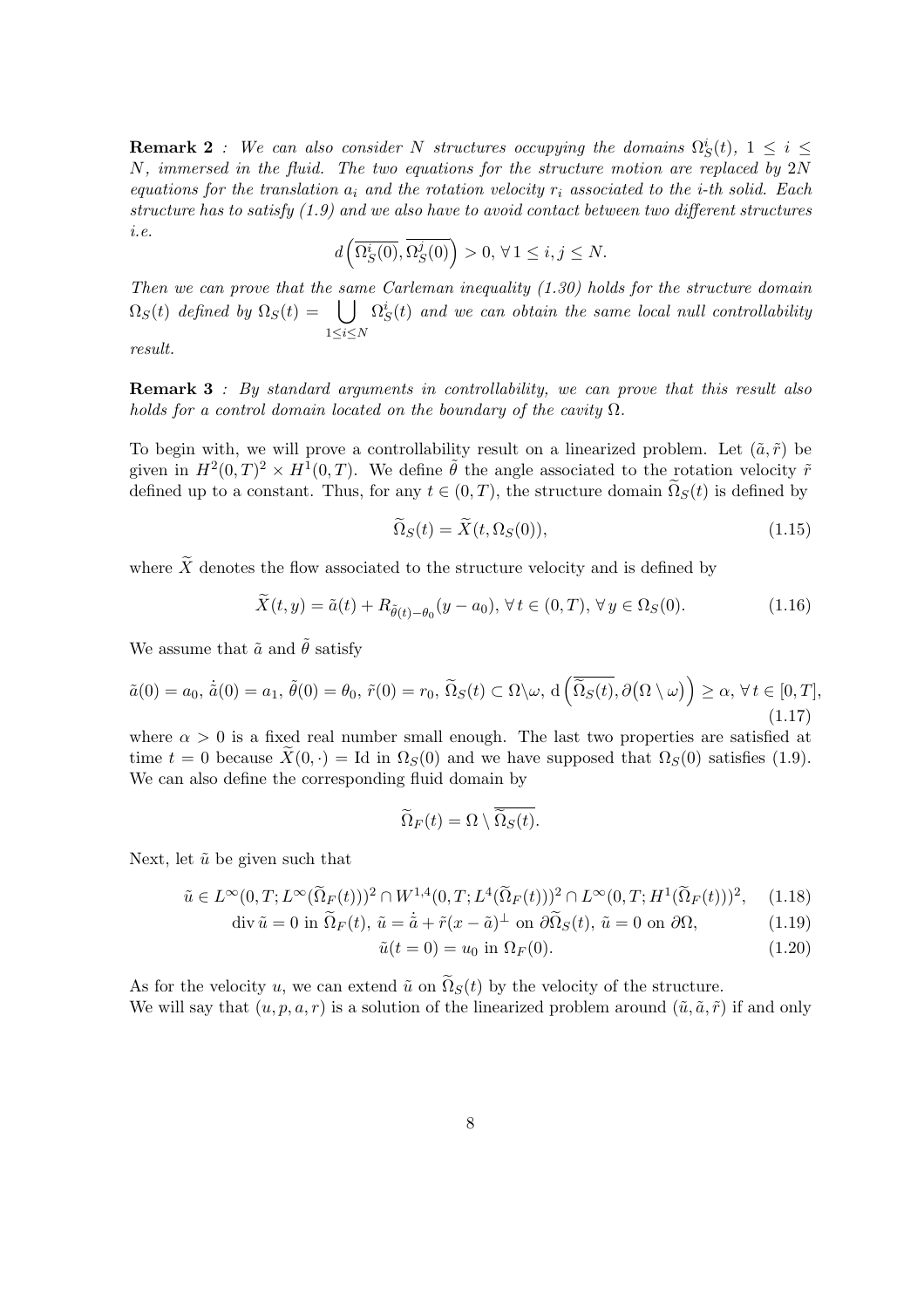if, for all  $t \in (0, T)$ ,

$$
\begin{cases}\n(\partial_t u + (\tilde{u} \cdot \nabla)u)(t, x) - \text{div}\,\sigma(u, p)(t, x) = f(t, x)1_\omega(x), \forall x \in \tilde{\Omega}_F(t), \\
m\ddot{a}(t) = \int_{\partial \tilde{\Omega}_S(t)} \sigma(u, p)n, \\
J\dot{r}(t) = \int_{\partial \tilde{\Omega}_S(t)} (\sigma(u, p)n) \cdot (x - \tilde{a}(t))^{\perp}, \\
\text{div}\,u(t, x) = 0, \forall x \in \tilde{\Omega}_F(t), \\
u(t, x) = 0, \forall x \in \partial\Omega, \\
u(t, x) = \dot{a}(t) + r(t)(x - \tilde{a}(t))^{\perp}, \forall x \in \partial \tilde{\Omega}_S(t), \\
u(0, \cdot) = u_0 \text{ in } \Omega_F(0), a(0) = a_0, \dot{a}(0) = a_1, \theta(0) = \theta_0, r(0) = r_0.\n\end{cases}
$$
\n(1.21)

We easily obtain an a priori energy estimate for this problem. Indeed denoting  $E(t)$  the global energy:

$$
\widetilde{E}(t) = \frac{1}{2} \int_{\widetilde{\Omega}_F(t)} |u(t,x)|^2 \, dx + \frac{m}{2} |\dot{a}(t)|^2 + \frac{J}{2} |r(t)|^2 + \int_0^t \int_{\widetilde{\Omega}_F(t')} |\nabla u(t',x)|^2 \, dx \, dt',
$$

we have

$$
\widetilde{E}(t) \le E(0) + C(T) \int_0^t \int_{\omega} |f(t',x)|^2 dx dt'.
$$

It seems worth noting that, in order to have an energy estimate for the linearized problem, the given velocities  $\tilde{u}$ ,  $\tilde{a}$  and  $\tilde{r}$  have to satisfy continuity and divergence-free conditions (1.19). Since the trace of  $\tilde{u}$  has to be defined, we have taken  $\tilde{u}$  in  $L^{\infty}(0,T;H^{1}(\tilde{\Omega}_{F}(t)))^{2}$ .

First of all, we will prove a controllability result for this linearized problem. The result is formulated as follows:

**Theorem 2**: We consider initial data  $u_0 \in H^1(\Omega_F(0))^2$ ,  $a_0 \in \mathbb{R}^2$ ,  $a_1 \in \mathbb{R}^2$ ,  $\theta_0 \in \mathbb{R}$  and  $r_0 \in \mathbb{R}$  satisfying (1.7) and an initial structure domain  $\Omega_S(0)$  such that (1.9) is satisfied. Let  $T > 0$  be a fixed final time. We suppose that  $(\tilde{a}, \tilde{r}) \in H^2(0,T)^2 \times H^1(0,T)$  are such that (1.17) holds for some  $\alpha > 0$  and that  $\tilde{u}$  satisfies conditions (1.18) to (1.20). Then, problem

 $(1.21)$  is null controllable at time T.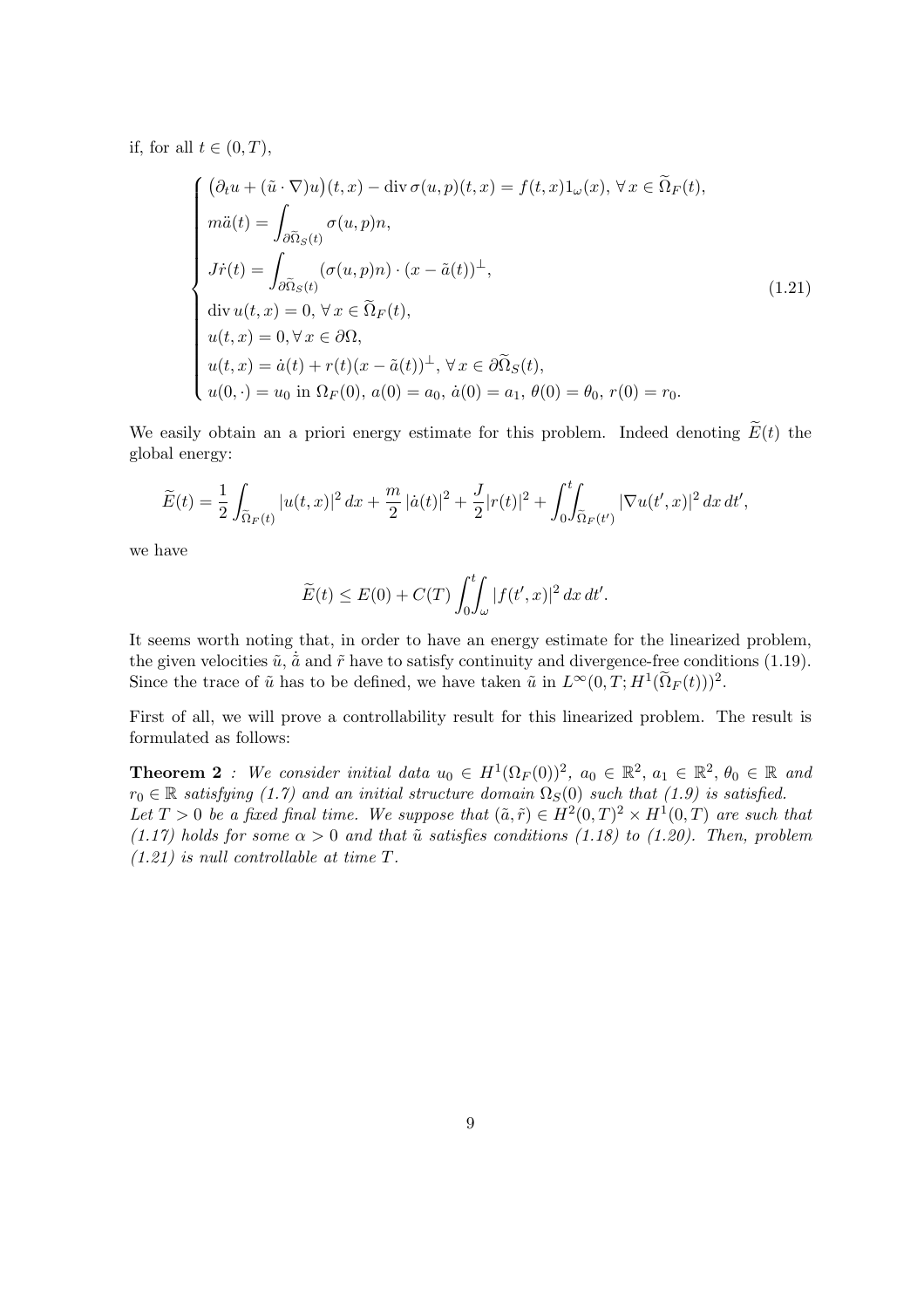To prove the controllability result for the linearized problem, we need to introduce the homogeneous adjoint problem. It is defined by the following system, for all  $t \in (0, T)$ 

$$
\begin{cases}\n\left(-\partial_t v - (\tilde{u} \cdot \nabla)v\right)(t, x) - \text{div }\sigma(v, q)(t, x) = 0, \forall x \in \tilde{\Omega}_F(t), \\
m\ddot{b}(t) = -\int_{\partial \tilde{\Omega}_S(t)} \sigma(v, q)n, \\
J\dot{\gamma}(t) = -\int_{\partial \tilde{\Omega}_S(t)} (\sigma(v, q)n) \cdot (x - \tilde{a}(t))^{\perp}, \\
\text{div } v(t, x) = 0, \forall x \in \tilde{\Omega}_F(t), \\
v(t, x) = 0, \forall x \in \partial\Omega, \\
v(t, x) = \dot{b}(t) + \gamma(t)(x - \tilde{a}(t))^{\perp}, \forall x \in \partial \tilde{\Omega}_S(t), \\
v(T, \cdot) = v_0^T \text{ in } \tilde{\Omega}_F(T), b(T) = 0, \dot{b}(T) = b_1^T, \gamma(T) = \gamma_0^T.\n\end{cases}
$$
\n(1.22)

The initial data  $v_0^T \in H^1(\Omega_F(T))^2$ ,  $b_1^T$  and  $\gamma_0^T$  satisfy

$$
v_0^T = b_1^T + \gamma_0^T (x - \tilde{a}(T))^{\perp} \text{ on } \partial \tilde{\Omega}_S(T), v_0^T = 0 \text{ on } \partial \Omega \text{ and div } v_0^T = 0 \text{ in } \tilde{\Omega}_F(T). \tag{1.23}
$$

### 1.4 Extension of the structure flow.

We have already introduced the definition of the structure flow by  $(1.16)$ . In the following, we will need to extend this flow up to the global boundary  $\partial\Omega$  by a regular and incompressible flow. To construct this extension, conditions of non-collision between the structure and the boundary of  $\Omega$  have to be satisfied. According to condition (1.17), we have  $\Omega_S(t) \subset (\Omega \setminus \omega)_{\alpha}$ , for each  $t \in [0, T]$  where we have denoted, for a subset A of  $\mathbb{R}^2$ ,  $A_{\epsilon} = \{x \in A/\mathrm{d}(x, \partial A) \geq \epsilon\}.$ We have the following result:

**Lemma 2** : Let  $(\tilde{a}, \tilde{r}) \in H^2(0,T)^2 \times H^1(0,T)$  be given. We define  $\tilde{\Omega}_S(t)$  by (1.15) and we suppose that (1.17) is satisfied for some  $\alpha > 0$ . We can extend the velocity

$$
\dot{\tilde{a}} + \tilde{r}(x - \tilde{a})^{\perp}
$$

defined on  $\Omega_S(t)$  by a velocity  $\tilde{u}_S \in H^1(0,T; \mathcal{C}^2(\Omega))^2$  satisfying, for all  $t \in (0,T)$ 

$$
div \tilde{u}_S = 0 \text{ in } \Omega,
$$
  

$$
\tilde{u}_S = 0 \text{ in } \Omega \setminus (\Omega \setminus \omega)_{\alpha/4}, \tilde{u}_S = \dot{\tilde{a}} + \tilde{r}(x - \tilde{a})^{\perp} \text{ in } (\Omega \setminus \omega)_{\alpha/2},
$$

and such that

$$
\|\tilde{u}_S\|_{H^1(0,T;\mathcal{C}^2(\Omega))^2} \le C(\|\dot{\tilde{a}}\|_{H^1(0,T)^2} + \|\tilde{r}\|_{H^1(0,T)}),\tag{1.24}
$$

where C depends on T and  $\alpha$ .

We do not detail how we obtain this incompressible velocity which extends the velocity defined on the structure: we refer to [19] for the proof of this result. We define the flow associated to  $\tilde{u}_S$ . We still denote it  $\tilde{X}$  since it extends the flow defined on the structure by (1.16).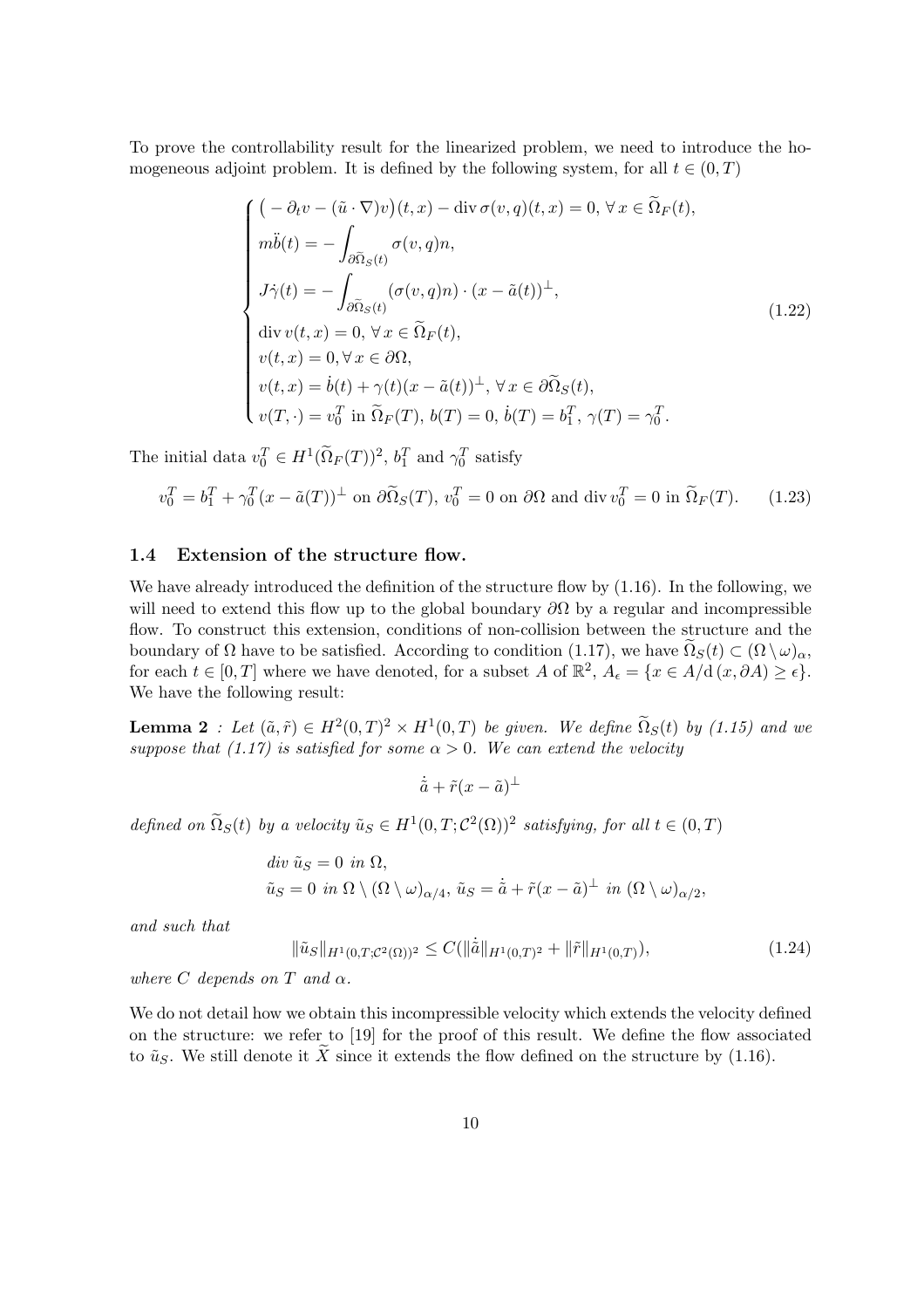**Lemma 3** : Under the same hypotheses as in lemma 2, the flow  $\widetilde{X}$  associated to  $\widetilde{u}_S$  defined in lemma 2 satisfies:

- for each  $t \in [0,T]$ ,  $\widetilde{X}(t, \cdot)$  is a  $\mathcal{C}^2$ -diffeomorphism from  $\Omega$  on  $\Omega$  and from  $\Omega_F(0)$  on  $\widetilde{\Omega}_F(t)$ . We denote by  $\widetilde{Y}(t, \cdot)$  the inverse of  $\widetilde{X}(t, \cdot)$  defined on  $\Omega$ ;
- $\tilde{X}$  and  $\tilde{Y}$  belong to  $H^2(0,T;\mathcal{C}^2(\Omega))^2$ ;
- $\forall (t, y) \in (0, T) \times \Omega$ ,  $\det \nabla \widetilde{X}(t, y) = 1$ ;
- $\forall t \in (0,T), \forall y \in \Omega \setminus (\Omega \setminus \omega)_{\alpha/4}, X(t,y) = y;$
- $\forall t \in (0, T), \forall y \in \Omega_S(0) + B(0, \alpha/2), X(t, y) = \tilde{a}(t) + R_{\tilde{\theta}(t) \theta_0}(y a_0),$

where  $B(0, \alpha/2)$  denotes the ball of center 0 and of radius  $\alpha/2$ . Moreover, we have

$$
\|X\|_{H^2(0,T;\mathcal{C}^2(\Omega))^2} + \|Y\|_{H^2(0,T;\mathcal{C}^2(\Omega))^2} \leq C(\|\tilde{a}\|_{H^2(0,T)^2} + \|\tilde{r}\|_{H^1(0,T)}),
$$

where the constant C depends on T and  $\alpha$ .

**Proof of lemma 3:** Thanks to the regularity of  $\tilde{u}_S$  obtained in lemma 2 and the properties of the flow associated to a velocity, we easily obtain the first three points of the lemma. Now, on  $\Omega \setminus (\Omega \setminus \omega)_{\alpha/4}$ , since  $\tilde{u}_S = 0$ , we have that  $X(t, \cdot) = \text{Id}$ . Moreover, for each  $t \in (0, T)$ , for each  $y \in \Omega_S(0) + B(0, \alpha/2)$ , we have

$$
\tilde{a}(t) + R_{\tilde{\theta}(t) - \theta_0}(y - a_0) \in \Omega_S(t) + B(0, \alpha/2) \subset (\Omega \setminus \omega)_{\alpha/2}.
$$

Consequently, by uniqueness of the flow, the last point of the lemma is satisfied.  $\Box$ 

**Remark 4** : If  $\tilde{a}$  belongs to  $W^{1,\infty}(0,T)^2$  and  $\tilde{r}$  belongs to  $L^{\infty}(0,T)$ , lemma 2 and lemma 3 still hold with the appropriate changes (the flows belong to  $W^{1,\infty}(0,T;\mathcal{C}^2(\Omega))^2$ .

#### 1.5 A Carleman inequality.

To obtain our controllability result, we prove a Carleman inequality result for the adjoint system (1.22).

We consider a nonempty open set  $\omega_0$  such that  $\omega_0 \subset \subset \omega$  (i.e.  $\overline{\omega_0} \subset \omega$ ). We will introduce timedependent weight functions defined on the moving domain  $\Omega_F(t)$ . First of all, we consider a steady weight function  $\beta_0$  in  $\mathcal{C}^2(\overline{\Omega_F(0)})$  depending on  $\Omega$ ,  $\omega_0$  and  $\Omega_S(0)$  such that

$$
\beta_0 = 0 \text{ on } \partial\Omega \cup \partial\Omega_S(0), \ \beta_0 > 0 \text{ in } \Omega_F(0), \nabla\beta_0 \cdot n \le c_1 < 0 \text{ on } \partial\Omega, \nabla\beta_0 \cdot n \ge c_2 > 0 \text{ on } \partial\Omega_S(0), \ |\nabla\beta_0| > 0 \text{ in } \Omega_F(0) \setminus \overline{\omega_0}.
$$

On the boundary of  $\Omega$ , the vector n is the outward unit normal to  $\Omega$  and on the boundary of the structure domain, n is the outward unit normal to the structure domain (and thus the inward normal to the fluid domain). For the proof of this result, we refer to [11]. We suppose that (1.17) holds for some  $\alpha > 0$ . Then, thanks to  $\beta_0$ , we define the time-dependent weight function  $\beta$  which follows the displacement of the structure by

$$
\beta(t,x) = \beta_0(\overline{Y}(t,x)), \forall x \in \Omega_F(t), \forall t \in (0,T),
$$

where  $\widetilde{Y}$  is defined by lemma 3.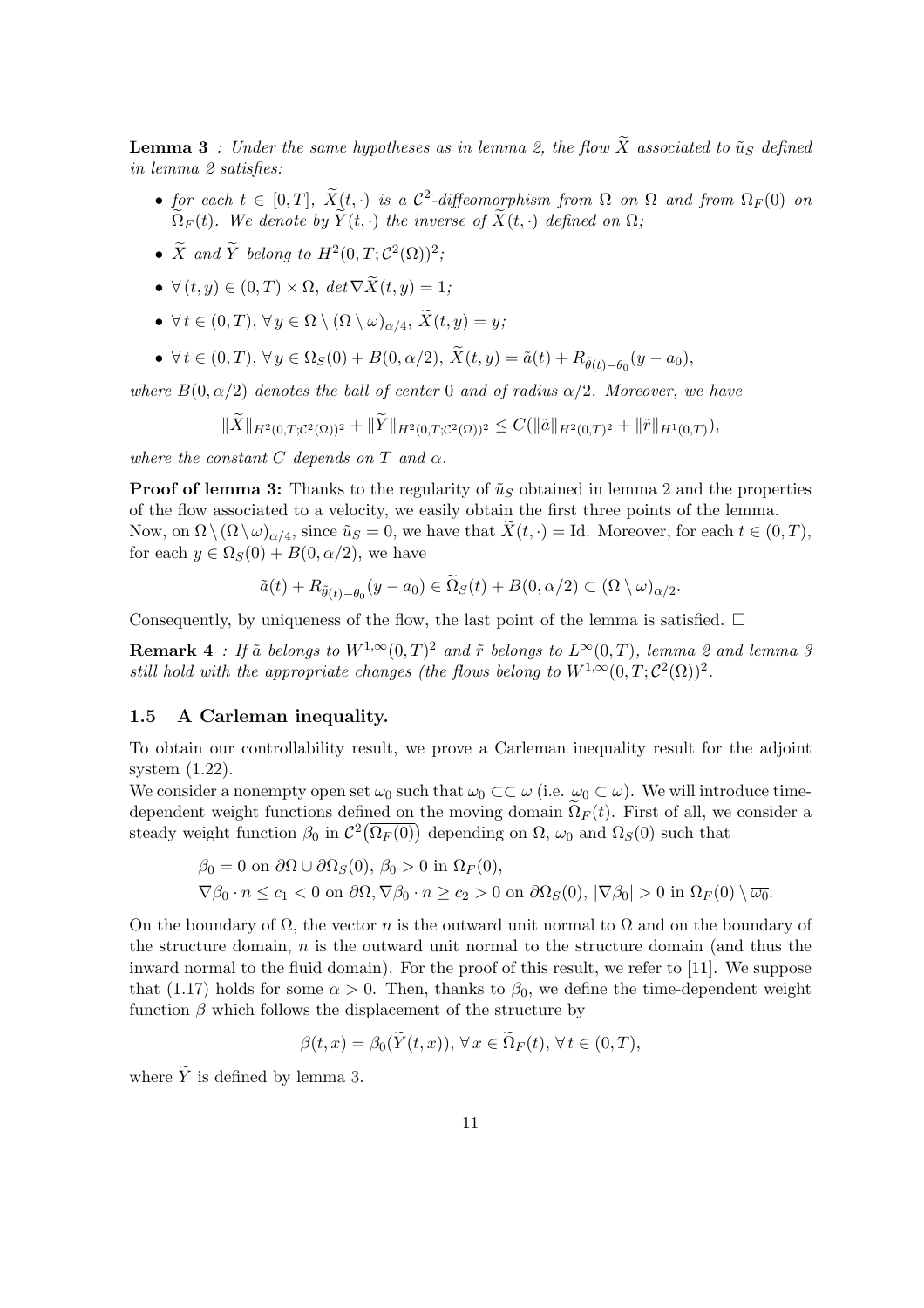**Lemma 4** : The function  $\beta$  belongs to  $L^{\infty}(0,T;W^{2,\infty}(\tilde{\Omega}_F(t))) \cap W^{1,\infty}(0,T;W^{1,\infty}(\tilde{\Omega}_F(t)))$ and is such that:

$$
\beta = 0 \text{ on } \partial\Omega \cup \partial\widetilde{\Omega}_S(t), \ \beta > 0 \text{ in } \widetilde{\Omega}_F(t),
$$
\n
$$
\nabla\beta \cdot n \le c_1 < 0 \text{ on } \partial\Omega, \nabla\beta \cdot n \ge c_2 > 0 \text{ on } \partial\widetilde{\Omega}_S(t), \ |\nabla\beta| > 0 \text{ in } \widetilde{\Omega}_F(t) \setminus \overline{\omega_0}. \ (1.25)
$$

Moreover, we have the following estimate:

$$
\|\beta\|_{L^{\infty}(0,T;W^{2,\infty}(\tilde{\Omega}_F(t)))} + \|\beta\|_{W^{1,\infty}(0,T;W^{1,\infty}(\tilde{\Omega}_F(t)))} \leq C,
$$
\n(1.26)

where C depends on T and  $\alpha$ .

To introduce the Carleman inequality satisfied by a solution of the adjoint linearized problem (1.22), we define, for  $\lambda \geq 1$ , the functions  $\mathcal V$  and  $\varphi$  by:  $\forall t \in (0, T)$ ,  $\forall x \in \Omega_F(t)$ ,

$$
\mathcal{V}(t,x) = \frac{e^{10\lambda M} - e^{\lambda(8M + \beta(t,x))}}{t^4 (T-t)^4}, \quad \varphi(t,x) = \frac{e^{\lambda(8M + \beta(t,x))}}{t^4 (T-t)^4},\tag{1.27}
$$

where  $M = ||\beta_0||_{L^{\infty}(\Omega_F(0))}$ . For this choice of M, we can already notice that V is a positive function since  $\|\beta\|_{L^{\infty}(0,T;L^{\infty}(\tilde{\Omega}_F(t)))} = \|\beta_0\|_{L^{\infty}(\Omega_F(0))}$ . Moreover,  $\mathcal V$  and  $\varphi$  have the following properties:

$$
\nabla \mathcal{V} = -\lambda \varphi \nabla \beta, \quad \nabla \varphi = \lambda \varphi \nabla \beta.
$$

We also define,  $\forall t \in (0, T)$ ,

$$
\hat{\mathcal{V}}(t) = \inf_{x \in \tilde{\Omega}_F(t)} \mathcal{V}(t, x) = \frac{e^{10\lambda M} - e^{9\lambda M}}{t^4 (T - t)^4}, \ \mathcal{V}^*(t) = \sup_{x \in \tilde{\Omega}_F(t)} \mathcal{V}(t, x) = \frac{e^{10\lambda M} - e^{8\lambda M}}{t^4 (T - t)^4}, \ (1.28)
$$
\n
$$
\hat{\varphi}(t) = \sup_{x \in \tilde{\Omega}_F(t)} \varphi(t, x) = \frac{e^{9\lambda M}}{t^4 (T - t)^4}, \ \varphi^*(t) = \inf_{x \in \tilde{\Omega}_F(t)} \varphi(t, x) = \frac{e^{8\lambda M}}{t^4 (T - t)^4}.
$$
\n(1.29)

Then, the following global Carleman estimate for problem (1.22) holds:

**Theorem 3** : Let  $\tilde{a} \in H^2(0,T)^2$ ,  $\tilde{r} \in H^1(0,T)$  and  $\tilde{u}$  be given such that (1.17) holds for some  $\alpha > 0$  and such that conditions (1.18) to (1.20) are satisfied. Then, there exists a constant C and two constants  $\hat{s}$  and  $\hat{\lambda}$  such that, for every  $v_0^T \in L^2(\tilde{\Omega}_F(T))^2$ ,  $b_1^T \in \mathbb{R}^2$ ,  $s_0^T \in \mathbb{R}$ , the corresponding solution  $(v, q, b, \gamma)$  of  $(1.22)$  satisfies, for any  $s \geq \hat{s}$  and  $\lambda \geq \lambda$ ,

$$
\int_{0}^{T} \int_{\tilde{\Omega}_{F}(t)} e^{-2sV} \left( \frac{1}{s\varphi} \left( |\Delta v|^{2} + |\partial_{t} v|^{2} \right) + s\lambda^{2} \varphi |\nabla v|^{2} + s^{3} \lambda^{4} \varphi^{3} |v|^{2} \right) + s\lambda \int_{0}^{T} e^{-2sV^{*}} \varphi^{*} \left( |\ddot{b}|^{2} + |\dot{\gamma}|^{2} \right) \n+ s^{3} \lambda^{3} \int_{0}^{T} \int_{\partial \tilde{\Omega}_{S}(t)} e^{-2sV^{*}} (\varphi^{*})^{3} |v|^{2} + s\lambda \int_{0}^{T} \int_{\partial \tilde{\Omega}_{S}(t)} e^{-2sV^{*}} \varphi^{*} |\nabla v n|^{2} \n\leq C s^{19/2} \lambda^{13} \int_{0}^{T} \int_{\omega} e^{2sV^{*} - 4s\hat{V}} \hat{\varphi}^{10} |v|^{2}.
$$
\n(1.30)

The constant C only depends on T,  $\alpha$  and  $\beta_0$ , and  $\hat{s}$  and  $\hat{\lambda}$  depend on T,  $\alpha$ ,  $\beta_0$  and the norm of  $\tilde{a}$  in  $H^2(0,T)^2$ ,  $\tilde{r}$  in  $H^1(0,T)$  and  $\tilde{u}$  in  $L^{\infty}((0,T)\times \Omega)^2 \cap W^{1,4}(0,T;L^4(\Omega_F(t)))^2$ .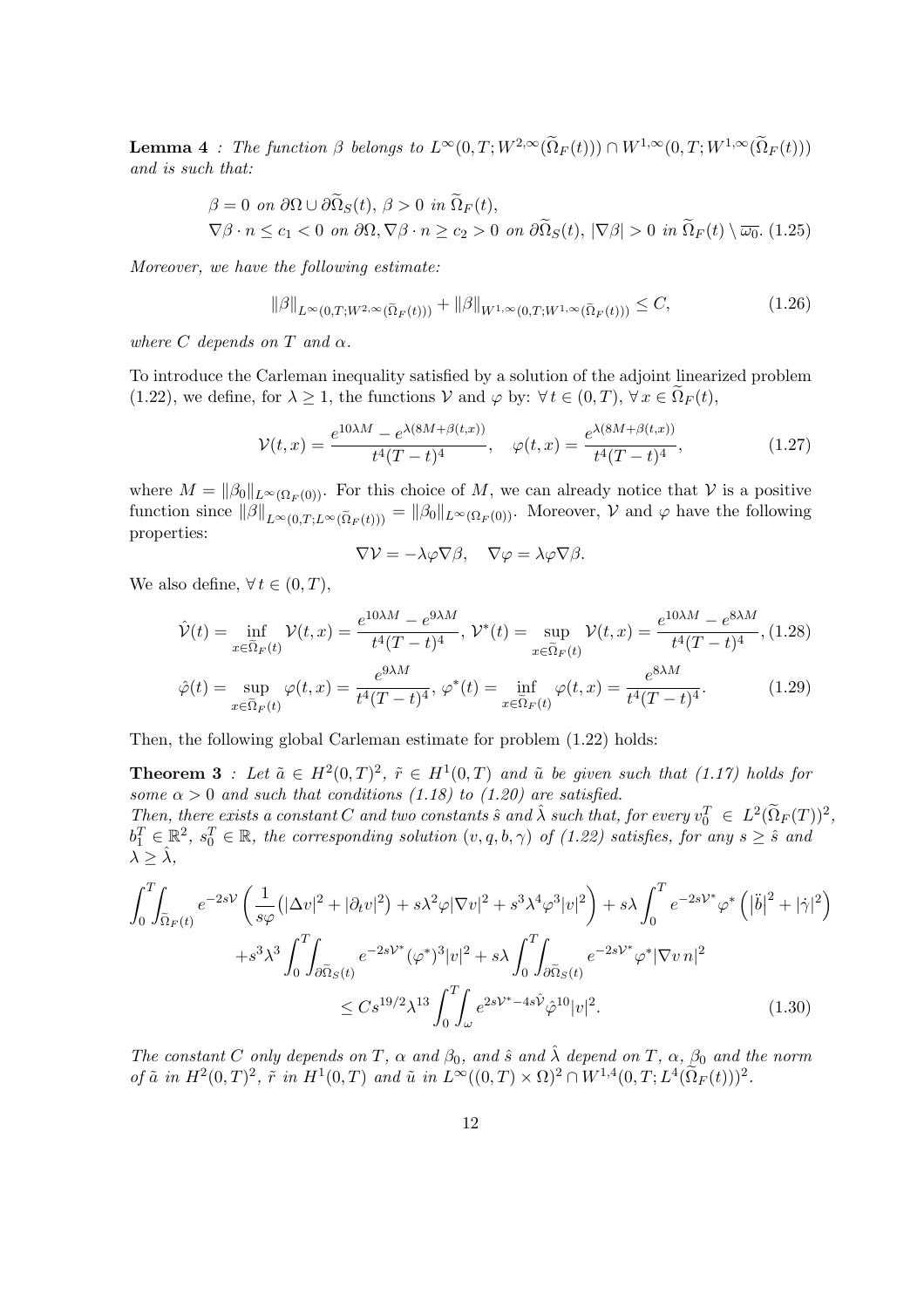**Remark 5** In this work, we suppose that the viscosity  $\mu$  is equal to 1. It can be interesting to wonder how the constant in our Carleman inequality depends on  $\mu$  if  $\mu$  is not fixed. It is known that the constant in global Carleman inequalities for parabolic equations behaves as  $\exp(C/T)$ , where  $C > 0$  is a constant depending on the domain and  $T > 0$  is the length of the time interval (see for instance  $[10]$ ). Let us consider the heat equation

$$
u_t - \mu \Delta u = f \text{ in } (0, T),
$$

where  $\mu > 0$  and make the change of variables  $\tau = \mu t$  then we retrieve a heat equation with  $\mu = 1$ 

$$
\widetilde{u}_{\tau}-\Delta\widetilde{u}=\widetilde{f} \,\,in\,\, (0,\mu\,T),
$$

where  $\tilde{u}(\tau) = u(\tau/\mu)$ ,  $\tilde{f}(\tau) = f(\tau/\mu)/\mu$ , and therefore, with the classical computations, we find that the constant in the global Carleman inequality is of order  $\exp(C/(\mu T))$ . It has been also shown that this constant is optimal for the observability inequality at least in one dimension (see  $\vert 4 \vert$ ). In our case, the situation is essentially the same.

The proof of this theorem will be given in section 2, but before, we will study some regularity properties which will be useful in the sequel.

#### 1.6 Regularity results on the linearized problem.

We give regularity results for the following non-homogeneous linearized system associated to  $(1.21)$ : for all  $t \in (0, T)$ ,

$$
\begin{cases}\n(\partial_t u + (\tilde{u} \cdot \nabla)u)(t, x) - \text{div}\,\sigma(u, p)(t, x) = g_F(t, x), \forall x \in \tilde{\Omega}_F(t), \\
m\ddot{a}(t) = \int_{\partial \tilde{\Omega}_S(t)} \sigma(u, p)n + g_T(t), \\
J\dot{r}(t) = \int_{\partial \tilde{\Omega}_S(t)} (\sigma(u, p)n) \cdot (x - \tilde{a}(t))^{\perp} + g_R(t), \\
\text{div}\,u(t, x) = 0, \forall x \in \tilde{\Omega}_F(t), \\
u(t, x) = 0, \forall x \in \partial \Omega, \\
u(t, x) = \dot{a}(t) + r(t)(x - \tilde{a}(t))^{\perp}, \forall x \in \partial \tilde{\Omega}_S(t), \\
u(0, \cdot) = u_0 \text{ in } \Omega_F(0), a(0) = a_0, \dot{a}(0) = a_1, \theta(0) = \theta_0, r(0) = r_0,\n\end{cases}
$$
\n(1.31)

where  $g_F$  is the force acting on the fluid and  $g_T$  and  $g_R$  are the force and the torque acting on the structure.

Of course, these results are also true for the linear adjoint system and can be shown in the same way. In [19], the first regularity result is proved for the nonlinear fluid-structure direct problem. Thus, the proposition which follows is a result contained in [19]. We only give a sketch of the proof and we refer to [19] and the references therein for complementary explanations. Let us define

$$
\mathcal{U}(0,T;\Omega) = L^{2}(0,T;H^{2}(\Omega)) \cap H^{1}(0,T;L^{2}(\Omega)) \cap L^{\infty}(0,T;H^{1}(\Omega)).
$$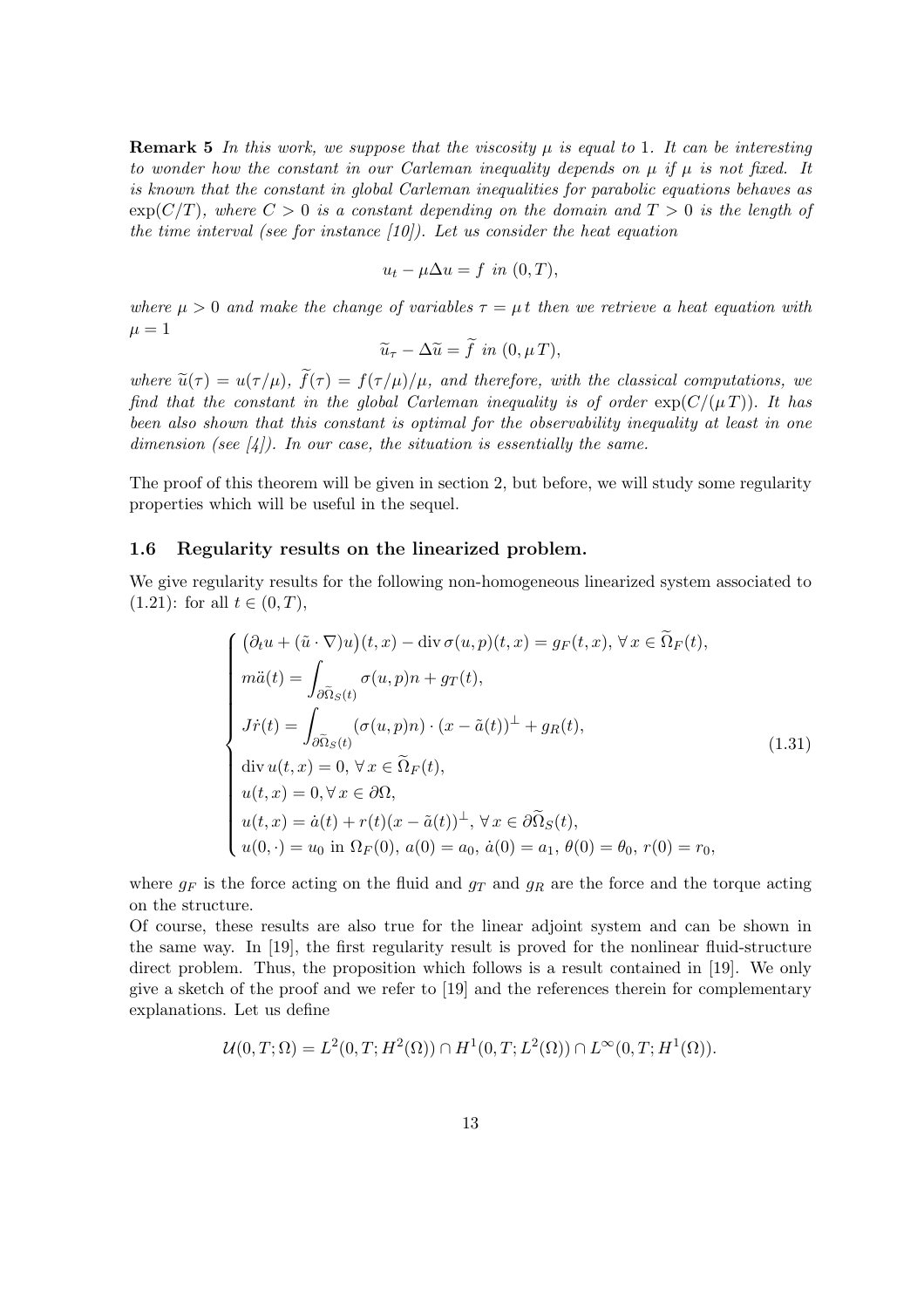**Proposition** 2: Let initial data  $u_0 \in H^1(\Omega_F(0))^2$ ,  $a_0 \in \mathbb{R}^2$ ,  $a_1 \in \mathbb{R}^2$ ,  $\theta_0 \in \mathbb{R}$ ,  $r_0 \in \mathbb{R}$  and forces  $g_F \in L^2(0,T; L^2(\tilde{\Omega}_F(t)))^2$ ,  $g_T \in L^2(0,T)^2$ ,  $g_R \in L^2(0,T)$  be given. We suppose that initial data satisfy  $(1.7)$ , that  $\tilde{u} \in L^{\infty}(0,T; L^{\infty}(\Omega_F(t)))^2 \cap L^{\infty}(0,T; H^1(\Omega_F(t)))^2$ ,  $(\tilde{a}, \tilde{r}) \in$  $W^{1,\infty}(0,T)^2 \times L^{\infty}(0,T)$  satisfy (1.19) and (1.17) for some  $\alpha > 0$ . Then, the system (1.31) admits a unique solution

$$
u \in \mathcal{U}(0,T; \tilde{\Omega}_F(t))^2
$$
,  $p \in L^2(0,T; H^1(\tilde{\Omega}_F(t))), a \in H^2(0,T)^2$ ,  $r \in H^1(0,T)$ .

Moreover, we have the estimate

$$
||u||_{\mathcal{U}(0,T;\tilde{\Omega}_F(t))^2} + ||p||_{L^2(0,T;H^1(\tilde{\Omega}_F(t)))} + ||a||_{H^2(0,T)^2} + ||r||_{H^1(0,T)}
$$
  
\n
$$
\leq C(||(u_0, a_1, r_0)||_{H^1(\Omega_F(0))^2 \times \mathbb{R}^2 \times \mathbb{R}} + ||g_F||_{L^2(0,T;L^2(\tilde{\Omega}_F(t)))^2} + ||g_T||_{L^2(0,T)^2} + ||g_R||_{L^2(0,T)}),
$$

where the constant C depends on T,  $\alpha$ , the norm of  $\tilde{u}$  in  $L^{\infty}((0,T) \times \Omega)^2$  (and thus on the norm of  $(\tilde{a}, \tilde{r})$  in  $W^{1,\infty}(0,T)^2 \times L^{\infty}(0,T)$ ).

Proof of proposition 2: This result is obtained by doing a change of variables to come back to initial configurations  $\Omega_F(0)$  and  $\Omega_S(0)$ . Thanks to lemma 3 (see remark 4), we define the flows  $\overline{X}$  and  $\overline{Y}$ . Let us define the new variables

$$
U(t,y) = \nabla \widetilde{Y}(t, \widetilde{X}(t,y)) u(t, \widetilde{X}(t,y)), P(t,y) = p(t, \widetilde{X}(t,y)), A(t) = \int_0^t R_{\theta_0 - \widetilde{\theta}(t')} \dot{a}(t') dt'.
$$

It can be proved (see [19]) that  $(u, p, a, r)$  is a solution of (1.31) if and only if  $(U, P, A, r)$ satisfies

$$
\begin{cases}\n\partial_t U - [LU] + [MU] + [NU, \tilde{U}] + [GP] = G_F \text{ in } (0, T) \times \Omega_F(0), \\
m\ddot{A} = \int_{\partial\Omega_S(0)} \sigma(U, P)n + G_T + m\tilde{r}\dot{A}^{\perp} \text{ in } (0, T), \\
J\dot{r} = \int_{\partial\Omega_S(0)} (\sigma(U, P)n) \cdot (y - a_0)^{\perp} + G_R \text{ in } (0, T), \\
\text{div } U = 0 \text{ in } (0, T) \times \Omega_F(0), \\
U = 0 \text{ on } (0, T) \times \partial\Omega, \\
U = \dot{A} + r(y - a_0)^{\perp} \text{ on } (0, T) \times \partial\Omega_S(0), \\
U(0, \cdot) = u_0 \text{ in } \Omega_F(0), A(0) = 0, \dot{A}(0) = a_1, r(0) = r_0,\n\end{cases}
$$
\n(1.32)

where we have defined

$$
G_F(t, y) = \nabla \widetilde{Y}(t, \widetilde{X}(t, y)) g_F(t, \widetilde{X}(t, y)), G_T(t) = R_{\theta_0 - \widetilde{\theta}(t)} g_T(t),
$$
  
\n
$$
G_R(t) = g_R(t), \widetilde{U}(t, y) = \nabla \widetilde{Y}(t, \widetilde{X}(t, y)) \widetilde{u}(t, \widetilde{X}(t, y)).
$$

The operators  $L, M, N$  and  $G$  are given by (we implicitly sum over repeated indexes)

$$
[LU]_i = \partial_j (g^{jk} \partial_k U_i) + 2g^{kl} \Gamma^i_{jk} \partial_l U_j + \left( \partial_k (g^{kl} \Gamma^i_{jl}) + g^{kl} \Gamma^m_{jl} \Gamma^i_{km} \right) U_j,
$$
  
\n
$$
[MU]_i = (\partial_t \widetilde{Y}_j \circ \widetilde{X}) \partial_j U_i + \left( \Gamma^i_{jk} (\partial_t \widetilde{Y}_k \circ \widetilde{X}) + (\partial_k \widetilde{Y}_i \circ \widetilde{X}) \partial_t \partial_j \widetilde{X}_k \right) U_j,
$$
  
\n
$$
[NU, \widetilde{U}]_i = \widetilde{U}_j \partial_j U_i + \Gamma^i_{jk} \widetilde{U}_j U_k,
$$
  
\n
$$
[GP]_i = g^{ij} \partial_j P,
$$
\n(1.33)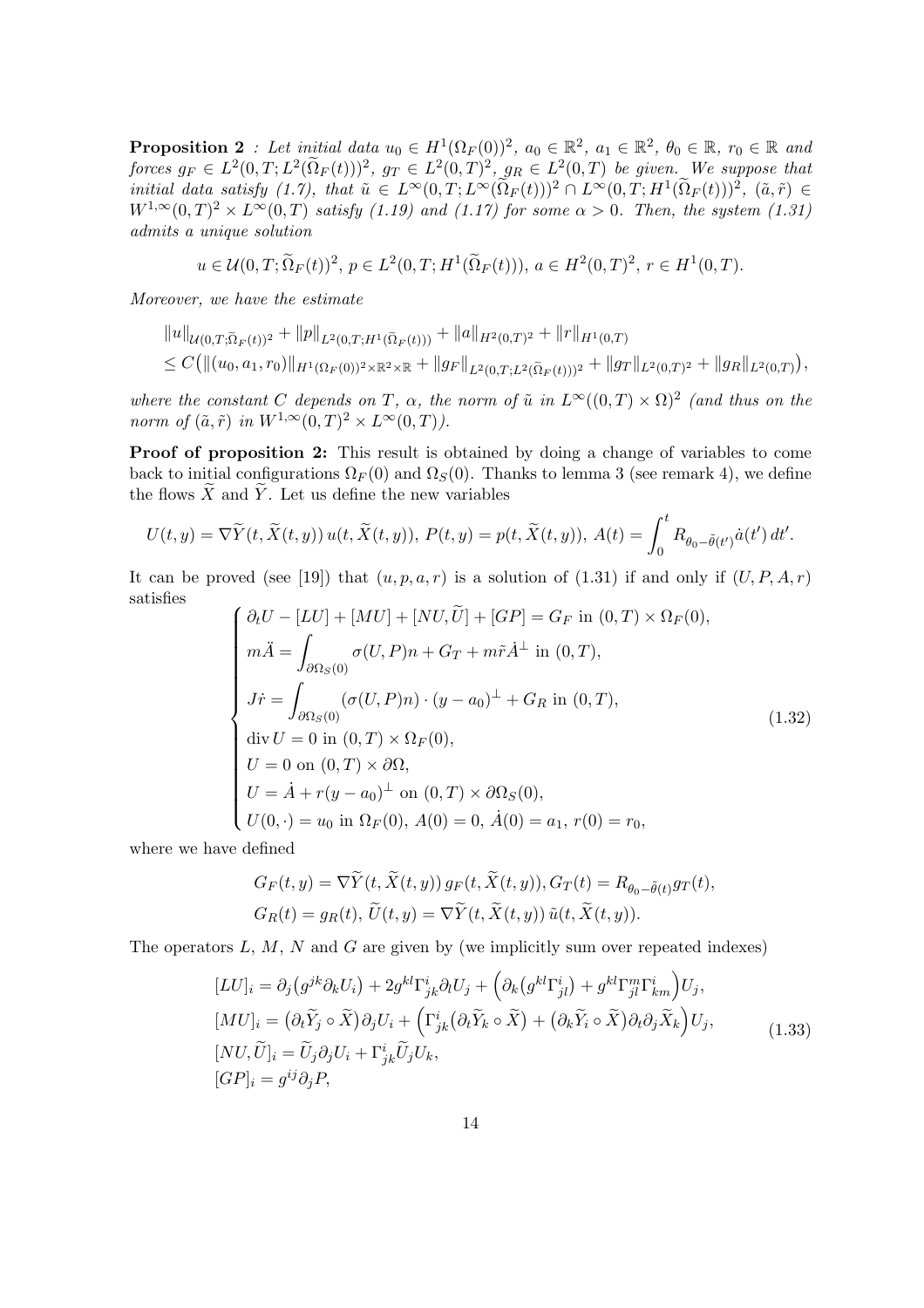where we defined

$$
g^{ij} = \partial_k \widetilde{Y}_i \circ \widetilde{X} \partial_k \widetilde{Y}_j \circ \widetilde{X}, \ g_{ij} = \partial_k \widetilde{X}_i \partial_k \widetilde{X}_j, \ \Gamma_{ij}^k = \frac{1}{2} g^{kl} \big( \partial_j g_{il} + \partial_i g_{jl} + \partial_l g_{ij} \big).
$$

According to lemma 5 which is given below and to definition 1, we deduce the regularity result on the interval  $(0, T_0)$ . Since this time  $T_0$  only depends on  $\alpha$  and the norm of  $\tilde{u}$  in  $L^{\infty}((0,T)\times\Omega)^2$  and thanks to the estimate (1.34), we can extend our solution until time T.  $\Box$ 

**Lemma 5** : Let  $G_F \in L^2(0,T; L^2(\Omega_F(0)))^2$ ,  $G_T \in L^2(0,T)^2$  and  $G_R \in L^2(0,T)$  be given. We consider initial data  $u_0 \in H^1(\Omega_F(0))^2$ ,  $a_0 \in \mathbb{R}^2$ ,  $a_1 \in \mathbb{R}^2$ ,  $\theta_0 \in \mathbb{R}$ ,  $r_0 \in \mathbb{R}$  which satisfy (1.7) and we suppose that  $\tilde{U}$  belongs to  $L^{\infty}((0,T) \times \Omega_F(0))^2$ ,  $\tilde{a}$  belongs to  $W^{1,\infty}(0,T)^2$  and  $\tilde{r}$  belongs to  $L^{\infty}(0,T)$ . We consider the system (1.32) where L, M, N and G are defined by (1.33).

Then there exists a time  $0 < T_0 < T$  depending on  $\alpha$ , the norm of  $\tilde{U}$  in  $L^{\infty}((0,T) \times \Omega_F(0))^2$ ,  $\tilde{a}$  in  $W^{1,\infty}(0,T)^2$  and  $\tilde{r}$  in  $L^{\infty}(0,T)$  such that this system admits a unique solution

$$
U \in \mathcal{U}(0, T_0; \Omega_F(0))^2, P \in L^2(0, T_0; H^1(\Omega_F(0))), A \in H^2(0, T_0)^2, r \in H^1(0, T_0).
$$

Moreover, we have the estimate

$$
||U||_{\mathcal{U}(0,T_0;\Omega_F(0))^2} + ||P||_{L^2(0,T_0;H^1(\Omega_F(0)))} + ||A||_{H^2(0,T_0)^2} + ||r||_{H^1(0,T_0)}
$$
  
\n
$$
\leq C(||(u_0,a_1,r_0)||_{H^1(\Omega_F(0))^2 \times \mathbb{R}^2 \times \mathbb{R}} + ||G_F||_{L^2(0,T_0;L^2(\Omega_F(0)))^2} + ||G_T||_{L^2(0,T_0)^2} + ||G_R||_{L^2(0,T_0)}),
$$
\n(1.34)

where the constant C depends on T,  $\alpha$ , the norms of  $\tilde{U}$  in  $L^{\infty}((0,T) \times \Omega_F(0))^2$ ,  $\tilde{a}$  in  $W^{1,\infty}(0,T)^2$  and  $\tilde{r}$  in  $L^{\infty}(0,T)$ .

Proof of lemma 5: First of all, we consider the linear problem

$$
\begin{cases}\n\partial_t U - \Delta U + \nabla P = F_F \text{ in } (0, T) \times \Omega_F(0), \\
m\ddot{A} = \int_{\partial\Omega_S(0)} \sigma(U, P)n + F_T \text{ in } (0, T), \\
J\dot{r} = \int_{\partial\Omega_S(0)} (\sigma(U, P)n) \cdot (y - a_0)^{\perp} + F_R \text{ in } (0, T), \\
\text{div } U = 0 \text{ in } (0, T) \times \Omega_F(0), \\
U = 0 \text{ on } (0, T) \times \partial\Omega, \\
U = \dot{A} + r(y - a_0)^{\perp} \text{ on } (0, T) \times \partial\Omega_S(0), \\
U(0, \cdot) = u_0 \text{ in } \Omega_F(0), A(0) = 0, \dot{A}(0) = a_1, r(0) = r_0.\n\end{cases}
$$
\n(1.35)

A regularity result for this problem is proved in [19]: this system admits a unique solution  $(U, P, A, r)$  in  $\mathcal{U}(0, T; \Omega_F(0))^2 \times L^2(0, T; H^1(\Omega_F(0))) \times H^2(0, T)^2 \times H^1(0, T)$  and (1.34) is satisfied with  $G_F$ ,  $G_T$  and  $G_R$  respectively replaced by  $F_F$ ,  $F_T$  and  $F_R$ .  $(U, P, A, r)$  is solution of the system  $(1.32)$  if and only if it is solution of  $(1.35)$  with

$$
F_F = G_F + [(L - \Delta)U] - [MU] - [NU, \tilde{U}] + [(\nabla - G)P],
$$
  
\n
$$
F_T = G_T + m\tilde{r}\dot{A}^{\perp}, F_R = G_R.
$$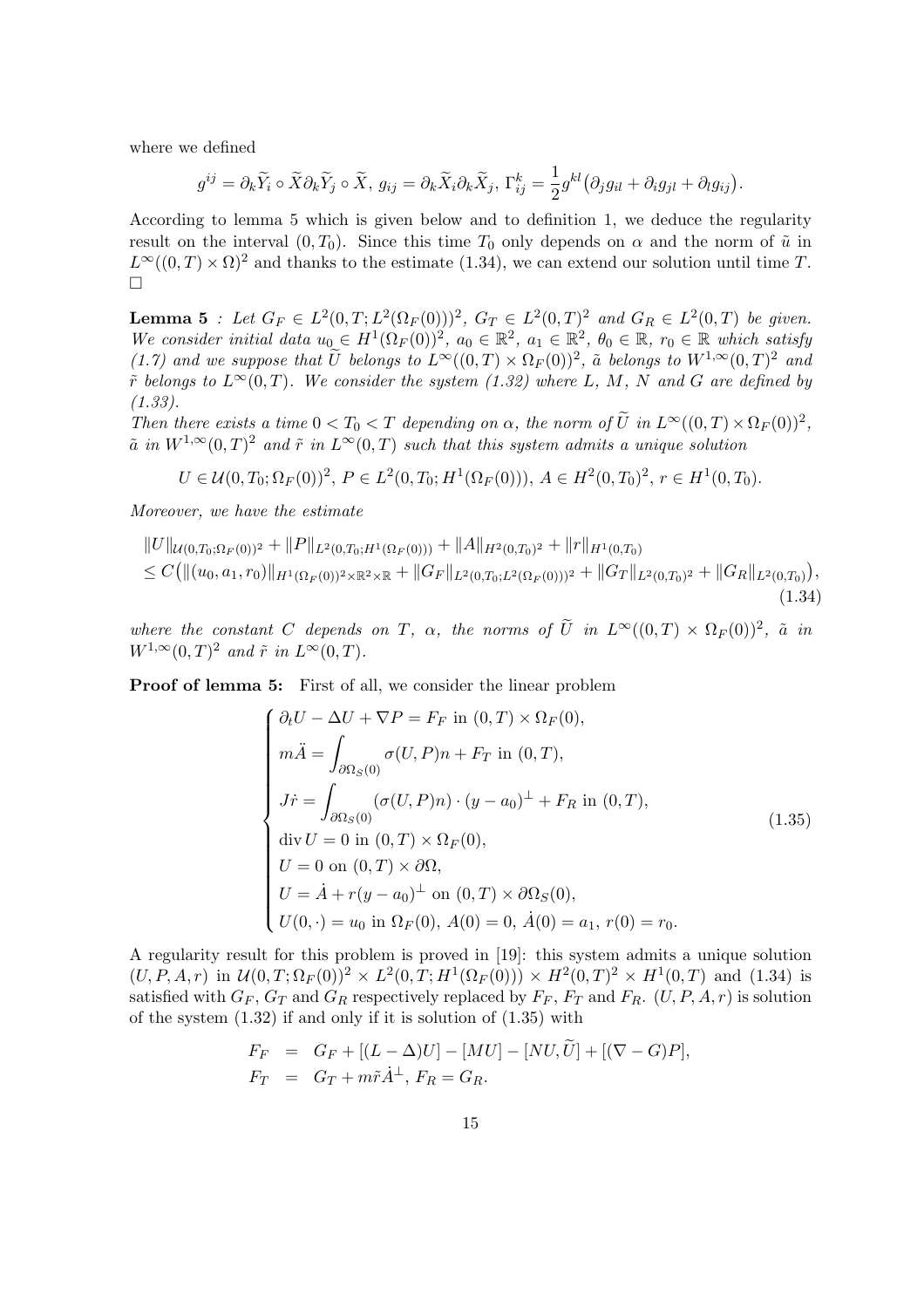By proving estimates on the coefficients as in [19] thanks to lemma 3 and remark 4, we obtain that, near 0, the flows  $\widetilde{X}$  and  $\widetilde{Y}$  stay close to Id and thus, the operators  $L-\Delta$ , M, N,  $\nabla-G$ stay small. Therefore, we obtain the regularity result.  $\Box$ 

We will also need estimates on the second derivative of the velocity for the adjoint linear problem and the direct linear problem. The result which follows is given for the direct linear problem but it can be word for word adapted to the adjoint linear problem. This result plays a key role to prove Carleman estimate and to pass to the nonlinear problem in the last section. Hypotheses of regularity (1.18) we have to do come directly from this proposition. We suppose that the given forces satisfy

$$
g_F(t=0) = 0 \text{ in } \Omega_F(0), \ g_T(t=0) = 0, \ g_R(t=0) = 0. \tag{1.36}
$$

**Proposition 3** : Let  $g_F \in H^1(0,T; L^2(\Omega_F(t)))^2$ ,  $g_T \in H^1(0,T)^2$ ,  $g_R \in H^1(0,T)$  be given functions satisfying (1.36). We suppose that initial data  $u_0$ ,  $a_0$ ,  $a_1$ ,  $\theta_0$  and  $r_0$  satisfy (1.13) and we consider  $\tilde{u}$  and  $(\tilde{a}, \tilde{r}) \in H^2(0,T)^2 \times H^1(0,T)$  satisfying conditions (1.17) to (1.20). Then, the system  $(1.31)$  admits a unique solution

$$
u \in H^1(0, T; H^2(\tilde{\Omega}_F(t)))^2 \cap H^2(0, T; L^2(\tilde{\Omega}_F(t)))^2 \cap W^{1, \infty}(0, T; H^1(\tilde{\Omega}_F(t)))^2,
$$
  

$$
p \in H^1(0, T; H^1(\tilde{\Omega}_F(t))), a \in H^3(0, T)^2, r \in H^2(0, T).
$$

Moreover, we have the estimate

$$
||u||_{H^1(0,T;H^2(\tilde{\Omega}_F(t)))^2} + ||u||_{H^2(0,T;L^2(\tilde{\Omega}_F(t)))^2} + ||u||_{W^{1,\infty}(0,T;H^1(\tilde{\Omega}_F(t)))^2} + ||p||_{H^1(0,T;H^1(\tilde{\Omega}_F(t)))}
$$
  
+ 
$$
||a||_{H^3(0,T)^2} + ||r||_{H^2(0,T)} \leq C(||(u_0, a_1, r_0)||_{H^3(\Omega_F(0))^2 \times \mathbb{R}^2 \times \mathbb{R}} + ||g_F||_{H^1(0,T;L^2(\tilde{\Omega}_F(t)))^2}
$$
  
+ 
$$
||g_T||_{H^1(0,T)^2} + ||g_R||_{H^1(0,T)}),
$$
 (1.37)

where the constant C depends on T,  $\alpha$ , the norm of  $\tilde{u}$  in  $L^{\infty}(0,T;L^{\infty}(\tilde{\Omega}_F(t)))^2$  and in  $W^{1,4}(0,T; L^{4}(\tilde{\Omega}_F(t)))^2$  and the norm of  $(\tilde{a}, \tilde{r})$  in  $H^2(0,T)^2 \times H^1(0,T)$ .

Proof of proposition 3: As in proposition 2, we consider the equivalent transported system (1.32) on  $\Omega_F(0)$ . We derive this system with respect to time. We see that  $(\partial_t U, \partial_t P, \dot{A}, \dot{r})$  is formally solution of

$$
\begin{cases}\n\partial_t W - [L W] + [M W] + [N W, \tilde{U}] + [G\Pi] = \mathcal{G}_F \text{ in } (0, T) \times \Omega_F(0), \\
m\ddot{D} = \int_{\partial\Omega_S(0)} \sigma(W, \Pi) n + \mathcal{G}_T - m\tilde{r}\dot{D}^{\perp} \text{ in } (0, T), \\
J\dot{\tau} = \int_{\partial\Omega_S(0)} (\sigma(W, \Pi) n) \cdot (y - a_0)^{\perp} + \mathcal{G}_R \text{ in } (0, T), \\
\text{div } W = 0 \text{ in } (0, T) \times \Omega_F(0), \\
W = 0 \text{ on } (0, T) \times \partial\Omega, \\
W = \dot{D} + \tau(y - a_0)^{\perp} \text{ on } (0, T) \times \partial\Omega_S(0), \\
W(0, \cdot) = \partial_t U(0, \cdot) \text{ in } \Omega_F(0), D(0) = \dot{A}(0), \dot{D}(0) = \ddot{A}(0), \tau(0) = \dot{r}(0),\n\end{cases} (1.38)
$$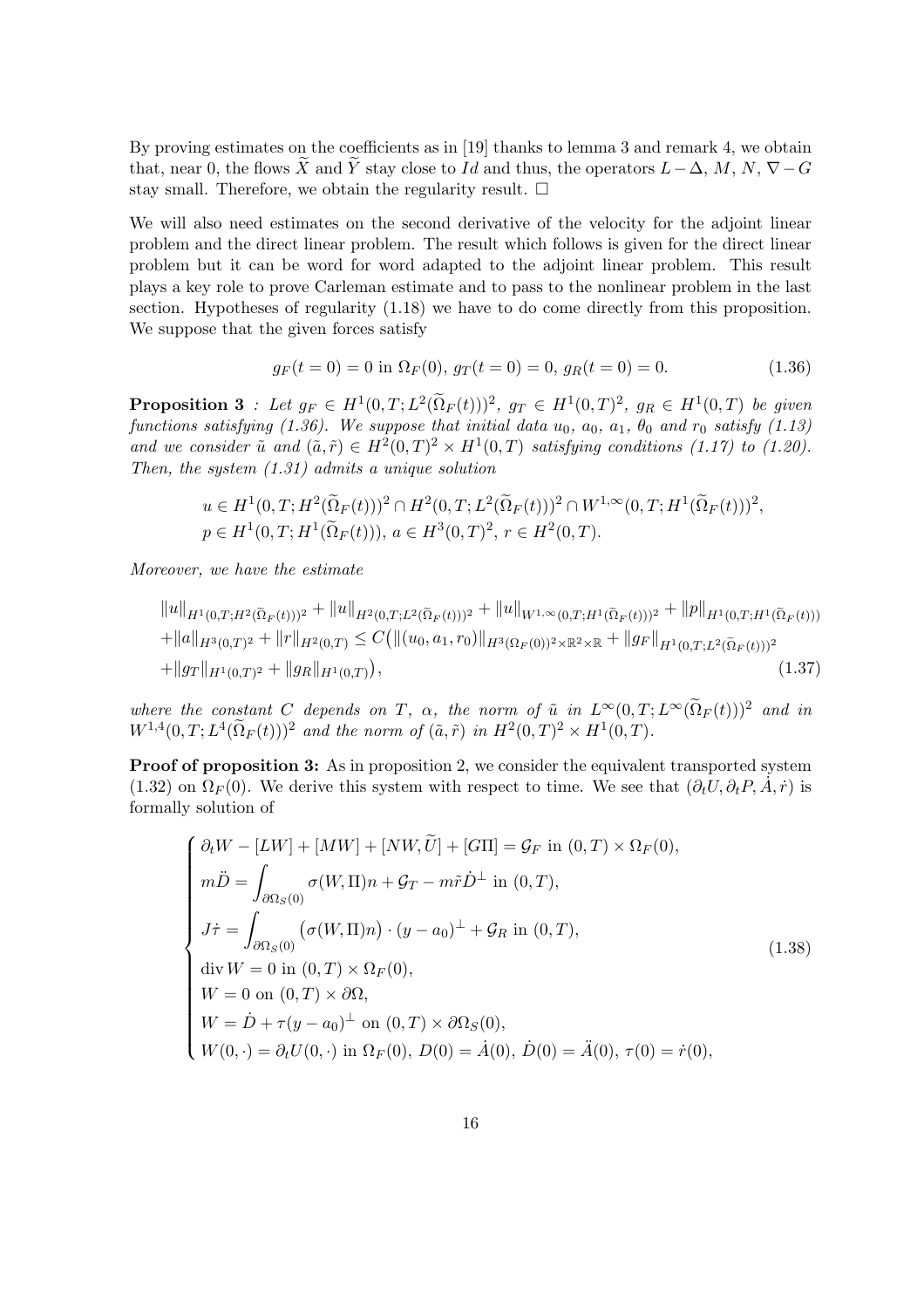where the forces are given by

$$
\begin{array}{rcl}\n\mathcal{G}_F &=& \partial_t G_F + [\partial_t LU] - [\partial_t MU] - [\partial_t NU, U] - [NU, \partial_t \tilde{U}] - [\partial_t GP], \\
\mathcal{G}_T &=& \partial_t G_T + m \dot{\tilde{r}} \dot{A}^\perp, \\
\mathcal{G}_R &=& \partial_t G_R.\n\end{array}
$$

We have defined  $\partial_t L$ ,  $\partial_t M$ ,  $\partial_t N$  and  $\partial_t G$  by

$$
\begin{aligned}\n[\partial_t LU]_i &= \partial_j \big(\partial_t g^{jk} \partial_k U_i\big) + 2\partial_t \big(g^{kl} \Gamma^i_{jk}\big) \partial_l U_j + \Big(\partial_t \partial_k \big(g^{kl} \Gamma^i_{jl}\big) + \partial_t \big(g^{kl} \Gamma^m_{jl} \Gamma^i_{km}\big)\Big) U_j, \\
[\partial_t MU]_i &= \partial_t \big(\partial_t \widetilde{Y}_j \circ \widetilde{X}\big) \partial_j U_i + \partial_t \Big(\Gamma^i_{jk} \big(\partial_t \widetilde{Y}_k \circ \widetilde{X}\big) + \big(\partial_k \widetilde{Y}_i \circ \widetilde{X}\big) \partial_t \partial_j \widetilde{X}_k\Big) U_j, \\
[\partial_t N U, \widetilde{U}]_i &= \partial_t \Gamma^i_{jk} \widetilde{U}_j U_k, \\
[\partial_t GP]_i &= \partial_t g^{ij} \partial_j P.\n\end{aligned}
$$

These operators correspond to  $L, M, N$  and G where we have derived the coefficients with respect to time. Lemma 1 allows to define the initial data  $\partial_t U(0, \cdot)$ ,  $\tilde{A}(0)$  and  $\dot{r}(0)$ .

We do not prove here rigorously that  $(\partial_t U, \partial_t P, \dot{A}, \dot{r})$  satisfies this system. This can be done by considering the solution  $(W,\Pi,D,\tau)$  of the problem (1.38). According to what follows, this solution is well defined. Then, it can be proved that the primitives in time of this solution with the good initial data satisfy the same problem as  $(U, P, A, r)$  and thus, by uniqueness, we can identify  $(W, \Pi, D, \tau)$  and  $(\partial_t U, \partial_t P, A, \dot{r}).$ 

We want to apply the regularity result given by lemma 5 to system  $(1.38)$ . First, according to lemma 1,  $\partial_t U(0, \cdot)$  belongs to  $H^1(\Omega_F(0))^2$  and, since the acceleration of the fluid at initial time  $u_1$  and the terms of acceleration of the structure at initial time  $a_2$  and  $r_1$  satisfy (1.12), the compatibility conditions

$$
\operatorname{div} \partial_t U(0,\cdot) = 0 \text{ in } \Omega_F(0), \ \partial_t U(0,y) = 0 \text{ on } \partial\Omega, \ \partial_t U(0,y) = \ddot{A}(0) + \dot{r}(0)(y - a_0) \text{ on } \partial\Omega_S(0)
$$

are satisfied. Next, we have to prove estimates on  $\mathcal{G}_F$ ,  $\mathcal{G}_T$  and  $\mathcal{G}_R$ . According to lemma 5,  $(U, P, A, r)$  satisfies (1.34) on  $(0, T_0)$  where  $T_0$  depends on  $\alpha$  and the norm of  $\tilde{u}$  in  $L^{\infty}((0, T) \times$  $\Omega$ <sup>2</sup>. Next, we notice that the coefficients  $g_{ij}$ ,  $g^{ij}$  and  $\Gamma_{ij}^k$  belong to  $H^2(0,T;\mathcal{C}^2(\Omega_F(0)))$  since  $\tilde{X}$  and  $\tilde{Y}$  belong to  $H^2(0,T;\mathcal{C}^2(\Omega))$ . Thus, we have

$$
\|[\partial_t LU] - [\partial_t MU] - [\partial_t NU, U]\|_{L^2((0,T_0)\times\Omega_F(0))^2} \leq C \|U\|_{\mathcal{U}(0,T_0;\Omega_F(0))^2},
$$
  

$$
\|[\partial_t GP]\|_{L^2((0,T_0)\times\Omega_F(0))^2} \leq C \|P\|_{L^2(0,T_0;H^1(\Omega_F(0)))},
$$

where C depends on T,  $\alpha$ , the norm of  $\tilde{U}$  in  $L^{\infty}((0,T) \times \Omega_F(0))^2$  and the norm of  $(\tilde{a}, \tilde{r})$  in  $H^2(0,T)^2 \times H^1(0,T).$ 

Moreover, since U belongs to  $\mathcal{U}(0,T_0;\Omega_F(0))^2 \hookrightarrow L^{4-\alpha}(0,T_0;W^{1,4-\alpha}(\Omega_F(0)))^2$  for every  $\alpha > 0$  and  $\partial_t \tilde{U}$  belongs  $L^4((0,T) \times \Omega_F(0))^2$ , we have

$$
\| [NU, \partial_t U] \|_{L^2((0,T_0)\times\Omega_F(0))^2} \leq C \| U \|_{\mathcal{U}(0,T_0;\Omega_F(0))^2}.
$$

Thus, thanks to (1.34), we obtain an estimate on  $\mathcal{G}_F$  in  $L^2(0,T_0;L^2(\Omega_F(0)))^2$ :

$$
\begin{array}{rcl}\|\mathcal{G}_F\|_{L^2((0,T_0)\times\Omega_F(0))^2} & \leq & C\big(\|(u_0,a_1,r_0)\|_{H^1(\Omega_F(0))^2\times\mathbb{R}^2\times\mathbb{R}} + \|G_F\|_{H^1(0,T_0;L^2(\Omega_F(0)))^2} \\
& + \|G_T\|_{L^2(0,T_0)^2} + \|G_R\|_{L^2(0,T_0)}\big),\end{array}
$$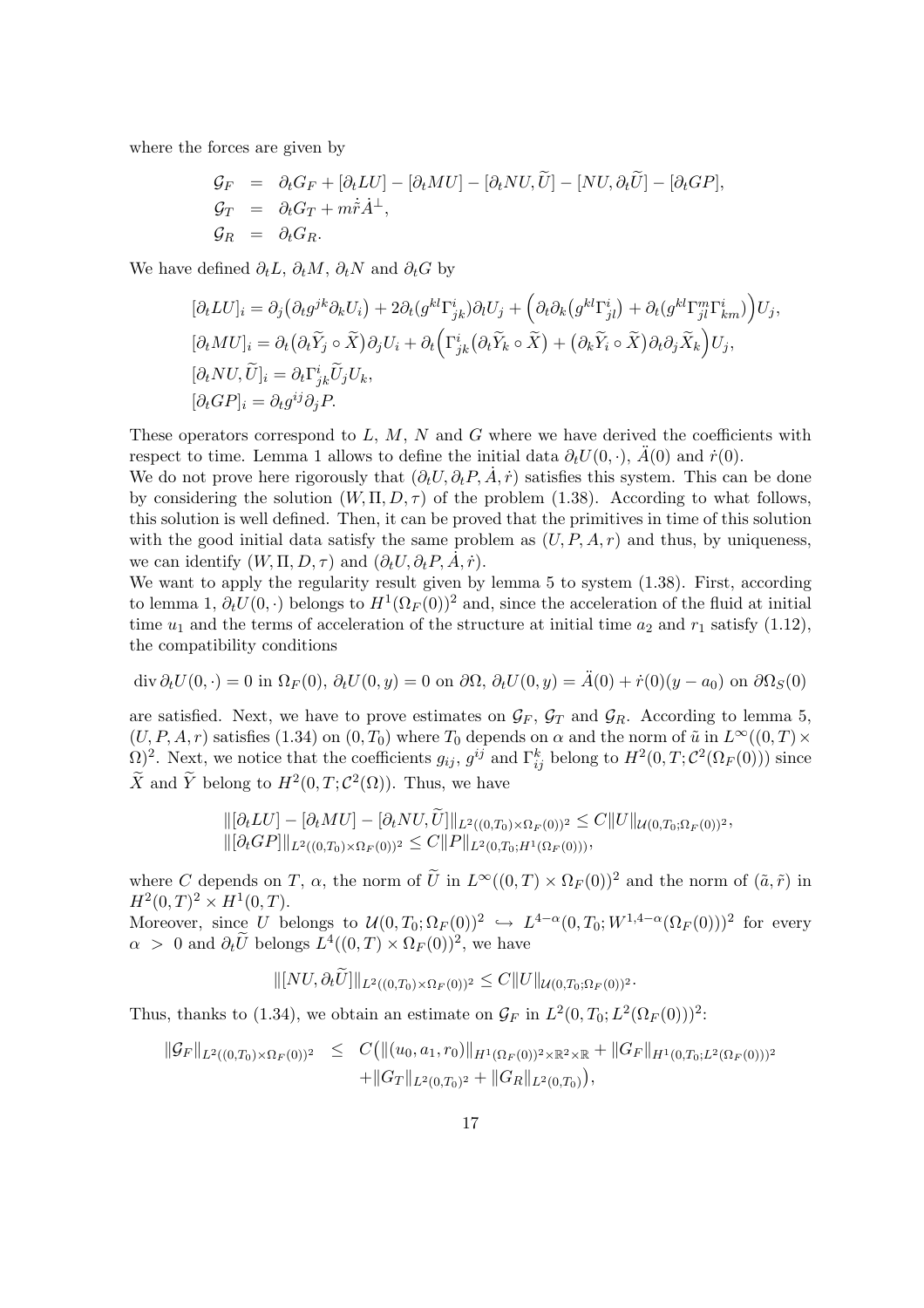where the constant C depends on  $\alpha$ , the norm of  $\tilde{u}$  in  $L^{\infty}(0,T;L^{\infty}(\tilde{\Omega}_F(t)))^2$  and in  $W^{1,4}(0,T;L^4(\tilde{\Omega}_F(t)))^2$ and on the norm of  $(\tilde{a}, \tilde{r})$  in  $H^2(0,T)^2 \times H^1(0,T)$ . For  $\mathcal{G}_T$  and  $\mathcal{G}_R$ , we also have estimates in  $L^2(0,T)$ :

$$
\begin{array}{rcl}\n\|\mathcal{G}_T\|_{L^2(0,T_0)^2} & \leq & C\big(\|(u_0,a_1,r_0)\|_{H^1(\Omega_F(0))^2 \times \mathbb{R}^2 \times \mathbb{R}} + \|G_F\|_{L^2(0,T_0;L^2(\Omega_F(0)))^2} \\
& \quad + \|G_T\|_{H^1(0,T_0)^2} + \|G_R\|_{L^2(0,T_0)}\big), \\
\|\mathcal{G}_R\|_{L^2(0,T_0)} & \leq & \|G_R\|_{H^1(0,T_0)}.\n\end{array}
$$

We deduce from lemma 5 that

$$
\partial_t U \in \mathcal{U}(0, T_0; \Omega_F(0))^2, \ \partial_t P \in L^2(0, T_0; H^1(\Omega_F(0))), \ A \in H^3(0, T_0)^2, \ r \in H^2(0, T_0),
$$

and

$$
\|\partial_t U\|_{\mathcal{U}(0,T_0;\Omega_F(0))^2} + \|\partial_t P\|_{L^2(0,T_0;H^1(\Omega_F(0)))} + \|A\|_{H^3(0,T_0)^2} + \|r\|_{H^2(0,T_0)} \leq C \big( \|(u_0,a_1,r_0)\|_{H^3(\Omega_F(0))^2 \times \mathbb{R}^2 \times \mathbb{R}} + \|G_F\|_{H^1(0,T_0;L^2(\Omega_F(0)))^2} + \|G_T\|_{H^1(0,T_0)^2} + \|G_R\|_{H^1(0,T_0)} \big).
$$

Thus, we obtain our proposition and estimate  $(1.37)$  on  $(0, T_0)$ . Next, we can extend this solution until time T since this time  $T_0$  only depends on  $\alpha$  and the norm of  $\tilde{u}$  in  $L^{\infty}((0,T) \times$  $\Omega)^2$ .  $\square$ 

The first step of our work is devoted to the proof of the Carleman inequality.

## 2 Proof of theorem 3.

We divide the proof of theorem 3 in several subsections: in the first subsection, the Navier-Stokes equation is treated as a heat equation with a right-hand side depending on the pressure. We have to be careful since the fluid domain (and consequently the associated weight functions) depends on time. Thanks to the equations satisfied by the structure, we obtain estimates on the acceleration of the rigid motion which enable us to bound the terms on the interface appearing in the Carleman estimate. We obtain an inequality with global integrals in the pressure in the right-hand side. In the second subsection, we prove that we can replace this global integral in the pressure by a local integral: to do this, we follow the method introduced by [9] using an auxiliary Carleman inequality given in [13]. And finally, in the last subsection, we estimate this local integral in the pressure, following the arguments in [9]. The hypotheses of theorem 3 on the acceleration of the given motion  $(\tilde{u}, \tilde{a}, \tilde{r})$  are only used in this last section.

## 2.1 A first estimate with global integrals in the pressure in the right-hand side.

We set:

$$
w(t,x) = e^{-s\mathcal{V}(t,x)}v(t,x), \forall x \in \tilde{\Omega}_F(t), \forall t \in (0,T),
$$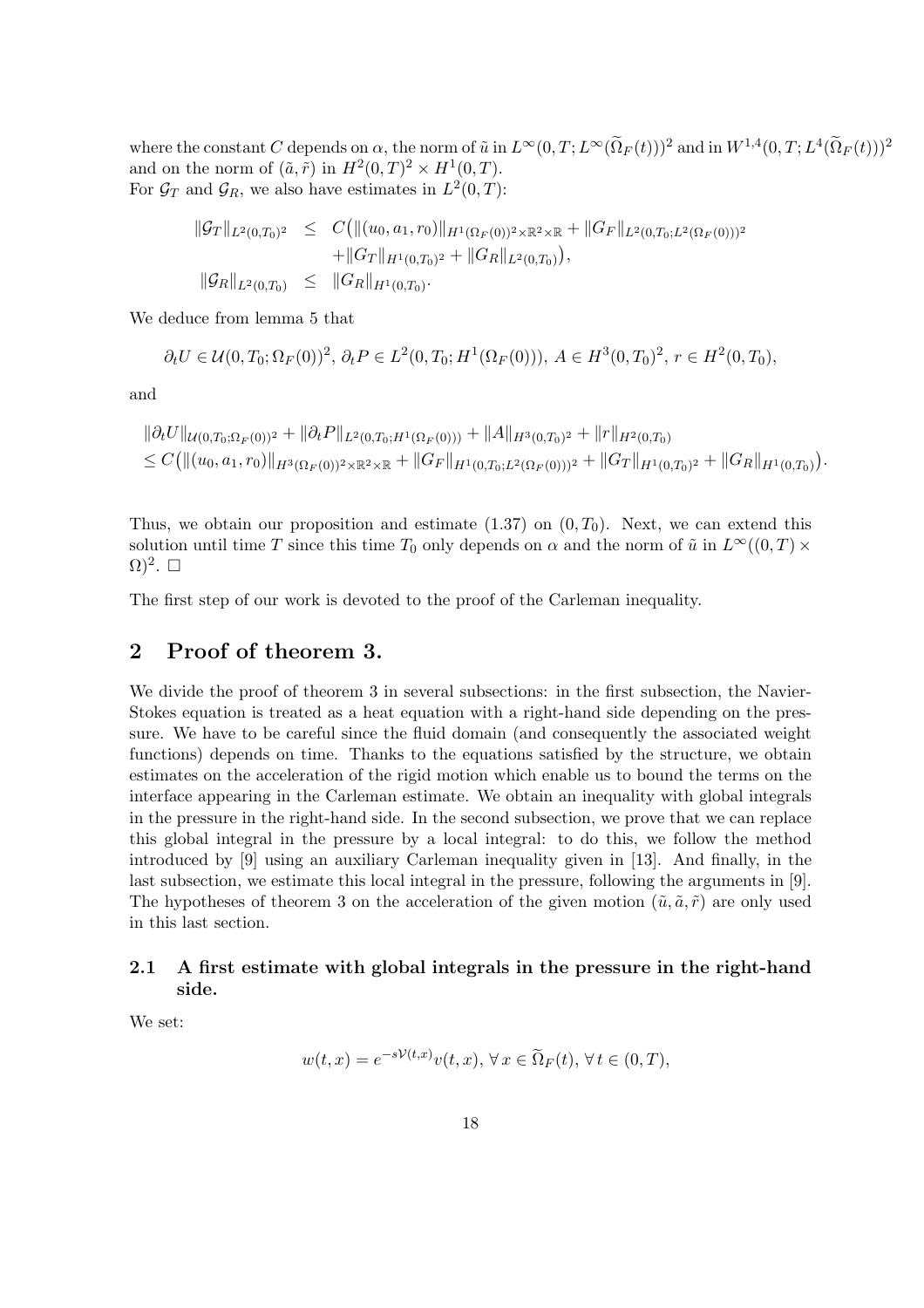where v together with some q, b and  $\gamma$  is the solution of the homogeneous adjoint problem  $(1.22)$ . Notice that w satisfies

$$
w(0, x) = 0, \forall x \in \Omega_F(0), w(T, x) = 0, \forall x \in \Omega_F(T),
$$
\n(2.1)

$$
w(t,x) = 0, \forall t \in (0,T), \forall x \in \partial\Omega,
$$
\n
$$
(2.2)
$$

$$
w(t,x) = e^{-s\mathcal{V}^*(t)}(\dot{b}(t) + \gamma(t)(x - \tilde{a}(t))^{\perp}), \,\forall \, t \in (0,T), \,\forall \, x \in \partial \tilde{\Omega}_S(t). \tag{2.3}
$$

We have

$$
\partial_t v = e^{s\mathcal{V}} (\partial_t w + s \partial_t \mathcal{V} w), \nabla v = e^{s\mathcal{V}} (\nabla w + s w \nabla \mathcal{V}^t), \tag{2.4}
$$

$$
\Delta v = e^{s\mathcal{V}} (\Delta w + 2s\nabla w\nabla \mathcal{V} + s\Delta \mathcal{V}w + s^2 |\nabla \mathcal{V}|^2 w).
$$
 (2.5)

Replacing  $v$  by  $w$  in the first equation of the adjoint problem  $(1.22)$ , we obtain that

$$
-\partial_t w - s\partial_t \mathcal{V}w - (\tilde{u} \cdot \nabla)w - \Delta w - 2s\nabla w \nabla \mathcal{V} - s^2 |\nabla \mathcal{V}|^2 w - s\Delta \mathcal{V}w = s(\tilde{u} \cdot \nabla \mathcal{V})w - e^{-s\mathcal{V}} \nabla q,
$$

so equivalently

$$
L_1(w) + L_2(w) = g_s,
$$

where  $L_1(w)$ ,  $L_2(w)$  and  $g_s$  are defined by

$$
L_1(w) = -\Delta w - s^2 \lambda^2 \varphi^2 |\nabla \beta|^2 w,\tag{2.6}
$$

$$
L_2(w) = -(\partial_t w + (\tilde{u}_S \cdot \nabla)w) + 2s\lambda\varphi\nabla w\nabla\beta + 2s\lambda^2\varphi|\nabla\beta|^2 w, \tag{2.7}
$$

$$
g_s = s\Delta \mathcal{V}w + 2s\lambda^2 \varphi |\nabla \beta|^2 w + s(\partial_t \mathcal{V} + \tilde{u} \cdot \nabla \mathcal{V})w - ((\tilde{u}_S - \tilde{u}) \cdot \nabla)w - e^{-s\mathcal{V}} \nabla q.
$$

Let us notice that we have added the term  $2s\lambda^2\varphi|\nabla\beta|^2w$  in  $L_2$  and in  $g_s$  in order to obtain additional estimates on  $\nabla w$ . We recall that the velocity  $\tilde{u}_S$  is defined by lemma 2. Then, we have

$$
||L_1(w)||_2^2 + ||L_2(w)||_2^2 + 2(L_1(w), L_2(w))_2 = ||g_s||_2^2,
$$
\n(2.8)

where  $(\cdot, \cdot)_2$  and  $\|\cdot\|_2$  denote the following scalar product and the associated norm:

$$
(U, V)_2 = \int_0^T \int_{\tilde{\Omega}_F(t)} U(t, x) \cdot V(t, x), \quad ||U||_2^2 = (U, U)_2.
$$

We shall now compute the scalar product in the left hand side of  $(2.8)$ . We can write that

$$
(L_1(w), L_2(w))_2 = \sum_{i=1}^2 \sum_{j=1}^3 I_{ij},
$$

where  $I_{ij}$  represents the scalar product between the *i*-th term of  $L_1(w)$  and the *j*-th term of  $L_2(w)$ . In the sequel, these two integrals will play a key role:

$$
K_1 = s^3 \lambda^4 \int_0^T \int_{\tilde{\Omega}_F(t)} \varphi^3 |w|^2, \quad K_2 = s \lambda^2 \int_0^T \int_{\tilde{\Omega}_F(t)} \varphi |\nabla w|^2, \text{ for } s > 1 \text{ and } \lambda > 1.
$$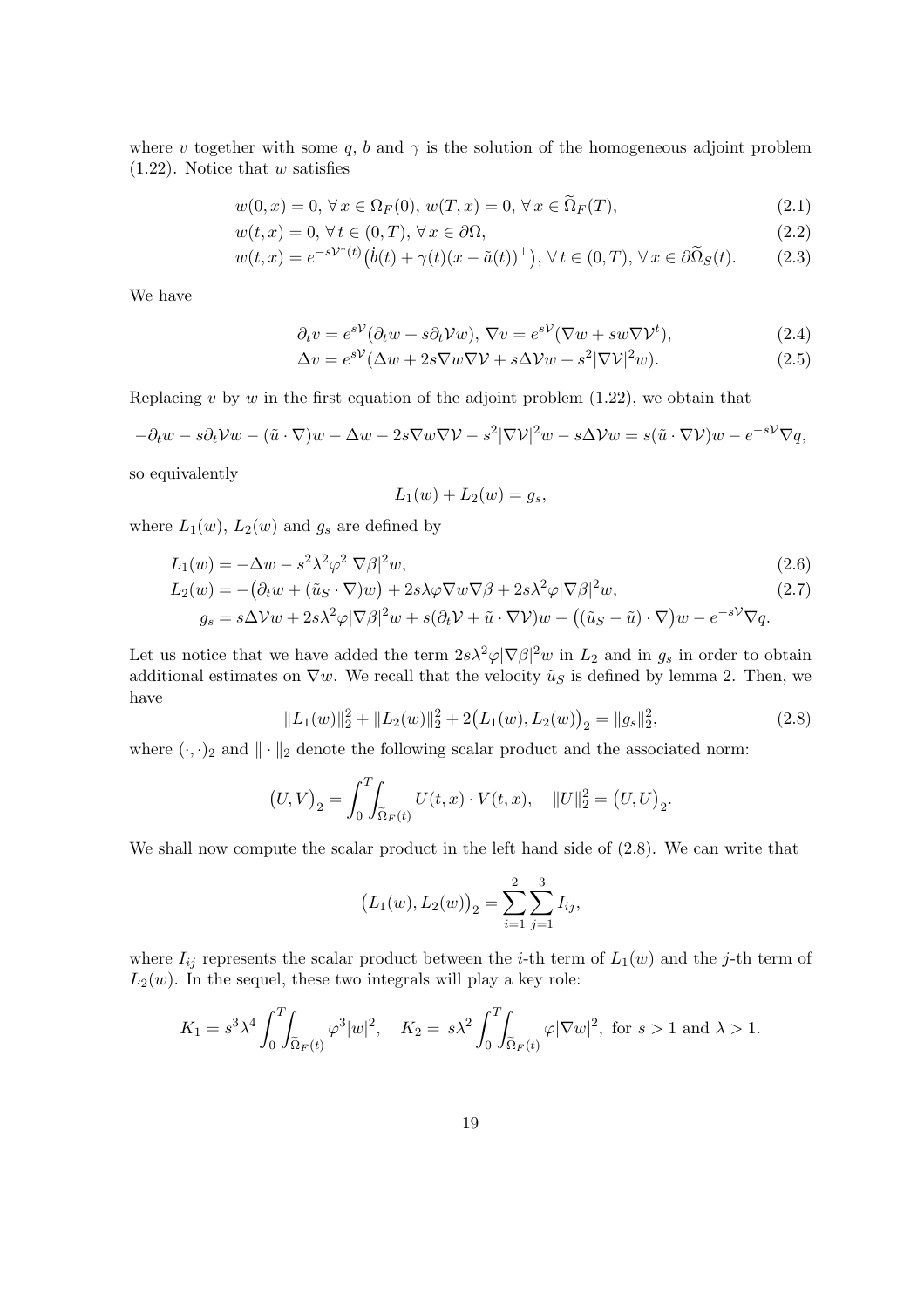We have the following successive results:

$$
I_{11} = \int_0^T \int_{\tilde{\Omega}_F(t)} \Delta w \cdot (\partial_t w + (\tilde{u}_S \cdot \nabla) w)
$$
  
= 
$$
- \int_0^T \int_{\tilde{\Omega}_F(t)} \nabla w \cdot \nabla (\partial_t w + (\tilde{u}_S \cdot \nabla) w) - \int_0^T \int_{\partial \tilde{\Omega}_S(t)} (\nabla w \, n) \cdot (\partial_t w + (\tilde{u}_S \cdot \nabla) w).
$$

This is obtained by integrating by parts in space. We recall that  $n$  denotes the outward unit normal to  $\partial \Omega_S(t)$ . Since we are working on moving domains, we have to be careful on the way we treat the integral. We recall a differentiation formula: for a scalar function  $f$  regular enough, we have

$$
\frac{\mathrm{d}}{\mathrm{d}t} \int_{\tilde{\Omega}_F(t)} f = \int_{\tilde{\Omega}_F(t)} \partial_t f + \mathrm{div} \left( f \tilde{u}_S \right) = \int_{\tilde{\Omega}_F(t)} \partial_t f + \tilde{u}_S \cdot \nabla f,\tag{2.9}
$$

since  $\tilde{u}_S$  is divergence free. Thus,

$$
\frac{1}{2}\frac{\mathrm{d}}{\mathrm{d}t}\int_{\widetilde{\Omega}_F(t)}|\nabla w|^2=\int_{\widetilde{\Omega}_F(t)}\nabla w:\nabla\partial_t w+\frac{1}{2}\int_{\widetilde{\Omega}_F(t)}\tilde{u}_S\cdot\nabla|\nabla w|^2.
$$

Consequently,

$$
I_{11} = -\frac{1}{2} \int_0^T \frac{d}{dt} \int_{\tilde{\Omega}_F(t)} |\nabla w|^2 - \int_0^T \int_{\tilde{\Omega}_F(t)} \nabla w : (\nabla w \nabla \tilde{u}_S) - \int_0^T \int_{\partial \tilde{\Omega}_S(t)} (\nabla w n) \cdot (\partial_t w + (\tilde{u}_S \cdot \nabla) w) = - \int_0^T \int_{\tilde{\Omega}_F(t)} \nabla w : (\nabla w \nabla \tilde{u}_S) - \int_0^T \int_{\partial \tilde{\Omega}_S(t)} (\nabla w n) \cdot (\partial_t w + (\tilde{u}_S \cdot \nabla) w),
$$

since w satisfies (2.1). Moreover, according to lemma 2 and remark 4,  $\tilde{u}_S$  belongs to  $L^{\infty}(0,T;W^{1,\infty}(\tilde{\Omega}_F(t)))^2$  and satisfies

$$
\|\tilde{u}_S\|_{L^{\infty}(0,T;W^{1,\infty}(\tilde{\Omega}_F(t)))^2} \leq C(\|\dot{\tilde{a}}\|_{L^{\infty}(0,T)^2} + \|\tilde{r}\|_{L^{\infty}(0,T)}) \leq C\|\tilde{u}\|_{L^{\infty}((0,T)\times\Omega)}.
$$

The last inequality comes from the fact that  $\tilde{u} = \dot{\tilde{a}} + \tilde{r}(x - \tilde{a})^{\perp}$  on  $\tilde{\Omega}_S(t)$ . Thus, we have

$$
I_{11} \geq -\frac{\tilde{C}}{s\lambda^2}K_2 - \int_0^T \int_{\partial \tilde{\Omega}_S(t)} (\nabla w \, n) \cdot (\partial_t w + (\tilde{u}_S \cdot \nabla) w),
$$

where  $\tilde{C}$  depends on T,  $\alpha$ ,  $\beta_0$  and  $\|\tilde{u}\|_{L^{\infty}((0,T)\times\Omega)}$ . We have used that the weight function  $\varphi$ is greater than a strictly positive constant which only depends on T.

In the sequel of this subsection, we will denote by  $\tilde{C}$  various constants depending on T,  $\alpha$ ,  $\beta_0$  and  $\|\tilde{u}\|_{L^{\infty}((0,T)\times\Omega)}$  (thus depending on  $\|\tilde{a}\|_{W^{1,\infty}(0,T)^2}$  and  $\|\tilde{r}\|_{L^{\infty}(0,T)}$ ), and we will denote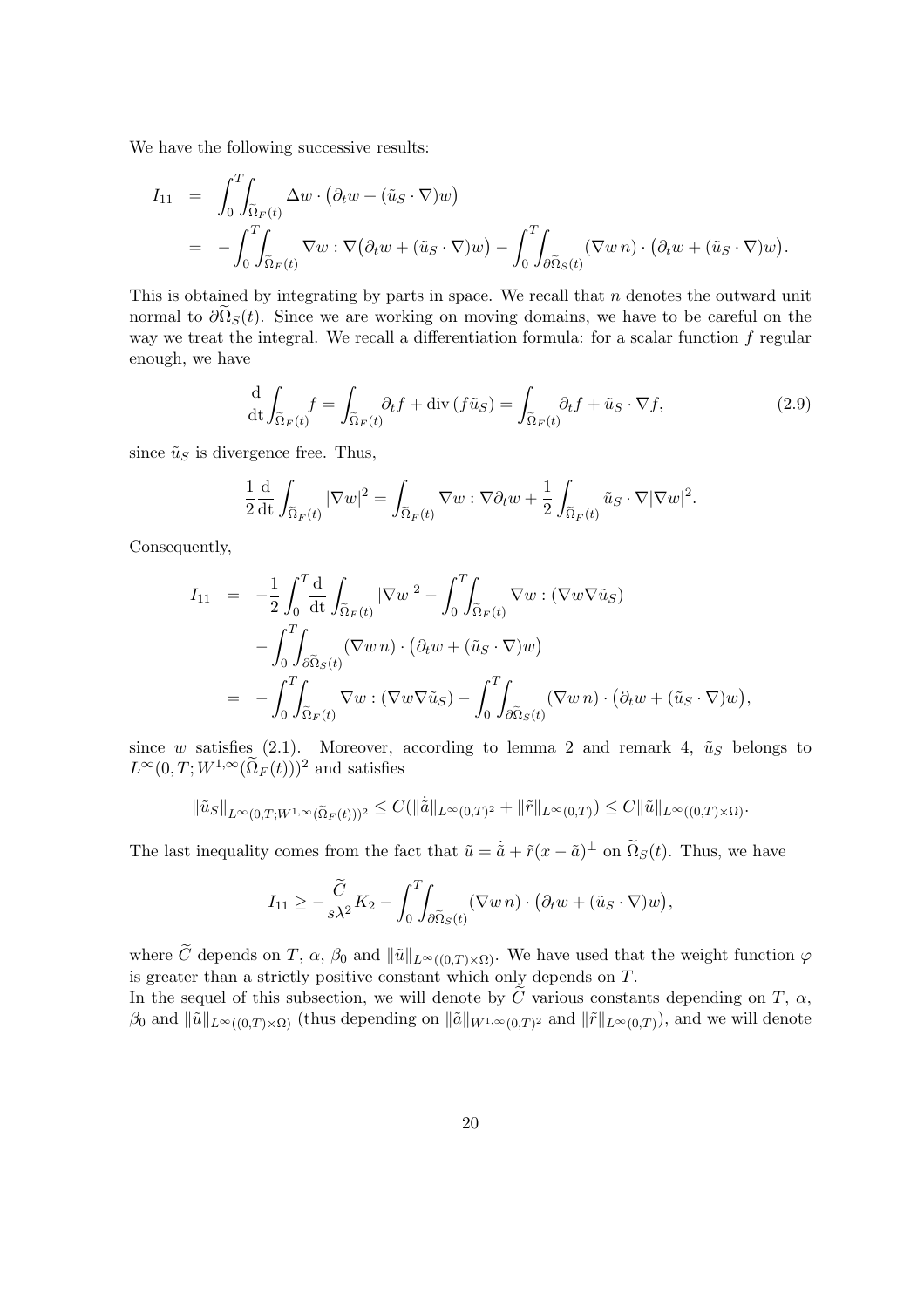by C various constants only depending on T and  $\beta_0$ . Integrating by parts, we have, for  $I_{12}$ ,

$$
I_{12} = -2s\lambda \int_{0}^{T} \int_{\tilde{\Omega}_{F}(t)} \varphi \Delta w \cdot (\nabla w \nabla \beta)
$$
  
\n
$$
= s\lambda \int_{0}^{T} \int_{\tilde{\Omega}_{F}(t)} \varphi \nabla |\nabla w|^{2} \cdot \nabla \beta + 2s\lambda \int_{0}^{T} \int_{\tilde{\Omega}_{F}(t)} \nabla w \cdot (\nabla w \nabla (\varphi \nabla \beta))
$$
  
\n
$$
+2s\lambda \int_{0}^{T} \int_{\partial \tilde{\Omega}_{S}(t)} \varphi (\nabla w n) \cdot (\nabla w \nabla \beta) - 2s\lambda \int_{0}^{T} \int_{\partial \Omega} \varphi (\nabla w n) \cdot (\nabla w \nabla \beta)
$$
  
\n
$$
= -s\lambda \int_{0}^{T} \int_{\tilde{\Omega}_{F}(t)} \varphi |\nabla w|^{2} (\Delta \beta + \lambda |\nabla \beta|^{2}) + 2s\lambda^{2} \int_{0}^{T} \int_{\tilde{\Omega}_{F}(t)} \varphi |\nabla w \nabla \beta|^{2}
$$
  
\n
$$
+2s\lambda \int_{0}^{T} \int_{\tilde{\Omega}_{F}(t)} \varphi \text{tr}(\nabla w D^{2} \beta \nabla w^{t}) - s\lambda \int_{0}^{T} \int_{\partial \tilde{\Omega}_{S}(t)} \varphi (\nabla \beta \cdot n) |\nabla w|^{2} + s\lambda \int_{0}^{T} \int_{\partial \Omega} \varphi (\nabla \beta \cdot n) |\nabla w|^{2}
$$
  
\n
$$
+2s\lambda \int_{0}^{T} \int_{\partial \tilde{\Omega}_{S}(t)} \varphi (\nabla w n) \cdot (\nabla w \nabla \beta) - 2s\lambda \int_{0}^{T} \int_{\partial \Omega} \varphi (\nabla w n) \cdot (\nabla w \nabla \beta),
$$

where  $D^2\beta$  is the matrix  $(\partial^2_{i,j}\beta)_{i,j}$ . For the boundary terms, we notice that

$$
2(\nabla w n) \cdot (\nabla w \nabla \beta) - (\nabla \beta \cdot n) |\nabla w|^2 = 2(\nabla \beta \cdot n) |\nabla w n|^2 + 2(\nabla \beta \cdot \tau) (\nabla w \tau) \cdot (\nabla w n) - (\nabla \beta \cdot n) |\nabla w n|^2 - (\nabla \beta \cdot n) |\nabla w \tau|^2,
$$

where  $\tau$  is the tangent vector to the boundaries  $\partial \tilde{\Omega}_S(t)$  and  $\partial \Omega$ . Thus, since  $\beta$  is zero on the two boundaries, we obtain that

$$
2(\nabla w n) \cdot (\nabla w \nabla \beta) - (\nabla \beta \cdot n) |\nabla w|^2 = (\nabla \beta \cdot n) (\vert \nabla w n \vert^2 - \vert \nabla w \, \tau \vert^2).
$$

Moreover, on  $\partial\Omega$ , w is zero and consequently  $\nabla w \tau = 0$ . On  $\partial \tilde{\Omega}_S(t)$ , w satisfies (2.3) and  $\nabla w \tau = e^{-s\mathcal{V}^*} \gamma n$ . Therefore, we have, for  $I_{12}$ ,

$$
I_{12} = -s\lambda \int_0^T \int_{\tilde{\Omega}_F(t)} \varphi |\nabla w|^2 (\Delta \beta + \lambda |\nabla \beta|^2) + 2s\lambda^2 \int_0^T \int_{\tilde{\Omega}_F(t)} \varphi |\nabla w \nabla \beta|^2 + 2s\lambda \int_0^T \int_{\tilde{\Omega}_F(t)} \varphi \text{tr}(\nabla w D^2 \beta \nabla w^t) + s\lambda \int_0^T \int_{\partial \tilde{\Omega}_S(t)} \varphi (\nabla \beta \cdot n) (\|\nabla w n|^2 - e^{-2s\mathcal{V}^*} \gamma^2) - s\lambda \int_0^T \int_{\partial \Omega} \varphi (\nabla \beta \cdot n) |\nabla w n|^2.
$$

At last, we obtain:

$$
I_{12} \geq -s\lambda^{2} \int_{0}^{T} \int_{\tilde{\Omega}_{F}(t)} \varphi |\nabla \beta|^{2} |\nabla w|^{2} - \frac{\tilde{C}}{\lambda} K_{2} + s\lambda \int_{0}^{T} \int_{\partial \tilde{\Omega}_{S}(t)} \varphi (\nabla \beta \cdot n) \left( |\nabla w \, n|^{2} - e^{-2s\mathcal{V}^{*}} \gamma^{2} \right) -s\lambda \int_{0}^{T} \int_{\partial \Omega} \varphi (\nabla \beta \cdot n) |\nabla w \, n|^{2},
$$
  

$$
\geq -s\lambda^{2} \int_{0}^{T} \int_{\tilde{\Omega}_{F}(t)} \varphi |\nabla \beta|^{2} |\nabla w|^{2} - \frac{\tilde{C}}{\lambda} K_{2} + s\lambda \int_{0}^{T} \int_{\partial \tilde{\Omega}_{S}(t)} \varphi (\nabla \beta \cdot n) \left( |\nabla w \, n|^{2} - e^{-2s\mathcal{V}^{*}} \gamma^{2} \right),
$$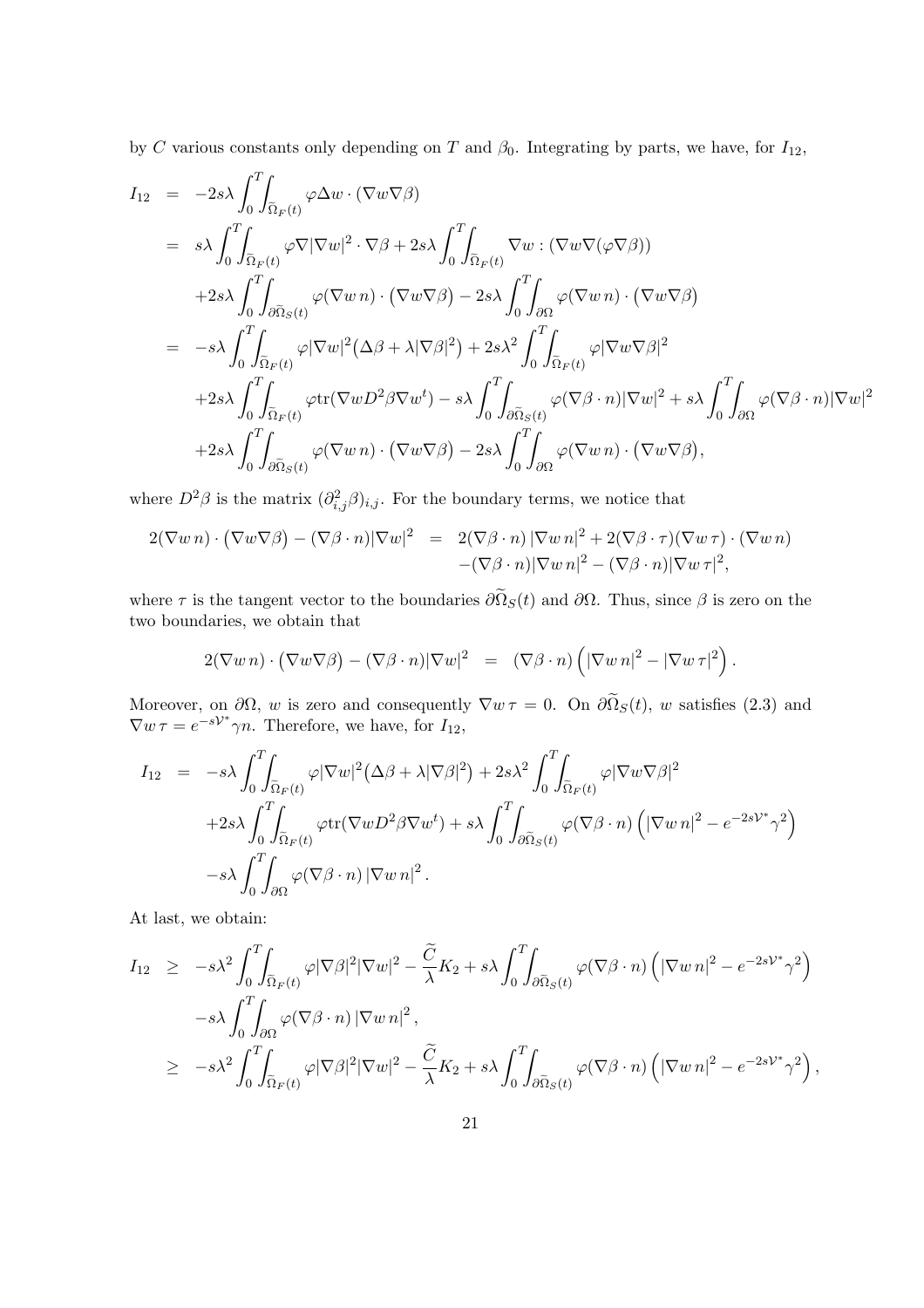according to properties (1.26) and (1.25) satisfied by  $\beta$ . We consider

$$
I_{13} = -2s\lambda^{2} \int_{0}^{T} \int_{\tilde{\Omega}_{F}(t)} \varphi |\nabla \beta|^{2} \Delta w \cdot w
$$
  
\n
$$
= 2s\lambda^{2} \int_{0}^{T} \int_{\tilde{\Omega}_{F}(t)} \varphi |\nabla \beta|^{2} |\nabla w|^{2} + 2s\lambda^{2} \int_{0}^{T} \int_{\tilde{\Omega}_{F}(t)} \varphi (\nabla w \nabla (|\nabla \beta|^{2})) \cdot w
$$
  
\n
$$
+ 2s\lambda^{3} \int_{0}^{T} \int_{\tilde{\Omega}_{F}(t)} \varphi |\nabla \beta|^{2} (\nabla w \nabla \beta) \cdot w + 2s\lambda^{2} \int_{0}^{T} \int_{\partial \tilde{\Omega}_{S}(t)} \varphi |\nabla \beta|^{2} (\nabla w \, n) \cdot w.
$$

Therefore,

$$
I_{13} \geq 2s\lambda^2 \int_0^T \int_{\tilde{\Omega}_F(t)} \varphi |\nabla \beta|^2 |\nabla w|^2 - \frac{\tilde{C}}{s} K_1 - \frac{\tilde{C}}{s} K_2 + 2s\lambda^2 \int_0^T \int_{\partial \tilde{\Omega}_S(t)} \varphi |\nabla \beta|^2 (\nabla w n) \cdot w.
$$

This inequality is obtained thanks to Cauchy-Schwarz inequality. We also define

$$
I_{21} = s^2 \lambda^2 \int_0^T \int_{\tilde{\Omega}_F(t)} \varphi^2 |\nabla \beta|^2 w \cdot (\partial_t w + (\tilde{u}_S \cdot \nabla) w)
$$
  
\n
$$
= \frac{1}{2} s^2 \lambda^2 \int_0^T \int_{\tilde{\Omega}_F(t)} \varphi^2 |\nabla \beta|^2 (\partial_t |w|^2 + (\tilde{u}_S \cdot \nabla) |w|^2)
$$
  
\n
$$
= -\frac{1}{2} s^2 \lambda^2 \int_0^T \int_{\tilde{\Omega}_F(t)} |w|^2 (\partial_t (\varphi^2 |\nabla \beta|^2) + \tilde{u}_S \cdot \nabla (\varphi^2 |\nabla \beta|^2))
$$
  
\n
$$
= -s^2 \lambda^2 \int_0^T \int_{\tilde{\Omega}_F(t)} \varphi |\nabla \beta|^2 |w|^2 (\partial_t \varphi + \tilde{u}_S \cdot \nabla \varphi)
$$
  
\n
$$
-s^2 \lambda^2 \int_0^T \int_{\tilde{\Omega}_F(t)} \varphi^2 |w|^2 \nabla \beta \cdot (\partial_t \nabla \beta + (\tilde{u}_S \cdot \nabla) \nabla \beta),
$$

thanks to formula  $(2.9)$  and property  $(2.1)$ . We obtain:

$$
I_{21} \geq -\frac{\widetilde{C}}{s\lambda}K_1.
$$

Next, we have

$$
I_{22} = -2s^3 \lambda^3 \int_0^T \int_{\tilde{\Omega}_F(t)} \varphi^3 |\nabla \beta|^2 w \cdot (\nabla w \nabla \beta) = -s^3 \lambda^3 \int_0^T \int_{\tilde{\Omega}_F(t)} \varphi^3 |\nabla \beta|^2 \nabla |w|^2 \cdot \nabla \beta
$$
  
\n
$$
= s^3 \lambda^3 \int_0^T \int_{\tilde{\Omega}_F(t)} |w|^2 \operatorname{div} (\varphi^3 |\nabla \beta|^2 \nabla \beta) + s^3 \lambda^3 \int_0^T \int_{\partial \tilde{\Omega}_S(t)} \varphi^3 |\nabla \beta|^2 |w|^2 \nabla \beta \cdot n
$$
  
\n
$$
= 3s^3 \lambda^4 \int_0^T \int_{\tilde{\Omega}_F(t)} \varphi^3 |\nabla \beta|^4 |w|^2 + s^3 \lambda^3 \int_0^T \int_{\tilde{\Omega}_F(t)} \varphi^3 |w|^2 \operatorname{div} (|\nabla \beta|^2 \nabla \beta)
$$
  
\n
$$
+s^3 \lambda^3 \int_0^T \int_{\partial \tilde{\Omega}_S(t)} \varphi^3 |\nabla \beta|^2 |w|^2 \nabla \beta \cdot n.
$$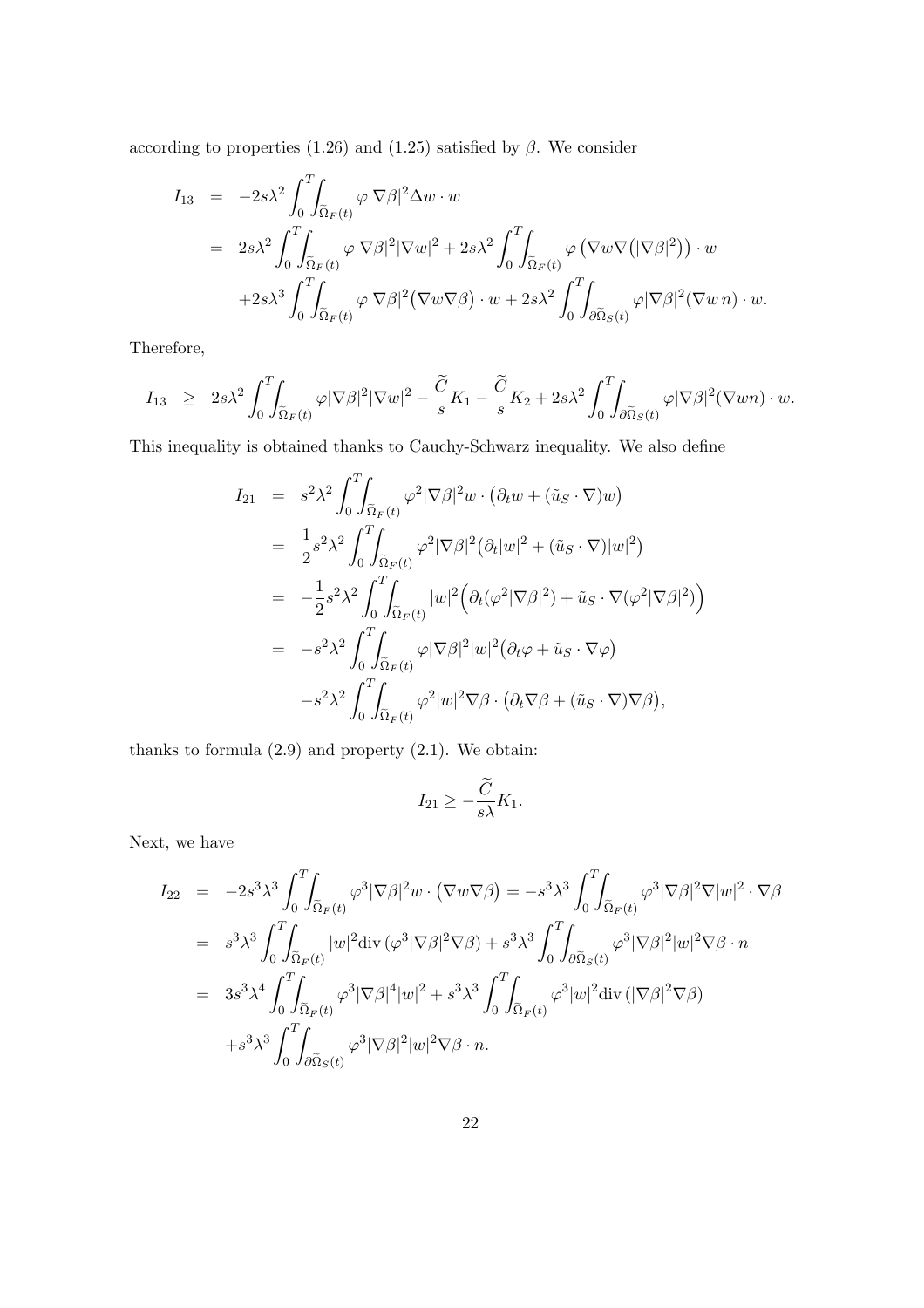Therefore,

$$
I_{22} \geq 3s^3\lambda^4 \int_0^T \int_{\tilde{\Omega}_F(t)} \varphi^3 |\nabla \beta|^4 |w|^2 - \frac{\tilde{C}}{\lambda} K_1 + s^3 \lambda^3 \int_0^T \int_{\partial \tilde{\Omega}_S(t)} \varphi^3 |\nabla \beta|^2 |w|^2 \nabla \beta \cdot n.
$$

At last, we have

$$
I_{23} = -2s^3\lambda^4 \int_0^T \int_{\tilde{\Omega}_F(t)} \varphi^3 |\nabla \beta|^4 |w|^2.
$$

Reassembling all these inequalities, we conclude that

$$
(L_1(w), L_2(w))_2 \ge s^3 \lambda^4 \int_0^T \int_{\tilde{\Omega}_F(t)} \varphi^3 |\nabla \beta|^4 |w|^2 + s \lambda^2 \int_0^T \int_{\tilde{\Omega}_F(t)} \varphi |\nabla \beta|^2 |\nabla w|^2
$$
  
+ $s^3 \lambda^3 \int_0^T \int_{\partial \tilde{\Omega}_S(t)} \varphi^3 |\nabla \beta|^2 |w|^2 \nabla \beta \cdot n + s \lambda \int_0^T \int_{\partial \tilde{\Omega}_S(t)} \varphi (\nabla \beta \cdot n) |\nabla w|_2^2 - \tilde{C} \left(\frac{1}{s} + \frac{1}{\lambda}\right) K_1$   
- $\tilde{C} \left(\frac{1}{s} + \frac{1}{\lambda}\right) K_2 - s \lambda \int_0^T \int_{\partial \tilde{\Omega}_S(t)} e^{-2s \mathcal{V}^*} \varphi (\nabla \beta \cdot n) \gamma^2$   
+ $2s \lambda^2 \int_0^T \int_{\partial \tilde{\Omega}_S(t)} \varphi |\nabla \beta|^2 (\nabla w|_2) \cdot w - \int_0^T \int_{\partial \tilde{\Omega}_S(t)} (\nabla w|_2) \cdot (\partial_t w + (\tilde{u}_S \cdot \nabla) w).$ 

As we will see later, the last term, which comes from the fluid-structure interaction, will be bounded thanks to the solid equations. The last hypothesis of (1.9) is important at this step of the proof to deduce, from estimates on  $w$  on the boundary, estimates on the structure motion. Indeed, we have

$$
\int_{\partial \tilde{\Omega}_S(t)} |w|^2 = e^{-2s\mathcal{V}^*} \int_{\partial \tilde{\Omega}_S(t)} |\dot{b} + \gamma (x - \tilde{a})^{\perp}|^2.
$$

Since condition (1.9) is prescribed, if we develop this expression, we notice that the scalar product is equal to 0. Thus, we obtain

$$
\int_{\partial \tilde{\Omega}_S(t)} |w|^2 = e^{-2s\mathcal{V}^*} \int_{\partial \tilde{\Omega}_S(t)} |\dot{b}|^2 + e^{-2s\mathcal{V}^*} \int_{\partial \tilde{\Omega}_S(t)} |\gamma(x - \tilde{a})^{\perp}|^2.
$$

Moreover, since

$$
\int_{\partial \tilde{\Omega}_S(t)} |(x - \tilde{a})^{\perp}|^2 = \int_{\partial \tilde{\Omega}_S(t)} |x - \tilde{a}|^2 = \int_{\partial \Omega_S(0)} |y - a_0|^2,
$$

we deduce that

$$
e^{-2s\mathcal{V}^*}(|\dot{b}|^2 + \gamma^2) \le C \int_{\partial \tilde{\Omega}_S(t)} |w|^2.
$$
\n(2.10)

Therefore,

$$
s\lambda \int_0^T \int_{\partial \tilde{\Omega}_S(t)} e^{-2sV^*} \varphi(\nabla \beta \cdot n) \gamma^2 \leq C s\lambda \int_0^T \int_{\partial \tilde{\Omega}_S(t)} \varphi^3 |\nabla \beta|^2 |w|^2 \nabla \beta \cdot n.
$$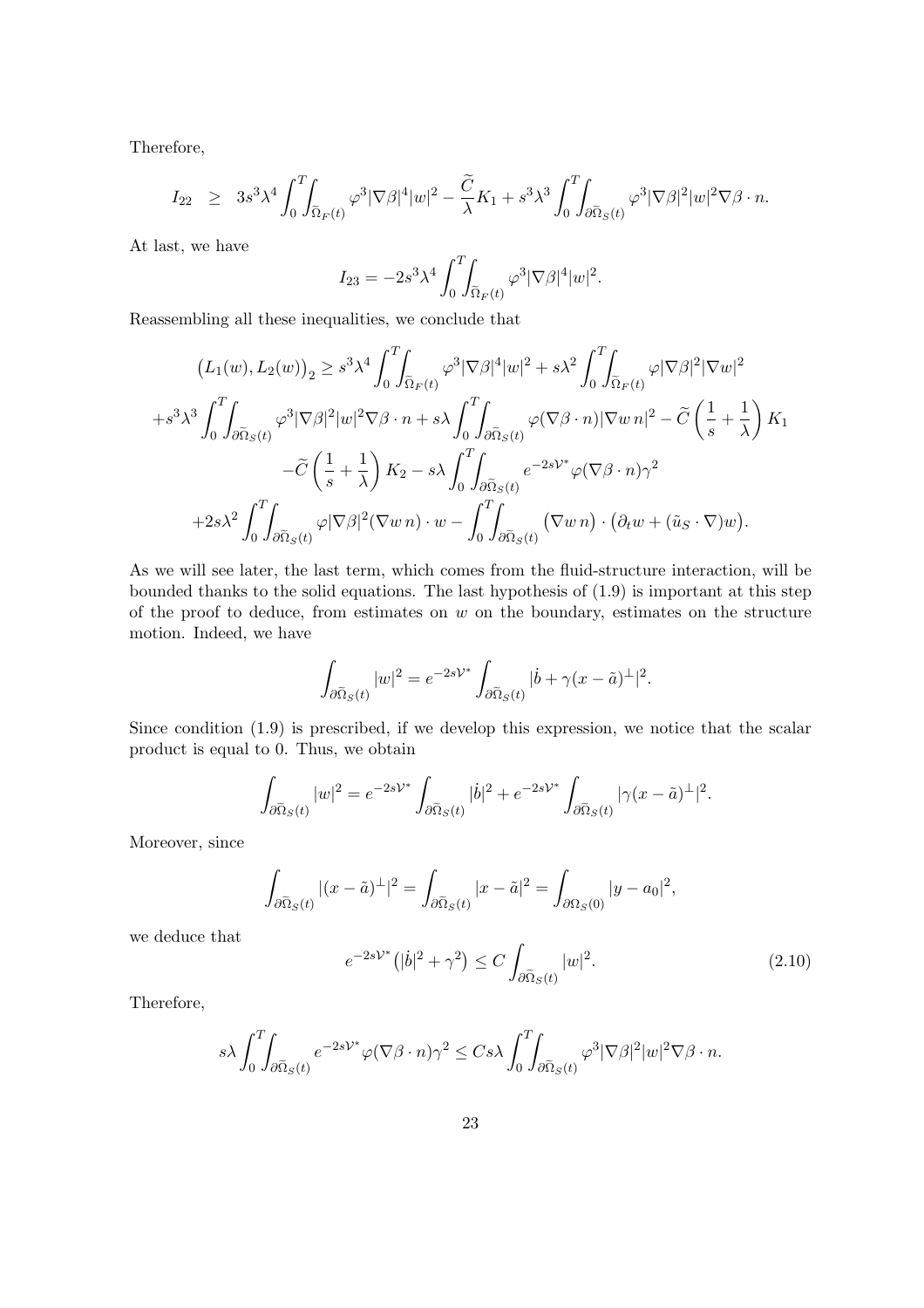Here, we have used that  $\nabla \beta \cdot n \ge c_2 > 0$  on  $\partial \Omega_S(t)$ . Thus, for  $s \ge s_0$  and  $\lambda \ge \lambda_0$ , where  $s_0$ and  $\lambda_0$  depend on T,  $\alpha$ ,  $\beta_0$  and the norm of  $\tilde{u}$  in  $L^{\infty}((0,T) \times \Omega)$ , equation (2.8) becomes:

$$
||L_1(w)||_2^2 + ||L_2(w)||_2^2 + 2s^3\lambda^4 \int_0^T \int_{\tilde{\Omega}_F(t)} \varphi^3 |\nabla \beta|^4 |w|^2 + 2s\lambda^2 \int_0^T \int_{\tilde{\Omega}_F(t)} \varphi |\nabla \beta|^2 |\nabla w|^2
$$
  

$$
-\tilde{C} \left(\frac{1}{s} + \frac{1}{\lambda}\right) K_1 - \tilde{C} \left(\frac{1}{s} + \frac{1}{\lambda}\right) K_2 + s^3\lambda^3 \int_0^T \int_{\partial \tilde{\Omega}_S(t)} \varphi^3 |\nabla \beta|^2 |w|^2 \nabla \beta \cdot n
$$
  

$$
+ 2s\lambda \int_0^T \int_{\partial \tilde{\Omega}_S(t)} \varphi (\nabla \beta \cdot n) |\nabla w| \cdot n \Big|^{2} - 2 \int_0^T \int_{\partial \tilde{\Omega}_S(t)} (\nabla w| n) \cdot (\partial_t w + (\tilde{u}_S \cdot \nabla) w)
$$
  

$$
\leq ||g_s||_2^2 - 4s\lambda^2 \int_0^T \int_{\partial \tilde{\Omega}_S(t)} \varphi |\nabla \beta|^2 (\nabla w| n) \cdot w.
$$

Now, we notice, according to the definition  $(2.6)$  of  $L_1$ , that

$$
\int_0^T \int_{\tilde{\Omega}_F(t)} \frac{1}{s\varphi} |\Delta w|^2 \le C \int_0^T \int_{\tilde{\Omega}_F(t)} \frac{1}{s\varphi} |L_1(w)|^2 + Cs^3 \lambda^4 \int_0^T \int_{\tilde{\Omega}_F(t)} \varphi^3 |\nabla \beta|^4 |w|^2.
$$

In the same way, according to the definition  $(2.7)$  of  $L_2$ , we have

$$
\int_0^T \int_{\tilde{\Omega}_F(t)} \frac{1}{s\varphi} |\partial_t w|^2 \le C \int_0^T \int_{\tilde{\Omega}_F(t)} \frac{1}{s\varphi} |L_2(w)|^2 + \frac{\tilde{C}}{s^2} K_1 + \frac{\tilde{C}}{s} K_2 + Cs\lambda^2 \int_0^T \int_{\tilde{\Omega}_F(t)} \varphi |\nabla \beta|^2 |\nabla w|^2.
$$

Moreover, we can write that

$$
||g_s||_2^2 \le \frac{\widetilde{C}}{s}K_1 + \frac{\widetilde{C}}{s\lambda^2}K_2 + C\int_0^T\!\!\!\int_{\widetilde{\Omega}_F(t)} e^{-2s\mathcal{V}}|\nabla q|^2.
$$

Indeed, since the definition (1.27) of V involves  $t(T - t)$  to the power 4 at the denominator, we have

$$
|\partial_t \mathcal{V} + \tilde{u} \cdot \nabla \mathcal{V}| \leq \widetilde{C} \lambda \varphi^{5/4}.
$$

We also notice that

$$
-4s\lambda^2 \int_0^T \int_{\partial \tilde{\Omega}_S(t)} \varphi |\nabla \beta|^2 (\nabla w \, n) \cdot w \le C \int_0^T \int_{\partial \tilde{\Omega}_S(t)} \lambda |\nabla w \, n|^2 + s^2 \lambda^3 \varphi^2 |w|^2,
$$

and

$$
\int_0^T \int_{\partial \tilde{\Omega}_S(t)} (\nabla w \, n) \cdot (\partial_t w + (\tilde{u}_S \cdot \nabla) w) \le C \int_0^T \int_{\partial \tilde{\Omega}_S(t)} |\nabla w \, n|^2 + |\partial_t w + (\tilde{u}_S \cdot \nabla) w|^2.
$$

At last, according to the property (1.25) satisfied by  $\beta$ , we have

$$
K_1 \leq \widetilde{C} s^3 \lambda^4 \int_0^T \int_{\widetilde{\Omega}_F(t)} \varphi^3 |\nabla \beta|^4 |w|^2 + s^3 \lambda^4 \int_0^T \int_{\omega_0} \varphi^3 |w|^2,
$$

and

$$
K_2 \le \widetilde{C}s\lambda^2 \int_0^T \int_{\widetilde{\Omega}_F(t)} \varphi |\nabla \beta|^2 |\nabla w|^2 + s\lambda^2 \int_0^T \int_{\omega_0} \varphi |\nabla w|^2.
$$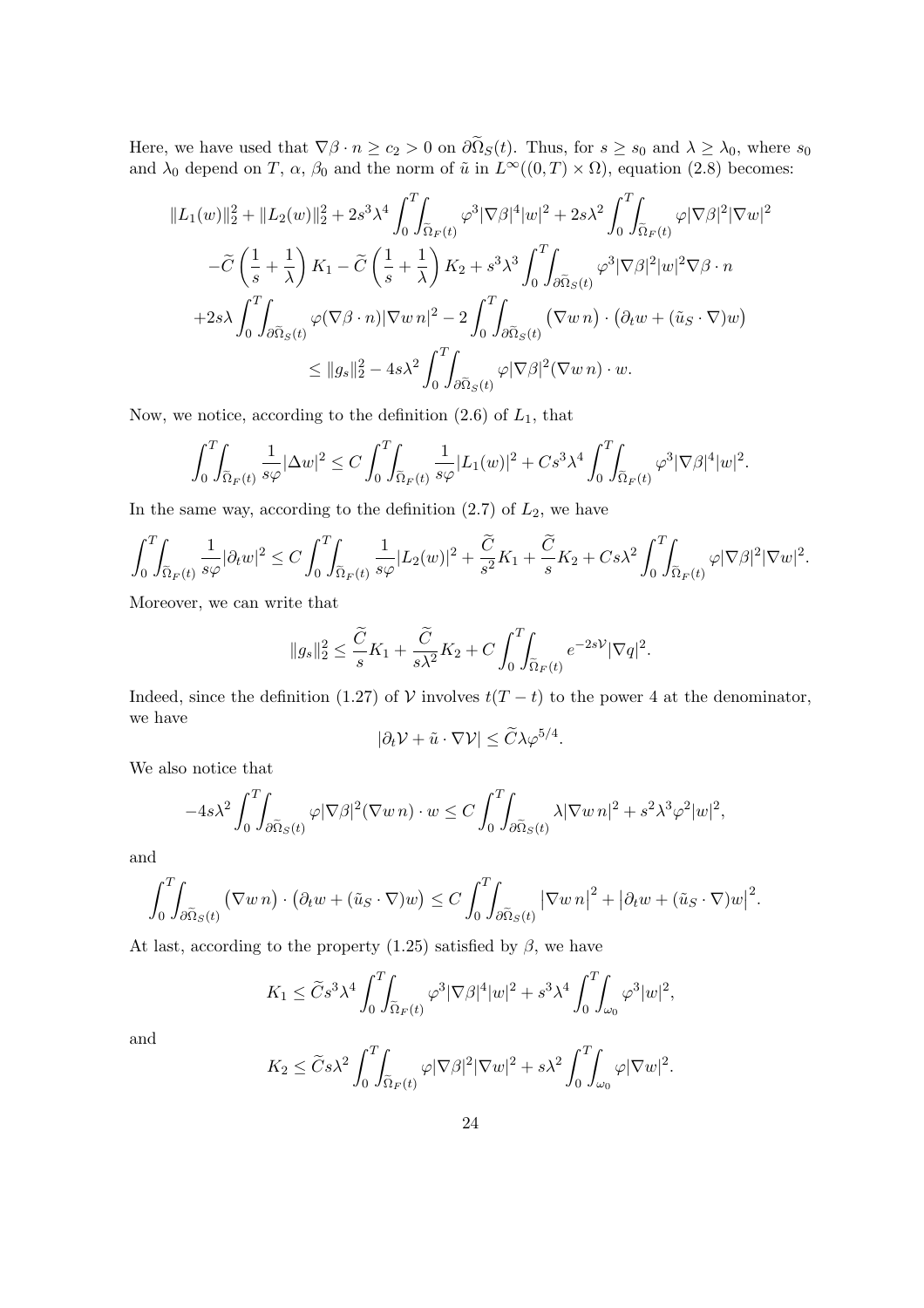Therefore, we obtain, for  $s \geq s_1$  and  $\lambda \geq \lambda_1$  where  $s_1$  and  $\lambda_1$  depends on  $T$ ,  $\alpha$ ,  $\beta_0$  and the norm of  $\tilde{u}$  in  $L^{\infty}((0,T)\times\Omega)$ :

$$
\int_0^T \int_{\tilde{\Omega}_F(t)} \frac{1}{s\varphi} |\Delta w|^2 + \int_0^T \int_{\tilde{\Omega}_F(t)} \frac{1}{s\varphi} |\partial_t w|^2 + s^3 \lambda^4 \int_0^T \int_{\tilde{\Omega}_F(t)} \varphi^3 |w|^2
$$
  
+ $s\lambda^2 \int_0^T \int_{\tilde{\Omega}_F(t)} \varphi |\nabla w|^2 + s^3 \lambda^3 \int_0^T \int_{\partial \tilde{\Omega}_S(t)} \varphi^3 |w|^2 + s\lambda \int_0^T \int_{\partial \tilde{\Omega}_S(t)} \varphi |\nabla w n|^2$   
 $\leq \widetilde{C} \left( \int_0^T \int_{\partial \tilde{\Omega}_S(t)} |\partial_t w + (\tilde{u}_S \cdot \nabla) w|^2 + \int_0^T \int_{\tilde{\Omega}_F(t)} e^{-2s\gamma} |\nabla q|^2 + \int_0^T \int_{\omega_0} (s^3 \lambda^4 \varphi^3 |w|^2 + s\lambda^2 \varphi |\nabla w|^2) \right).$ 

Now, we come back to our initial variable  $v$ . Thanks to  $(2.4)$  and  $(2.5)$ , we obtain the following estimates:

$$
s\lambda^{2}\int_{0}^{T}\!\!\!\int_{\widetilde{\Omega}_{F}(t)}e^{-2s\mathcal{V}}\varphi|\nabla v|^{2} \leq \widetilde{C}\left(s\lambda^{2}\int_{0}^{T}\!\!\!\int_{\widetilde{\Omega}_{F}(t)}\varphi|\nabla w|^{2} + s^{3}\lambda^{4}\int_{0}^{T}\!\!\!\int_{\widetilde{\Omega}_{F}(t)}\varphi^{3}|w|^{2}\right),
$$
  

$$
\int_{0}^{T}\!\!\!\int_{\widetilde{\Omega}_{F}(t)}\frac{e^{-2s\mathcal{V}}}{s\varphi}|\Delta v|^{2} \leq \widetilde{C}\left(\int_{0}^{T}\!\!\!\int_{\widetilde{\Omega}_{F}(t)}\frac{1}{s\varphi}|\Delta w|^{2} + s\lambda^{2}\int_{0}^{T}\!\!\!\int_{\widetilde{\Omega}_{F}(t)}\varphi|\nabla w|^{2} + s\lambda^{2}\int_{0}^{T}\!\!\!\int_{\widetilde{\Omega}_{F}(t)}\varphi^{3}|w|^{2}\right),
$$
  

$$
\int_{0}^{T}\!\!\!\int_{\widetilde{\Omega}_{F}(t)}\frac{e^{-2s\mathcal{V}}}{s\varphi}|\partial_{t}v|^{2} \leq \widetilde{C}\left(\int_{0}^{T}\!\!\!\int_{\widetilde{\Omega}_{F}(t)}\frac{1}{s\varphi}|\partial_{t}w|^{2} + s\lambda^{2}\int_{0}^{T}\!\!\!\int_{\widetilde{\Omega}_{F}(t)}\varphi^{3}|w|^{2}\right),
$$
  

$$
s\lambda\int_{0}^{T}\!\!\!\int_{\partial\widetilde{\Omega}_{S}(t)}e^{-2s\mathcal{V}}\varphi|\nabla v\eta|^{2} \leq Cs\lambda\int_{0}^{T}\!\!\!\int_{\partial\widetilde{\Omega}_{S}(t)}|\nabla w\eta|^{2} + Cs^{3}\lambda^{3}\int_{0}^{T}\!\!\!\int_{\partial\widetilde{\Omega}_{S}(t)}\varphi^{3}|w|^{2}.
$$

Moreover, since

$$
\partial_t w + (\tilde{u}_S \cdot \nabla) w = e^{-sV} \left( \partial_t v + (\tilde{u}_S \cdot \nabla) v - s \left( e^{10\lambda M} - e^{\lambda (8M+\beta)} \right) \frac{d}{dt} \left( \frac{1}{t^4 (T-t)^4} \right) v \right),
$$

we have

$$
\int_{\partial \tilde{\Omega}_S(t)} \left| \partial_t w + (\tilde{u}_S \cdot \nabla) w \right|^2 \le C \left( \int_{\partial \tilde{\Omega}_S(t)} e^{-2s\mathcal{V}} \left| \partial_t v + (\tilde{u}_S \cdot \nabla) v \right|^2 + s^2 \int_{\partial \tilde{\Omega}_S(t)} e^{-2s\mathcal{V}} \varphi^3 |v|^2 \right).
$$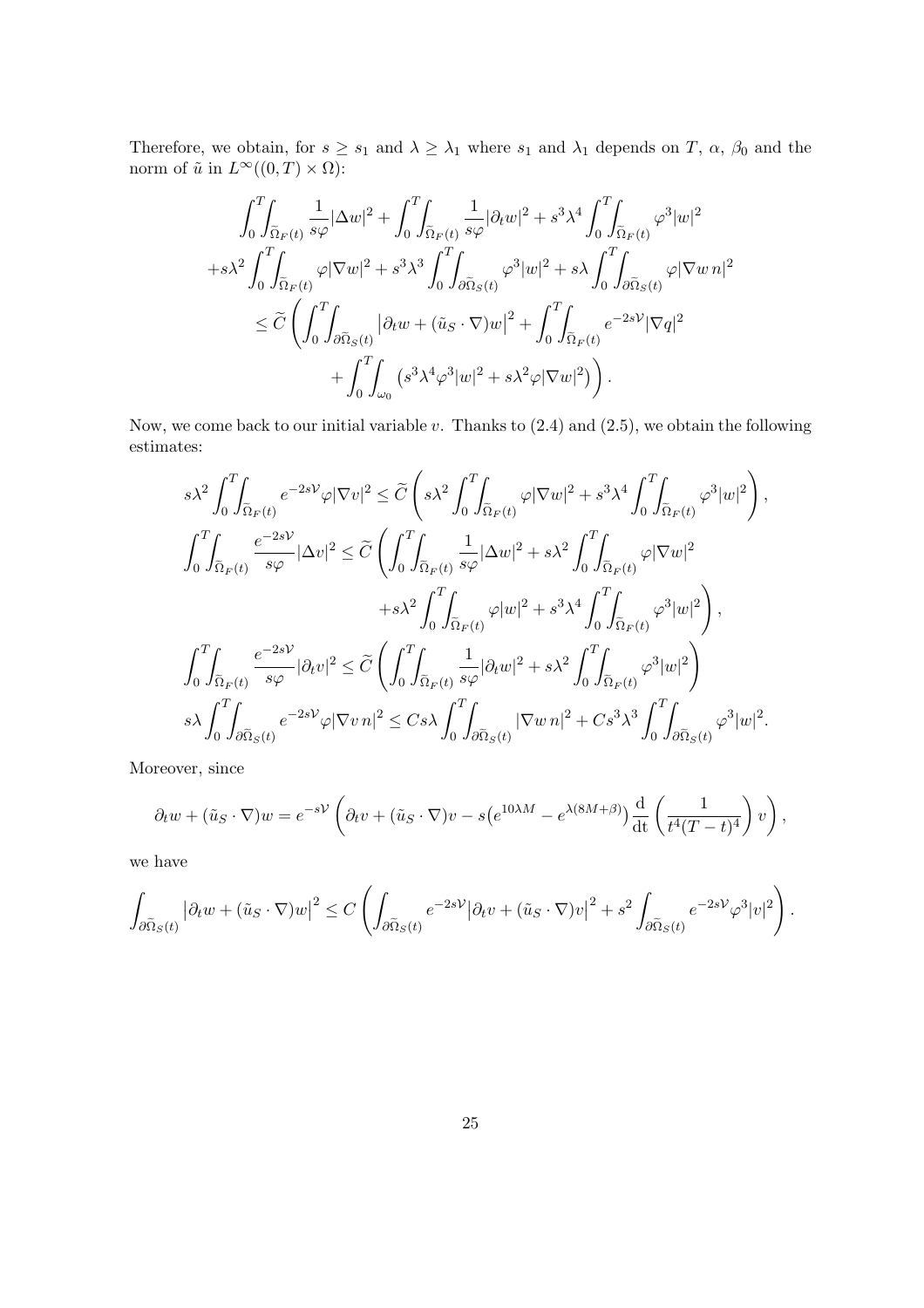Finally, we obtain, for  $s \geq s_2$  and  $\lambda \geq \lambda_2$  where  $s_2$  and  $\lambda_2$  only depend on T,  $\alpha$ ,  $\beta_0$  and the norm of  $\tilde{u}$  in  $L^{\infty}((0,T)\times\Omega),$ 

$$
\int_0^T \int_{\tilde{\Omega}_F(t)} e^{-2sV} \left( \frac{1}{s\varphi} \left( |\Delta v|^2 + |\partial_t v|^2 \right) + s\lambda^2 \varphi |\nabla v|^2 + s^3 \lambda^4 \varphi^3 |v|^2 \right) \n+ s^3 \lambda^3 \int_0^T \int_{\partial \tilde{\Omega}_S(t)} e^{-2sV} \varphi^3 |v|^2 + s\lambda \int_0^T \int_{\partial \tilde{\Omega}_S(t)} e^{-2sV} \varphi |\nabla v \eta|^2 \n\leq \widetilde{C} \left( \int_0^T \int_{\partial \tilde{\Omega}_S(t)} e^{-2sV} |\partial_t v + (\tilde{u}_S \cdot \nabla) v|^2 + \int_0^T \int_{\tilde{\Omega}_F(t)} e^{-2sV} |\nabla q|^2 \n+ \int_0^T \int_{\omega_0} e^{-2sV} \left( s^3 \lambda^4 \varphi^3 |v|^2 + s\lambda^2 \varphi |\nabla v|^2 \right) \right).
$$

Thanks to the equations of the structure motion, we are able to obtain estimates on the acceleration of the motion. Indeed, we deduce from the second and third equations of system (1.22) that

$$
s\lambda \int_0^T e^{-2s\mathcal{V}^*} \varphi^* (|\ddot{b}|^2 + |\dot{\gamma}|^2) \leq s\lambda \int_0^T \int_{\partial \tilde{\Omega}_S(t)} e^{-2s\mathcal{V}} \varphi |\nabla v|^2 + s\lambda \int_0^T \int_{\partial \tilde{\Omega}_S(t)} e^{-2s\mathcal{V}} \varphi |q|^2.
$$

Now, we have

$$
\int_0^T \int_{\partial \tilde{\Omega}_S(t)} e^{-2s\mathcal{V}} \varphi |\nabla v|^2 \leq \int_0^T \int_{\partial \tilde{\Omega}_S(t)} e^{-2s\mathcal{V}} \varphi \left( |\nabla v \, n|^2 + |\nabla v \, \tau|^2 \right) \leq C \int_0^T \int_{\partial \tilde{\Omega}_S(t)} e^{-2s\mathcal{V}} \varphi \left( |\nabla v \, n|^2 + |v|^2 \right),
$$

since on  $\partial \tilde{\Omega}_S(t)$ ,  $\nabla v \tau = \gamma n$  and since (2.10) is satisfied. This last inequality is very strong and holds in our problem since the fluid velocity has a specific writing. Thus, we obtain for  $s \geq s_3$  and  $\lambda \geq \lambda_3$  where  $s_3$  and  $\lambda_3$  only depend on T,  $\alpha$ ,  $\beta_0$  and the norm of  $\tilde{u}$  in  $L^{\infty}((0,T)\times\Omega),$ 

$$
\int_{0}^{T} \int_{\tilde{\Omega}_{F}(t)} e^{-2s\mathcal{V}} \left( \frac{1}{s\varphi} \left( |\Delta v|^{2} + |\partial_{t} v|^{2} \right) + s\lambda^{2} \varphi |\nabla v|^{2} + s^{3} \lambda^{4} \varphi^{3} |v|^{2} \right) + s\lambda \int_{0}^{T} e^{-2s\mathcal{V}^{*}} \varphi^{*} |\ddot{b}|^{2}
$$
\n
$$
s\lambda \int_{0}^{T} e^{-2s\mathcal{V}^{*}} \varphi^{*} |\dot{\gamma}|^{2} + s^{3} \lambda^{3} \int_{0}^{T} \int_{\partial \tilde{\Omega}_{S}(t)} e^{-2s\mathcal{V}} \varphi^{3} |v|^{2} + s\lambda \int_{0}^{T} \int_{\partial \tilde{\Omega}_{S}(t)} e^{-2s\mathcal{V}} \varphi |\nabla v| |^{2}
$$
\n
$$
\leq \widetilde{C} \left( \int_{0}^{T} \int_{\partial \tilde{\Omega}_{S}(t)} e^{-2s\mathcal{V}} |\partial_{t} v + (\tilde{u}_{S} \cdot \nabla) v|^{2} + s\lambda \int_{0}^{T} \int_{\partial \tilde{\Omega}_{S}(t)} e^{-2s\mathcal{V}} \varphi |q|^{2} + \int_{0}^{T} \int_{\tilde{\Omega}_{F}(t)} e^{-2s\mathcal{V}} |\nabla q|^{2} \right.
$$
\n
$$
+ \int_{0}^{T} \int_{\omega_{0}} e^{-2s\mathcal{V}} (s^{3} \lambda^{4} \varphi^{3} |v|^{2} + s\lambda^{2} \varphi |\nabla v|^{2}) \right).
$$

Next, we notice that, on  $\partial \tilde{\Omega}_S(t)$ 

$$
\partial_t v + (\tilde{u}_S \cdot \nabla) v = \ddot{b} + \dot{\gamma} (x - \tilde{a})^\perp - \gamma \tilde{r} (x - \tilde{a}). \tag{2.11}
$$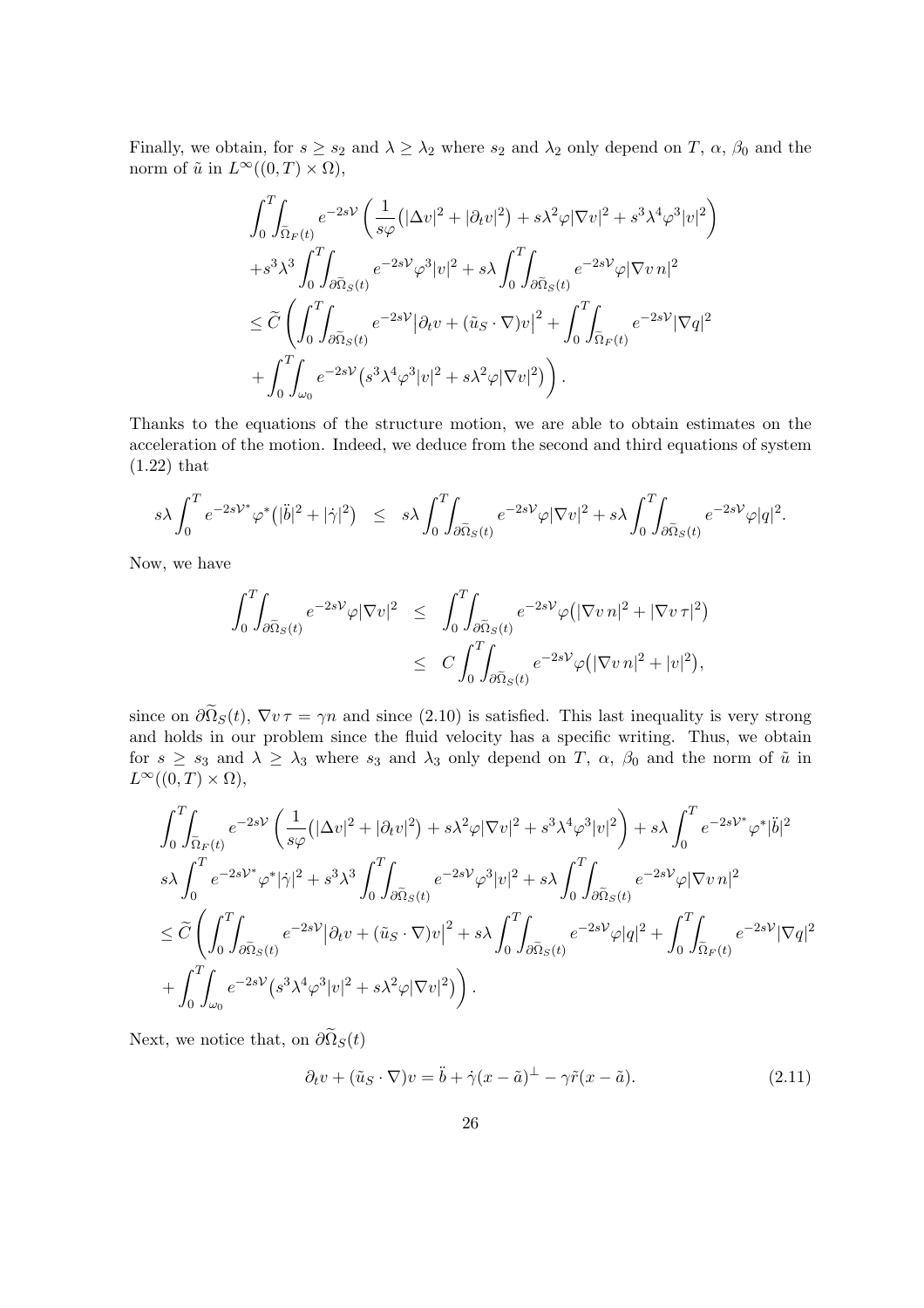Thus, we finally get that, for  $s \geq s_4$  and  $\lambda \geq \lambda_4$  where  $s_4$  and  $\lambda_4$  only depend on T,  $\alpha$ ,  $\beta_0$ and the norm of  $\tilde{u}$  in  $L^{\infty}((0,T) \times \Omega)$ ,

$$
\int_{0}^{T} \int_{\tilde{\Omega}_{F}(t)} e^{-2sV} \left( \frac{1}{s\varphi} \left( |\Delta v|^{2} + |\partial_{t} v|^{2} \right) + s\lambda^{2} \varphi |\nabla v|^{2} + s^{3} \lambda^{4} \varphi^{3} |v|^{2} \right) + s\lambda \int_{0}^{T} e^{-2sV^{*}} \varphi^{*} |\ddot{b}|^{2}
$$
\n
$$
s\lambda \int_{0}^{T} e^{-2sV^{*}} \varphi^{*} |\dot{\gamma}|^{2} + s^{3} \lambda^{3} \int_{0}^{T} \int_{\partial \tilde{\Omega}_{S}(t)} e^{-2sV} \varphi^{3} |v|^{2} + s\lambda \int_{0}^{T} \int_{\partial \tilde{\Omega}_{S}(t)} e^{-2sV} \varphi |\nabla v|^{2}
$$
\n
$$
\leq \widetilde{C} \left( s\lambda \int_{0}^{T} \int_{\partial \tilde{\Omega}_{S}(t)} e^{-2sV} \varphi |q|^{2} + \int_{0}^{T} \int_{\tilde{\Omega}_{F}(t)} e^{-2sV} |\nabla q|^{2} + \int_{0}^{T} \int_{\omega_{0}} e^{-2sV} (s^{3} \lambda^{4} \varphi^{3} |v|^{2} + s\lambda^{2} \varphi |\nabla v|^{2}) \right).
$$
\n(2.12)

We recall that, in order to estimate the last term in  $(2.11)$ , we have used  $(2.10)$ .

### 2.2 Estimate on the pressure.

We now want to obtain a bound on the two integrals in  $q$  in the right-hand side of this expression in terms of a local integral of q. Applying the divergence operator to the first equation of (1.22), we obtain, for almost every  $t \in (0, T)$ ,

$$
\Delta q(t) = \text{div}\left( (\tilde{u} \cdot \nabla)v \right)(t) \text{ in } \tilde{\Omega}_F(t). \tag{2.13}
$$

Here, the capital point is to apply to this elliptic problem defined on the regular domain  $\Omega_F(t)$  the Carleman inequality obtained in [13]. It allows to assert that, for almost every  $t \in (0,T)$ , there exists a constant C depending on  $\Omega$  and  $\omega$ , and two real numbers  $\overline{\lambda}$  and  $\overline{\tau}$ such that, for all  $\lambda \geq \overline{\lambda}$  and  $\tau \geq \overline{\tau}$ , we have

$$
\tau^2 \lambda^2 \int_{\tilde{\Omega}_F(t)} e^{2\tau \psi(t)} \psi(t)^2 |q(t)|^2 + \int_{\tilde{\Omega}_F(t)} e^{2\tau \psi(t)} |\nabla q(t)|^2 \leq C \left( \tau \int_{\tilde{\Omega}_F(t)} e^{2\tau \psi(t)} \psi(t) |(\tilde{u} \cdot \nabla) v|^2(t) \right. \\ \left. + \sqrt{\tau} e^{2\tau} ||q(t)||_{H^{1/2}(\partial \Omega \cup \partial \tilde{\Omega}_S(t))}^2 + \int_{\omega_0} e^{2\tau \psi(t)} (|\nabla q(t)|^2 + \tau^2 \lambda^2 \psi(t)^2 |q(t)|^2) \right),
$$

where  $\psi$  is defined by

$$
\psi(t) = e^{\lambda \beta(t, \cdot)} \text{ in } \widetilde{\Omega}_F(t), \text{ for all } t \in (0, T).
$$

Next, proceeding as in [9] (we refer to this paper for complementary explanations and computations), we eliminate the local integral in  $\nabla q$  in the right-hand side by integrating by parts several times and using (2.13). If we consider an open set  $\omega_1$  such that  $\omega_0 \subset\subset \omega_1 \subset\subset \omega$ , we get

$$
\int_{\omega_0} e^{2\tau\psi(t)} |\nabla q(t)|^2 \leq C \left( \tau^2 \lambda^2 \int_{\omega_1} e^{2\tau\psi(t)} \psi(t)^2 |q(t)|^2 + \int_{\omega_1} e^{2\tau\psi(t)} |(\tilde{u} \cdot \nabla) v|^2(t) \right).
$$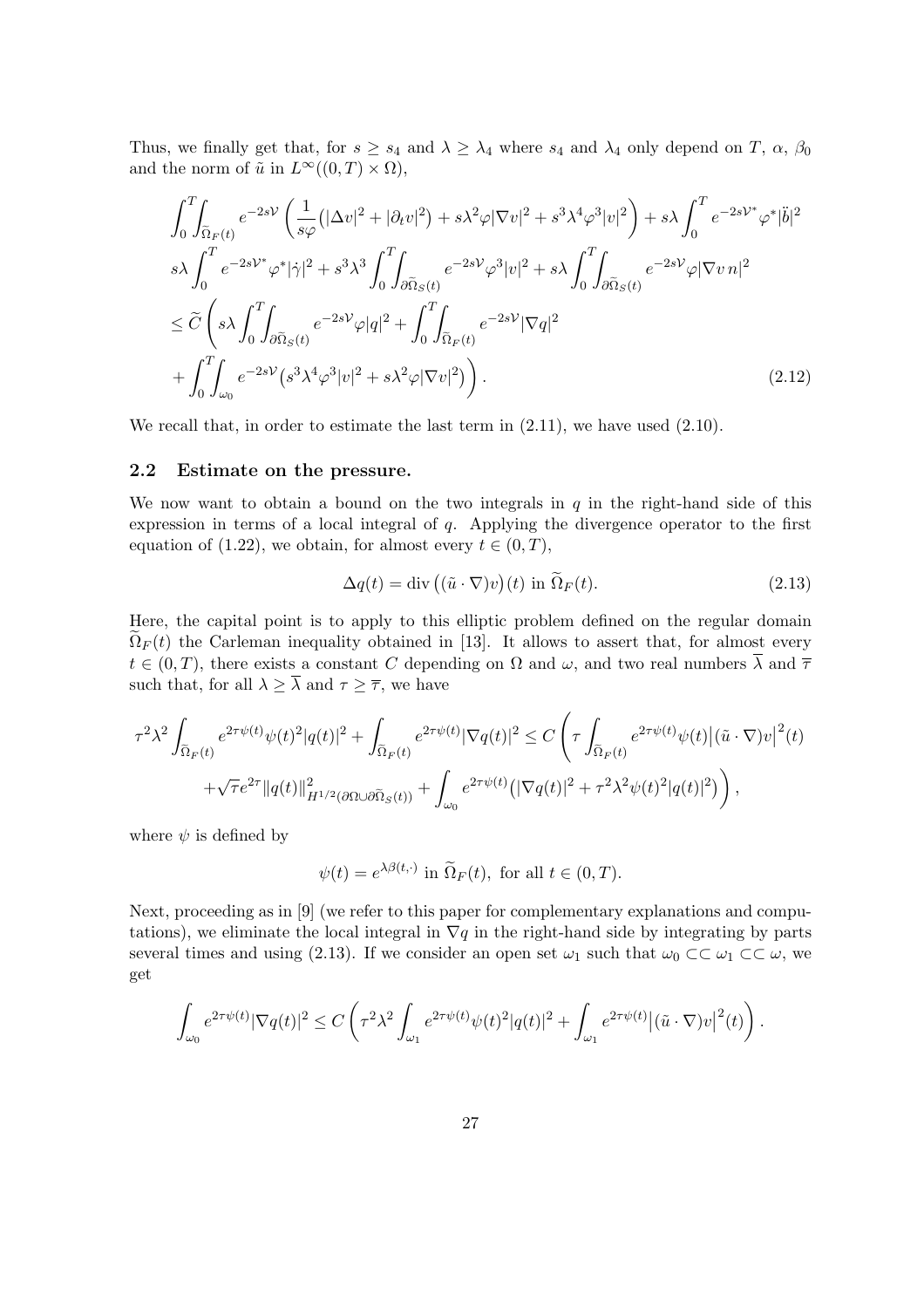Thus, we have

$$
\tau^2 \lambda^2 \int_{\tilde{\Omega}_F(t)} e^{2\tau \psi(t)} \psi(t)^2 |q(t)|^2 + \int_{\tilde{\Omega}_F(t)} e^{2\tau \psi(t)} |\nabla q(t)|^2
$$
  

$$
\leq C \left( \tau \int_{\tilde{\Omega}_F(t)} e^{2\tau \psi(t)} \psi(t) |(\tilde{u} \cdot \nabla) v|^2(t) + \sqrt{\tau} e^{2\tau} ||q(t)||^2_{H^{1/2}(\partial \Omega \cup \partial \tilde{\Omega}_S(t))} + \tau^2 \lambda^2 \int_{\omega_1} e^{2\tau \psi(t)} \psi^2 |q(t)|^2 \right).
$$

To use this estimate in (2.12), we see that we have to take  $\tau = \frac{se^{\&\lambda M}}{e^{A/T}}$  $\frac{60}{t^4(T-t)^4}$ . Next, we multiply this equation by

$$
\exp\left(-2s\frac{e^{10\lambda M}}{t^4(T-t)^4}\right),\,
$$

and we integrate in time. In this way, we obtain that

$$
s^{2} \lambda^{2} \int_{0}^{T} \int_{\tilde{\Omega}_{F}(t)} e^{-2s\mathcal{V}} \varphi^{2} |q|^{2} + \int_{0}^{T} \int_{\tilde{\Omega}_{F}(t)} e^{-2s\mathcal{V}} |\nabla q|^{2} \leq C \left( s \int_{0}^{T} \int_{\tilde{\Omega}_{F}(t)} e^{-2s\mathcal{V}} \varphi |(\tilde{u} \cdot \nabla) v|^{2} + s^{1/2} \int_{0}^{T} e^{-2s\mathcal{V}^{*}} (\varphi^{*})^{1/2} ||q(t)||_{H^{1/2}(\partial \Omega \cup \partial \tilde{\Omega}_{S}(t))}^{2} + s^{2} \lambda^{2} \int_{0}^{T} \int_{\omega_{1}} e^{-2s\mathcal{V}} \varphi^{2} |q|^{2} \right), \qquad (2.14)
$$

where  $\varphi^*$  and  $\mathcal{V}^*$  are defined in (1.28) and (1.29). Moreover, since the boundary term satisfies

$$
s\lambda \int_0^T \int_{\partial \widetilde{\Omega}_S(t)} e^{-2s\mathcal{V}} \varphi |q|^2 \leq C \int_0^T \int_{\widetilde{\Omega}_S(t)} \left( s^2 \lambda^2 \varphi^2 \left| e^{-s\mathcal{V}} q \right|^2 + \left| \nabla \left( e^{-s\mathcal{V}} q \right) \right|^2 \right),
$$

it is bounded by the terms in the right-hand side of  $(2.14)$ . Therefore, for the two terms in q in the right-hand side of (2.12), we have, for  $s \geq s_5$  and  $\lambda \geq \lambda_5$  where  $s_5$  and  $\lambda_5$  only depend on T,  $\alpha$ ,  $\beta_0$  and the norm of  $\tilde{u}$  in  $L^{\infty}((0,T) \times \Omega)$ ,

$$
s\lambda \int_0^T \int_{\partial \tilde{\Omega}_S(t)} e^{-2s\mathcal{V}} \varphi |q|^2 + \int_0^T \int_{\tilde{\Omega}_F(t)} e^{-2s\mathcal{V}} |\nabla q|^2 \leq C \left( s \int_0^T \int_{\tilde{\Omega}_F(t)} e^{-2s\mathcal{V}} \varphi |(\tilde{u} \cdot \nabla) v|^2 + s^{1/2} \int_0^T e^{-2s\mathcal{V}^*} (\varphi^*)^{1/2} ||q(t)||_{H^{1/2}(\partial \Omega \cup \partial \tilde{\Omega}_S(t))}^2 + s^2 \lambda^2 \int_0^T \int_{\omega_1} e^{-2s\mathcal{V}} \varphi^2 |q|^2 \right). \tag{2.15}
$$

We now have to estimate the trace of the pressure. To do this, we follow the method introduced in [12] and in [9]. We define

$$
v^* = s^{1/4} e^{-s\mathcal{V}^*} (\varphi^*)^{1/4} v, q^* = s^{1/4} e^{-s\mathcal{V}^*} (\varphi^*)^{1/4} q, b^* = s^{1/4} e^{-s\mathcal{V}^*} (\varphi^*)^{1/4} b, \gamma^* = s^{1/4} e^{-s\mathcal{V}^*} (\varphi^*)^{1/4} \gamma.
$$

Moreover, we impose that  $b^*(T) = 0$ . We prove that  $(v^*, q^*, \dot{b}^*, \gamma^*)$  is solution of a problem similar to (1.22). Next, according to the regularity result given by proposition 2, we know that  $q^*$  belongs to  $L^2(0,T;H^1(\tilde{\Omega}_F(t)))$  and its norm in this space is bounded by the norm of the right-hand sides in  $L^2$ . Consequently, after several computations, we obtain that

$$
\int_0^T \|q^*(t)\|_{H^{1/2}(\partial\Omega \cup \partial \tilde{\Omega}_S(t))}^2 \le \widetilde{C} \left( s^{5/2} \int_0^T \int_{\tilde{\Omega}_F(t)} e^{-2s\mathcal{V}} \varphi^3 |v|^2 + s^{5/2} \int_0^T e^{-2s\mathcal{V}^*} (\varphi^*)^3 (|\dot{b}|^2 + |\gamma|^2) \right). \tag{2.16}
$$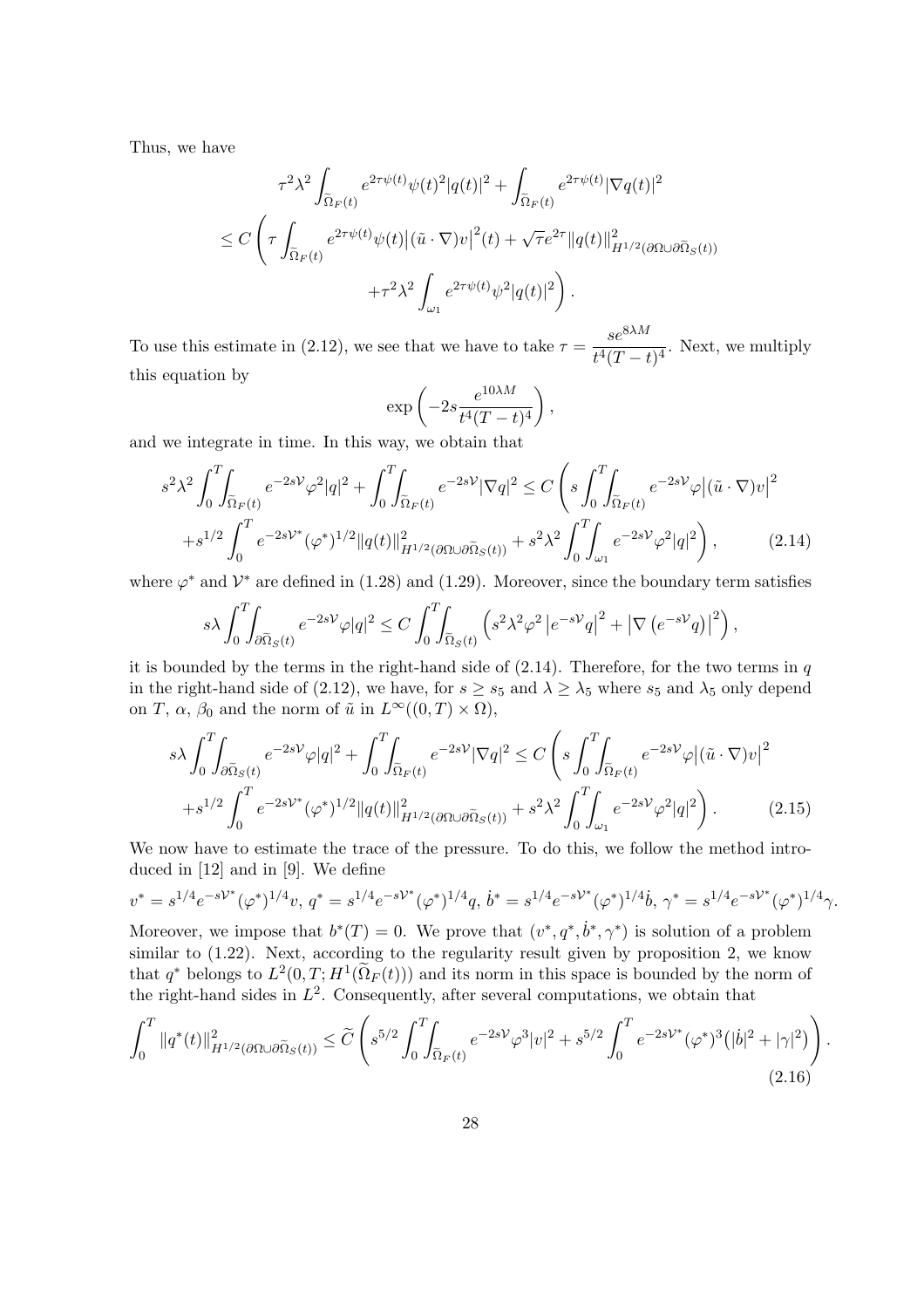Therefore, inequality (2.12) becomes, thanks to (2.15) and (2.16), for  $s \ge s_6$  and  $\lambda \ge \lambda_6$ where  $s_6$  and  $\lambda_6$  only depend on T,  $\alpha$ ,  $\beta_0$  and the norm of  $\tilde{u}$  in  $L^{\infty}((0,T)\times\Omega)$ ,

$$
\int_{0}^{T} \int_{\tilde{\Omega}_{F}(t)} e^{-2sV} \left( \frac{1}{s\varphi} \left( |\Delta v|^{2} + |\partial_{t} v|^{2} \right) + s\lambda^{2} \varphi |\nabla v|^{2} + s^{3} \lambda^{4} \varphi^{3} |v|^{2} \right) + s\lambda \int_{0}^{T} e^{-2sV^{*}} \varphi^{*} \left( |\ddot{b}|^{2} + |\dot{\gamma}|^{2} \right) \n+ s^{3} \lambda^{3} \int_{0}^{T} \int_{\partial \tilde{\Omega}_{S}(t)} e^{-2sV} \varphi^{3} |v|^{2} + s\lambda \int_{0}^{T} \int_{\partial \tilde{\Omega}_{S}(t)} e^{-2sV} \varphi |\nabla v \eta|^{2} \n\leq \widetilde{C} \left( s^{2} \lambda^{2} \int_{0}^{T} \int_{\omega_{1}} e^{-2sV} \varphi^{2} |q|^{2} + \int_{0}^{T} \int_{\omega_{0}} e^{-2sV} \left( s^{3} \lambda^{4} \varphi^{3} |v|^{2} + s\lambda^{2} \varphi |\nabla v|^{2} \right) \right).
$$
\n(2.17)

#### 2.3 Estimate on the local integral of the pressure.

We follow the arguments employed in [9]. Until now, we did not need hypotheses on the acceleration of the given fluid and structure motion (*i.e.* on  $\partial_t \tilde{u}$ ,  $\tilde{a}$  and  $\dot{\tilde{r}}$ ). It will be necessary in this subsection to obtain estimates on  $\partial_t v$ . First of all, we define the time-dependent weight

$$
\hat{\mu}(t) = s\lambda e^{-s\hat{\mathcal{V}}}\hat{\varphi}.
$$

Then, according to  $(1.28)-(1.29)$  and to Poincaré-Wirtinger's inequality, we have

$$
s^2 \lambda^2 \int_0^T \!\!\! \int_{\omega_1} e^{-2s\mathcal{V}} \varphi^2 |q|^2 \leq \int_0^T \!\!\! \int_{\omega_1} \hat{\mu}^2 |q|^2 \leq C \int_0^T \!\!\! \int_{\omega_1} \hat{\mu}^2 |\nabla q|^2,
$$

if we prescribe the condition on q:

$$
\int_{\omega_1} q(t) = 0.
$$

From the first equation of system (1.22), we obtain

$$
s^{2} \lambda^{2} \int_{0}^{T} \int_{\omega_{1}} e^{-2sV} \varphi^{2} |\nabla q|^{2} \leq C \left( \int_{0}^{T} \int_{\omega_{1}} \hat{\mu}^{2} |\Delta v|^{2} + \int_{0}^{T} \int_{\omega_{1}} \hat{\mu}^{2} |\partial_{t} v|^{2} + ||\tilde{u}||_{L^{\infty}((0,T) \times \Omega)}^{2} \int_{0}^{T} \int_{\omega_{1}} \hat{\mu}^{2} |\nabla v|^{2} \right).
$$
 (2.18)

Now, we want to get estimates on the local integrals of  $v$  in the right-hand side of this inequality. To begin with, we consider the term in  $\Delta v$ . Let us define an open set  $\omega_2$  such that  $\omega_1 \subset \subset \omega_2 \subset \subset \omega$ . We introduce the function

$$
\hat{\mu}\chi_0\Delta v(T-t),
$$

where  $\chi_0$  belongs to  $C_c^2(\omega_2)$  and  $\chi_0 = 1$  in  $\omega_1$  and we consider the problem satisfied by this function. In this stage, we can exactly use the arguments developed in [9] as if there was no structure. Indeed, the treatment is completely local, and thus the motion of the structure does not interfere. Therefore, we directly give the final estimate:

$$
\int_0^T \int_{\omega_1} \hat{\mu}^2 |\Delta v|^2 \le C \left( \int_0^T \int_{\omega_2} |\dot{\hat{\mu}}|^2 |v|^2 + \int_0^T \int_{\omega_2} \hat{\mu}^2 (||\tilde{u}||^2_{L^\infty((0,T)\times\Omega)} |\nabla v|^2 + |v|^2) \right). \tag{2.19}
$$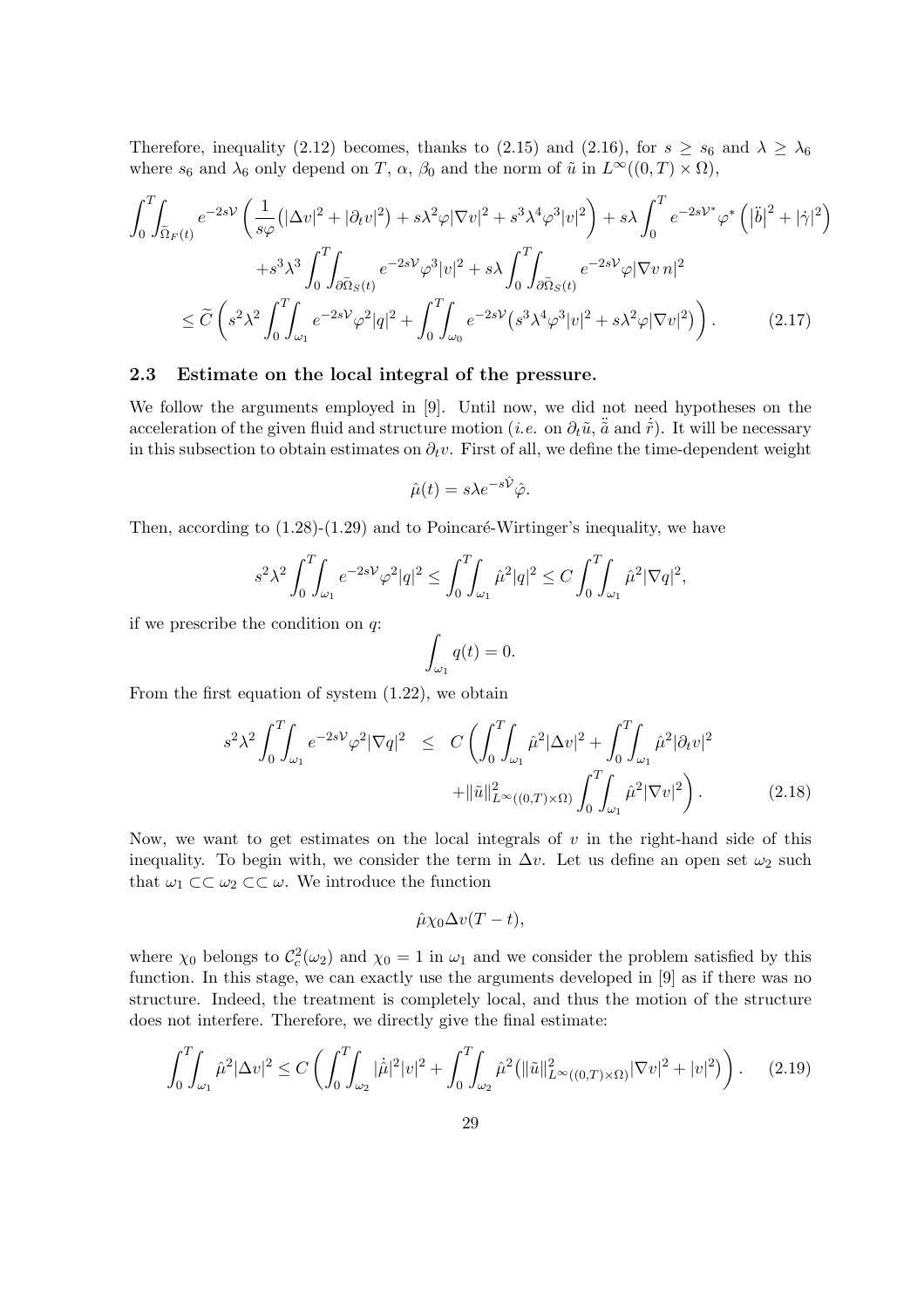The difficult part of the proof lies in obtaining estimates on  $\partial_t v$ . Contrarily to the estimate on  $\Delta v$ , a local treatment can not be done. Therefore, we have to consider the global fluidstructure problem and the action of the structure on the fluid motion. Let us define a new time-dependent weight  $\mu$ :

$$
\mu(t) = s^{15/4} e^{-2s\hat{V} + sV^*} \hat{\varphi}^{15/4}.
$$

We define  $(\hat{v}, \hat{\pi}, \dot{\hat{c}}, \hat{\tau}) = (\mu v, \mu q, \mu \dot{b}, \mu \gamma)$  and we suppose that  $\hat{c}(T) = 0$ . We notice that  $(\hat{v}, \hat{\pi}, \dot{\hat{c}}, \hat{\tau})$  is solution of the problem, for all  $t \in (0, T)$ 

$$
\begin{cases}\n\left(-\partial_t \hat{v} - (\tilde{u} \cdot \nabla)\hat{v}\right)(t, x) - \text{div }\sigma(\hat{v}, \hat{\pi})(t, x) = -\dot{\mu}(t)v(t, x), \forall x \in \tilde{\Omega}_F(t), \\
m\ddot{\hat{c}}(t) = -\int_{\partial \tilde{\Omega}_S(t)} \sigma(\hat{v}, \hat{\pi})n + m\dot{\mu}(t)\dot{b}, \\
J\dot{\tau}(t) = -\int_{\partial \tilde{\Omega}_S(t)} (\sigma(\hat{v}, \hat{\pi})n) \cdot (x - \tilde{a}(t))^{\perp} + J\dot{\mu}(t)\gamma(t), \\
\text{div }\hat{v}(t, x) = 0, \forall x \in \tilde{\Omega}_F(t), \\
\hat{v}(t, x) = 0, \forall x \in \partial\Omega, \\
\hat{v}(t, x) = \dot{\hat{c}}(t) + \hat{\tau}(t)(x - \tilde{a}(t))^{\perp}, \forall x \in \partial \tilde{\Omega}_S(t), \\
\hat{v}(T, \cdot) = 0 \text{ in } \tilde{\Omega}_F(T), \hat{c}(T) = 0, \hat{c}(T) = 0, \hat{\tau}(T) = 0.\n\end{cases}
$$
\n(2.20)

Now, we come back to the term we want to estimate:

$$
\int_0^T \int_{\omega_1} \hat{\mu}^2 |\partial_t v|^2 = \int_0^T \int_{\omega_1} \hat{\mu}^2 \mu^{-2} |\mu \partial_t v|^2 = \int_0^T \int_{\omega_1} \hat{\mu}^2 \mu^{-2} |\partial_t \hat{v} - \mu v|^2. \tag{2.21}
$$

By integrating by parts in time, we get

$$
\int_0^T \int_{\omega_1} \hat{\mu}^2 \mu^{-2} |\partial_t \hat{v}|^2 = \frac{1}{2} \int_0^T \int_{\omega_1} \frac{d^2}{dt^2} (\hat{\mu}^2 \mu^{-2}) |\hat{v}|^2 - \int_0^T \int_{\omega_1} \hat{\mu}^2 \mu^{-2} \partial_{tt} \hat{v} \cdot \hat{v}.
$$

Therefore, since the weight function in the integral in  $|\hat{v}|^2$  is bounded, we obtain:

$$
\int_0^T \int_{\omega_1} \hat{\mu}^2 \mu^{-2} |\partial_t \hat{v}|^2 \le C \int_0^T \int_{\omega_1} |\hat{v}|^2 - \lambda^6 \int_0^T \int_{\omega_1} \mu^* \partial_{tt} \hat{v} \cdot \hat{v},
$$

where  $\mu^*$  is defined by

$$
\mu^* = \frac{1}{\lambda^6} \hat{\mu}^2 \mu^{-2} = s^{-11/2} \lambda^{-4} e^{-2s\mathcal{V}^* + 2s\hat{\mathcal{V}}}\hat{\varphi}^{-11/2}.
$$

Moreover, we have

$$
-\lambda^6 \int_0^T \int_{\omega_1} \mu^* \partial_{tt} \hat{v} \cdot \hat{v} \leq \frac{1}{2} \int_0^T \int_{\omega_1} |\mu^*|^2 |\partial_{tt} \hat{v}|^2 + \frac{1}{2} \lambda^{12} \int_0^T \int_{\omega_1} |\hat{v}|^2.
$$

Consequently,

$$
\int_0^T \int_{\omega_1} \hat{\mu}^2 \mu^{-2} |\partial_t \hat{v}|^2 \leq \frac{1}{2} \int_0^T \int_{\omega_1} |\mu^*|^2 |\partial_{tt} \hat{v}|^2 + C \lambda^{12} \int_0^T \int_{\omega_1} \mu^2 |v|^2.
$$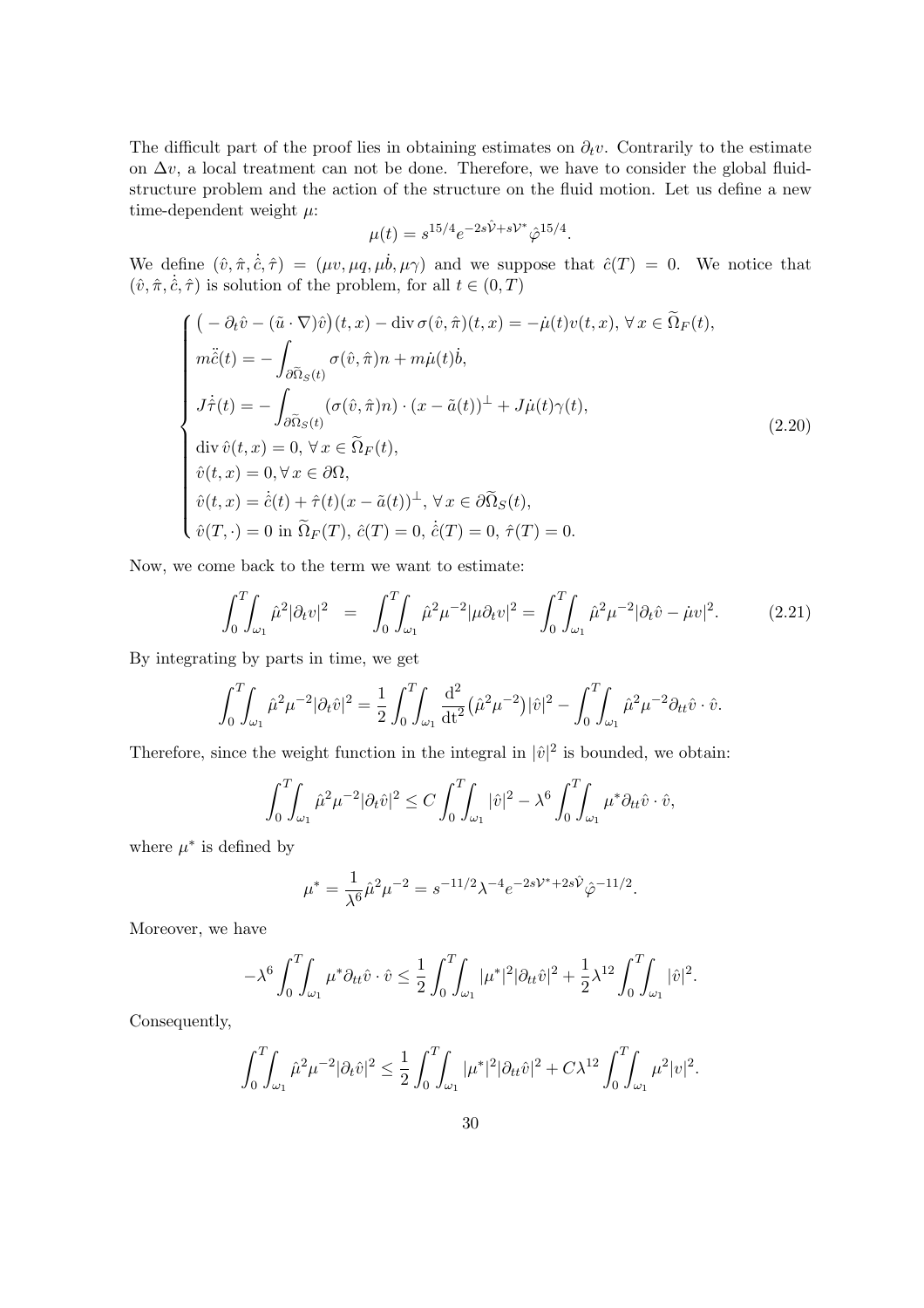Thus, relation (2.21) becomes

$$
\int_0^T \int_{\omega_1} \hat{\mu}^2 |\partial_t v|^2 \le C \int_0^T \int_{\omega_1} (\lambda^{12} \mu^2 + \dot{\mu}^2) |v|^2 + \int_0^T \int_{\omega_1} |\mu^*|^2 |\partial_{tt} \hat{v}|^2, \tag{2.22}
$$

since

$$
\hat{\mu}^2 \mu^{-2} = s^{-11/2} \lambda^2 e^{-2s\mathcal{V}^* + 2s\hat{\mathcal{V}}_{\hat{\varphi}} - 11/2}
$$

is bounded on  $(0, T)$ . We will now concentrate on the integral involving  $\partial_{tt}\hat{v}$ . To obtain an estimate on this term, we use proposition 3 which is given for a direct problem but holds equivalently for an adjoint system. Considering the problem satisfied by  $(\mu^*\hat{v}, \mu^*\hat{\pi}, \mu^*\dot{c}, \mu^*\hat{\tau})$ , we have, in particular

$$
\|\mu^*\hat{v}\|_{H^2(0,T;L^2(\omega_1))^2} \le \|\mu^*\hat{v}\|_{H^2(0,T;L^2(\tilde{\Omega}_F(t)))^2} \le C(\|\mu^*\mu v\|_{H^1(0,T;L^2(\tilde{\Omega}_F(t)))^2}
$$
  
 
$$
+\|\mu^*\hat{v}\|_{H^1(0,T;L^2(\tilde{\Omega}_F(t)))^2} + \|\mu^*\mu\hat{b}\|_{H^1(0,T)^2} + \|\mu^*\hat{c}\|_{H^1(0,T)^2} + \|\mu^*\mu\gamma\|_{H^1(0,T)} + \|\mu^*\hat{\tau}\|_{H^1(0,T)}),
$$

where the constant C depends on T,  $\alpha$ , the norm of  $\tilde{u}$  in  $L^{\infty}(0,T;L^{\infty}(\tilde{\Omega}_F(t)))^2$  and in  $W^{1,4}(0,T; L^4(\tilde{\Omega}_F(t)))^2$  and the norm of  $(\tilde{a}, \tilde{r})$  in  $H^2(0,T)^2 \times H^1(0,T)$ . Thus

$$
\|\mu^*\partial_{tt}\hat{v}\|_{L^2((0,T)\times\omega_1)^2} \leq C \big( \|\dot{\mu}^*\partial_t \hat{v}\|_{L^2((0,T)\times\omega_1)^2} + \|\ddot{\mu}^*\hat{v}\|_{L^2((0,T)\times\omega_1)^2}
$$
  
+ 
$$
\|\mu^*\dot{\mu}v\|_{H^1(0,T;L^2(\tilde{\Omega}_F(t)))^2} + \|\dot{\mu}^*\hat{v}\|_{H^1(0,T;L^2(\tilde{\Omega}_F(t)))^2} + \|\mu^*\dot{\mu}\dot{b}\|_{H^1(0,T)^2} + \|\dot{\mu}^*\dot{\hat{c}}\|_{H^1(0,T)^2}
$$
  
+ 
$$
\|\mu^*\dot{\mu}\gamma\|_{H^1(0,T)} + \|\dot{\mu}^*\hat{\tau}\|_{H^1(0,T)} \big).
$$

Now, we come back to the variables  $(v, \dot{b}, \gamma)$ . We have

$$
\|\mu^*\partial_{tt}\hat{v}\|_{L^2((0,T)\times\omega_1)^2} \leq C \Big( \|\dot{\mu}^*\mu v\|_{H^1(0,T;L^2(\tilde{\Omega}_F(t)))^2} + \|\ddot{\mu}^*\mu v\|_{L^2(0,T;L^2(\tilde{\Omega}_F(t)))^2}
$$
  
+
$$
\|\mu^*\dot{\mu}v\|_{H^1(0,T;L^2(\tilde{\Omega}_F(t)))^2} + \|\mu^*\dot{\mu}\dot{v}\|_{H^1(0,T)^2} + \|\dot{\mu}^*\mu\dot{v}\|_{H^1(0,T)^2} + \|\mu^*\dot{\mu}\gamma\|_{H^1(0,T)} + \|\dot{\mu}^*\mu\gamma\|_{H^1(0,T)} \Big).
$$

Thus, (2.22) becomes

$$
\|\hat{\mu}\partial_t v\|_{L^2((0,T)\times\omega_1)}^2 \leq C\Big(\lambda^{12}\|\mu v\|_{L^2((0,T)\times\omega_1)}^2 + \|\dot{\mu}v\|_{L^2((0,T)\times\omega_1)}^2 \n+ \|\dot{\mu}^*\mu v\|_{H^1(0,T;L^2(\tilde{\Omega}_F(t)))^2}^2 + \|\ddot{\mu}^*\mu v\|_{L^2(0,T;L^2(\tilde{\Omega}_F(t)))^2}^2 + \|\mu^*\dot{\mu}v\|_{H^1(0,T;L^2(\tilde{\Omega}_F(t)))^2}^2 \n+ \|\mu^*\dot{\mu}\dot{b}\|_{H^1(0,T)^2}^2 + \|\dot{\mu}^*\mu\dot{b}\|_{H^1(0,T)^2}^2 + \|\mu^*\dot{\mu}\gamma\|_{H^1(0,T)}^2 + \|\dot{\mu}^*\mu\gamma\|_{H^1(0,T)}^2\Big).
$$

Therefore, on the one hand, we have local integrals on the velocity  $v$  which we will keep in our final Carleman estimate and, on the other hand, we have global integrals in v,  $\dot{b}$  and  $\gamma$  and their first derivatives with respect to time which will be eliminated thanks to the estimate (2.17). Indeed, we notice that

$$
|\mu^*\mu| + |\dot{\mu}^*\mu| \le Cs^{-3/4}\lambda^{-4}e^{-s\mathcal{V}^*}\hat{\varphi}^{-1/2}, \ |\ddot{\mu}^*\mu| + |\dot{\mu}^*\dot{\mu}| + |\mu^*\ddot{\mu}| \le Cs^{1/4}\lambda^{-4}e^{-s\mathcal{V}^*}\hat{\varphi}^{3/4}.
$$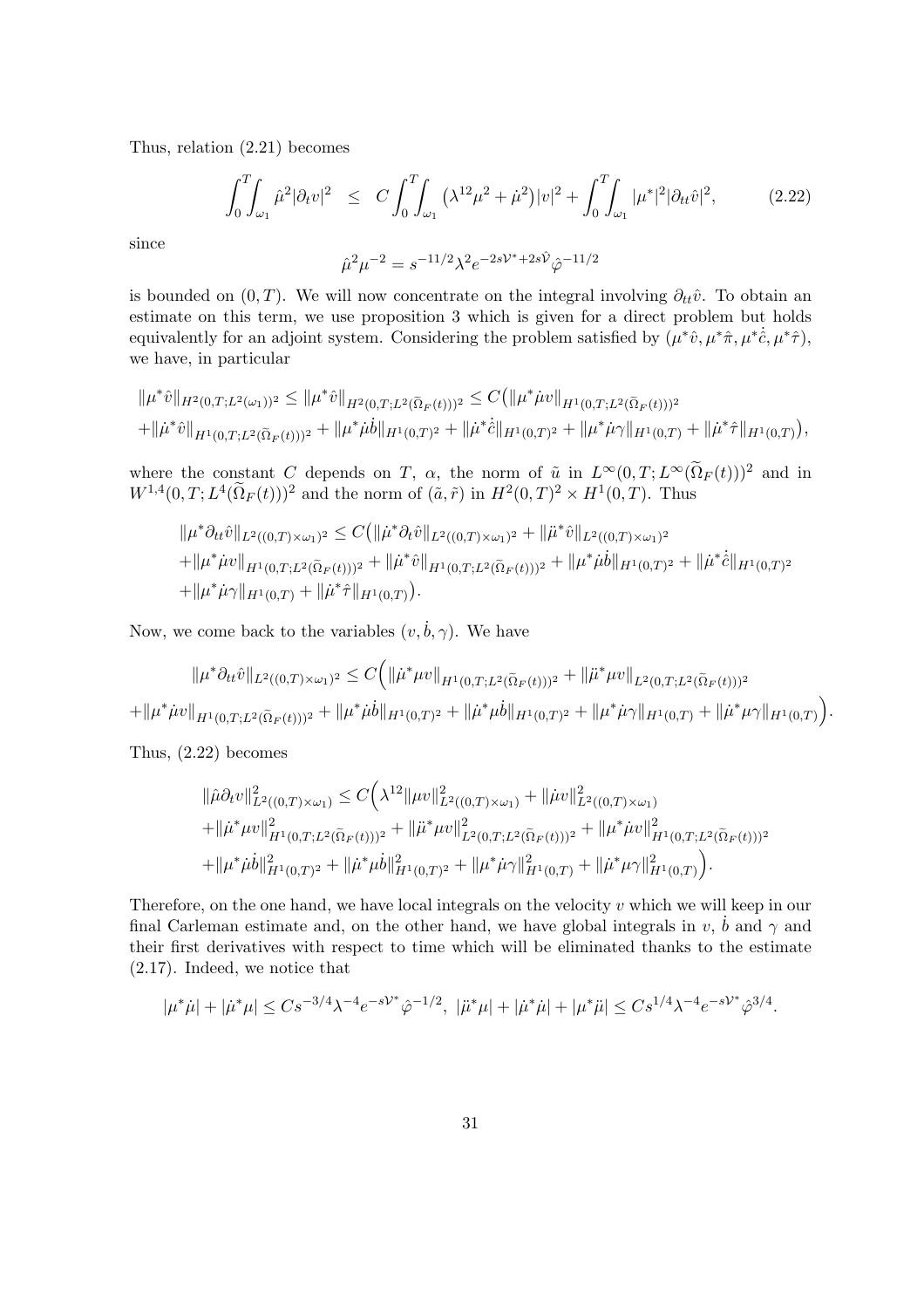Therefore, according to definition (1.10), we get

$$
\int_{0}^{T} \int_{\omega_{1}} |\hat{\mu}^{2}|\partial_{t}v|^{2} \leq C \left( \int_{0}^{T} \int_{\omega_{1}} (\lambda^{12} \mu^{2} + \dot{\mu}^{2}) |v|^{2} + s^{1/2} \lambda^{-8} \int_{0}^{T} \int_{\tilde{\Omega}_{F}(t)} e^{-2sV^{*}} \hat{\varphi}^{3/2} |v|^{2} + s^{1/2} \lambda^{-8} \int_{0}^{T} e^{-2sV^{*}} \hat{\varphi}^{3/2} (|\dot{b}|^{2} + |\gamma|^{2}) + s^{-3/2} \lambda^{-8} \int_{0}^{T} \int_{\tilde{\Omega}_{F}(t)} e^{-2sV^{*}} \hat{\varphi}^{-1} (|\partial_{t}v|^{2} + |\nabla v|^{2}) + s^{-3/2} \lambda^{-8} \int_{0}^{T} e^{-2sV^{*}} \hat{\varphi}^{-1} (|\ddot{b}|^{2} + |\dot{\gamma}|^{2}) \right),
$$

where the constant C depends on T,  $\alpha$ , the norm of  $\tilde{u}$  in  $L^{\infty}(0,T;L^{\infty}(\tilde{\Omega}_F(t)))^2$  and in  $W^{1,4}(0,T; L^4(\tilde{\Omega}_F(t)))^2$  and the norm of  $(\tilde{a}, \tilde{r})$  in  $H^2(0,T)^2 \times H^1(0,T)$ . It remains to reassemble all these terms to obtain an estimate on the local integral on the pressure. Thanks to (2.19) and the last inequality, (2.18) becomes

$$
s^{2} \lambda^{2} \int_{0}^{T} \int_{\omega_{1}} e^{-2s\mathcal{V}} \varphi^{2} |q|^{2} \leq C \left( \int_{0}^{T} \int_{\omega_{2}} \hat{\mu}^{2} |\nabla v|^{2} + \int_{0}^{T} \int_{\omega_{2}} (\lambda^{12} \mu^{2} + |\dot{\mu}|^{2}) |v|^{2} \right. \left. + s^{1/2} \lambda^{-8} \int_{0}^{T} \int_{\tilde{\Omega}_{F}(t)} e^{-2s\mathcal{V}^{*}} \hat{\varphi}^{3/2} |v|^{2} + s^{1/2} \lambda^{-8} \int_{0}^{T} e^{-2s\mathcal{V}^{*}} \hat{\varphi}^{3/2} (|\dot{b}|^{2} + |\gamma|^{2}) \right. \left. + s^{-3/2} \lambda^{-8} \int_{0}^{T} \int_{\tilde{\Omega}_{F}(t)} e^{-2s\mathcal{V}^{*}} \hat{\varphi}^{-1} (|\partial_{t} v|^{2} + |\nabla v|^{2}) + s^{-3/2} \lambda^{-8} \int_{0}^{T} e^{-2s\mathcal{V}^{*}} \hat{\varphi}^{-1} (|\ddot{b}|^{2} + |\dot{\gamma}|^{2}) \right). \right.
$$

We see that terms in v, b and  $\gamma$  can be eliminated using the left-hand side of (2.17). Finally inequality (2.17) becomes

$$
\int_{0}^{T} \int_{\tilde{\Omega}_{F}(t)} e^{-2s\mathcal{V}} \left( \frac{1}{s\varphi} \left( |\Delta v|^{2} + |\partial_{t} v|^{2} \right) + s\lambda^{2} \varphi |\nabla v|^{2} + s^{3} \lambda^{4} \varphi^{3} |v|^{2} \right) + s\lambda \int_{0}^{T} e^{-2s\mathcal{V}^{*}} \varphi^{*} \left( |\ddot{b}|^{2} + |\dot{\gamma}|^{2} \right) + s^{3} \lambda^{3} \int_{0}^{T} \int_{\partial \tilde{\Omega}_{S}(t)} e^{-2s\mathcal{V}} \varphi^{3} |v|^{2} + s\lambda \int_{0}^{T} \int_{\partial \tilde{\Omega}_{S}(t)} e^{-2s\mathcal{V}} \varphi |\nabla v \eta|^{2} \n\leq \widetilde{C} \left( \int_{0}^{T} \int_{\omega_{2}} \hat{\mu}^{2} |\nabla v|^{2} + \int_{0}^{T} \int_{\omega_{2}} (\lambda^{12} \mu^{2} + |\dot{\mu}|^{2}) |v|^{2} \right), \tag{2.23}
$$

for  $s \geq s_7$  and  $\lambda \geq \lambda_7$  where  $s_7$  and  $\lambda_7$  depend on  $T$ ,  $\alpha$ ,  $\beta_0$ , the norms of  $\tilde{a}$  in  $H^2(0,T)^2$ ,  $\tilde{r}$ in  $H^1(0,T)$  and  $\tilde{u}$  in  $L^{\infty}((0,T) \times \Omega)^2 \cap W^{1,4}(0,T; L^4(\tilde{\Omega}_F(t)))^2$ . To conclude the proof, we notice that it is not necessary to have a control both on v and on  $\nabla v$ . Indeed, if we consider a function  $\chi_1$  belonging to  $\mathcal{C}_c^2(\omega)$  such that

$$
0\leq \chi_1\leq 1, \,\chi_1=1\,\,\mathrm{in}\,\,\omega_2,
$$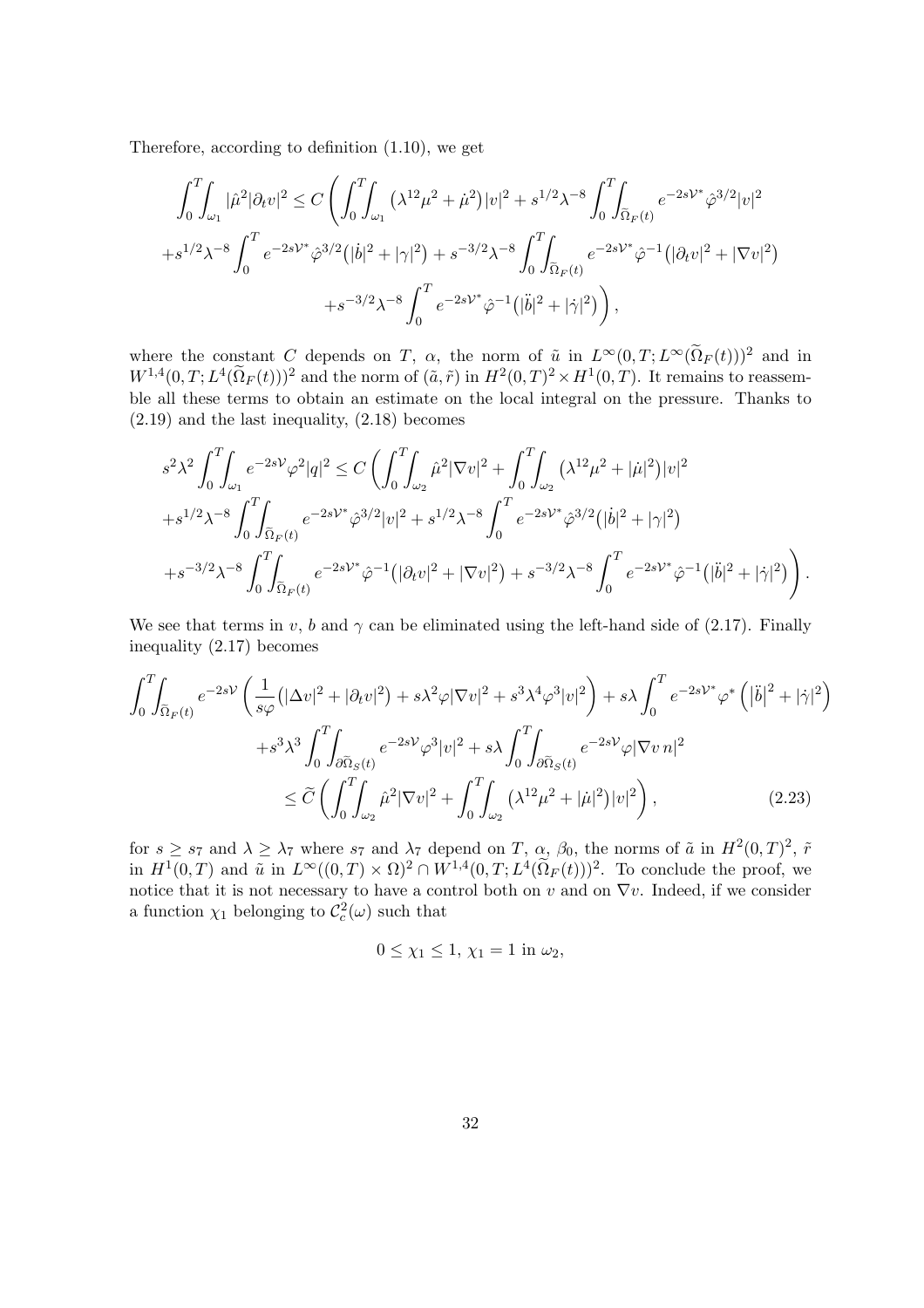we notice that

$$
\int_0^T \int_{\omega_2} \hat{\mu}^2 |\nabla v|^2 \le \int_0^T \int_{\omega} \chi_1 \hat{\mu}^2 |\nabla v|^2 = -\int_0^T \int_{\omega} \text{div} (\chi_1 \hat{\mu}^2 \nabla v) \cdot v
$$
  
\n
$$
\le \frac{1}{2} \int_0^T \int_{\omega} \hat{\mu}^2 \Delta \chi_1 |v|^2 - \int_0^T \int_{\omega} \hat{\mu}^2 \chi_1 \Delta v \cdot v
$$
  
\n
$$
\le C \left( \int_0^T \int_{\omega} \hat{\mu}^2 |v|^2 + \frac{\epsilon}{s\lambda} \int_0^T \int_{\omega} e^{-2s\mathcal{V}^*} \frac{1}{\hat{\varphi}} |\Delta v|^2 + \frac{s\lambda}{\epsilon} \int_0^T \int_{\omega} e^{2s\mathcal{V}^*} \hat{\varphi} \hat{\mu}^4 |v|^2 \right)
$$
  
\n
$$
\le C \left( \frac{\epsilon}{s\lambda} \int_0^T \int_{\tilde{\Omega}_F(t)} e^{-2s\mathcal{V}} \frac{1}{\varphi} |\Delta v|^2 + \frac{s^5 \lambda^5}{\epsilon} \int_0^T \int_{\omega} e^{2s\mathcal{V}^* - 4s\hat{\mathcal{V}}} \hat{\varphi}^5 |v|^2 \right),
$$

for  $\epsilon > 0$  sufficiently small. Thus, (2.23) becomes, for  $s \ge s_8$ ,  $\lambda \ge \lambda_8$ ,

$$
\int_0^T \int_{\tilde{\Omega}_F(t)} e^{-2sV} \left( \frac{1}{s\varphi} \left( |\Delta v|^2 + |\partial_t v|^2 \right) + s\lambda^2 \varphi |\nabla v|^2 + s^3 \lambda^4 \varphi^3 |v|^2 \right) + s\lambda \int_0^T e^{-2sV^*} \varphi^* \left( |\ddot{b}|^2 + |\dot{\gamma}|^2 \right) + s^3 \lambda^3 \int_0^T \int_{\partial \tilde{\Omega}_S(t)} e^{-2sV} \varphi^3 |v|^2 + s\lambda \int_0^T \int_{\partial \tilde{\Omega}_S(t)} e^{-2sV} \varphi |\nabla v \eta|^2 \n\leq C \left( s^{19/2} \lambda^{12} \int_0^T \int_{\omega} e^{2sV^* - 4s\hat{V}} \hat{\varphi}^{10} |v|^2 \right).
$$

The constants C,  $s_8$ ,  $\lambda_8$  depend on T,  $\alpha$ ,  $\beta_0$  and the norms of  $\tilde{a}$  in  $H^2(0,T)^2$ ,  $\tilde{r}$  in  $H^1(0,T)$ and  $\tilde{u}$  in  $L^{\infty}((0,T) \times \Omega)^2 \cap W^{1,4}(0,T; L^4(\tilde{\Omega}_F(t)))^2$ . Thus, we obtain inequality (1.30) with a constant C depending only on T,  $\alpha$  and  $\beta_0$ .

## 3 Null controllability of the linear system.

In this section, we will prove theorem 2. Under the hypotheses given in this theorem, we will prove the existence of a control  $f$  such that the solution of  $(1.21)$  satisfies

$$
u(T, \cdot) = 0 \text{ in } \Omega_F(t), \ a(T) = 0, \ \dot{a}(T) = 0, \ \theta(T) = 0, \ r(T) = 0. \tag{3.1}
$$

#### 3.1 An observability inequality.

To begin with, we will deduce from theorem 3 an observability inequality for the adjoint problem (1.22) associated to the linearized problem.

**Proposition 4** : We consider  $s \geq \hat{s}$  and  $\lambda \geq \hat{\lambda}$  such that Carleman inequality (1.30) holds. For any  $\tilde{a} \in H^2(0,T)^2$ ,  $\tilde{r} \in H^1(0,T)$  satisfying (1.17) for some  $\alpha > 0$  and  $\tilde{u}$  satisfying conditions  $(1.18)$  to  $(1.20)$  such that

$$
\|\tilde{a}\|_{H^2(0,T)^2} + \|\tilde{r}\|_{H^1(0,T)} + \|\tilde{u}\|_{L^\infty(0,T;L^\infty(\widetilde{\Omega}_F(t)))^2} + \|\tilde{u}\|_{W^{1,4}(0,T;L^4(\widetilde{\Omega}_F(t)))^2} \leq R,
$$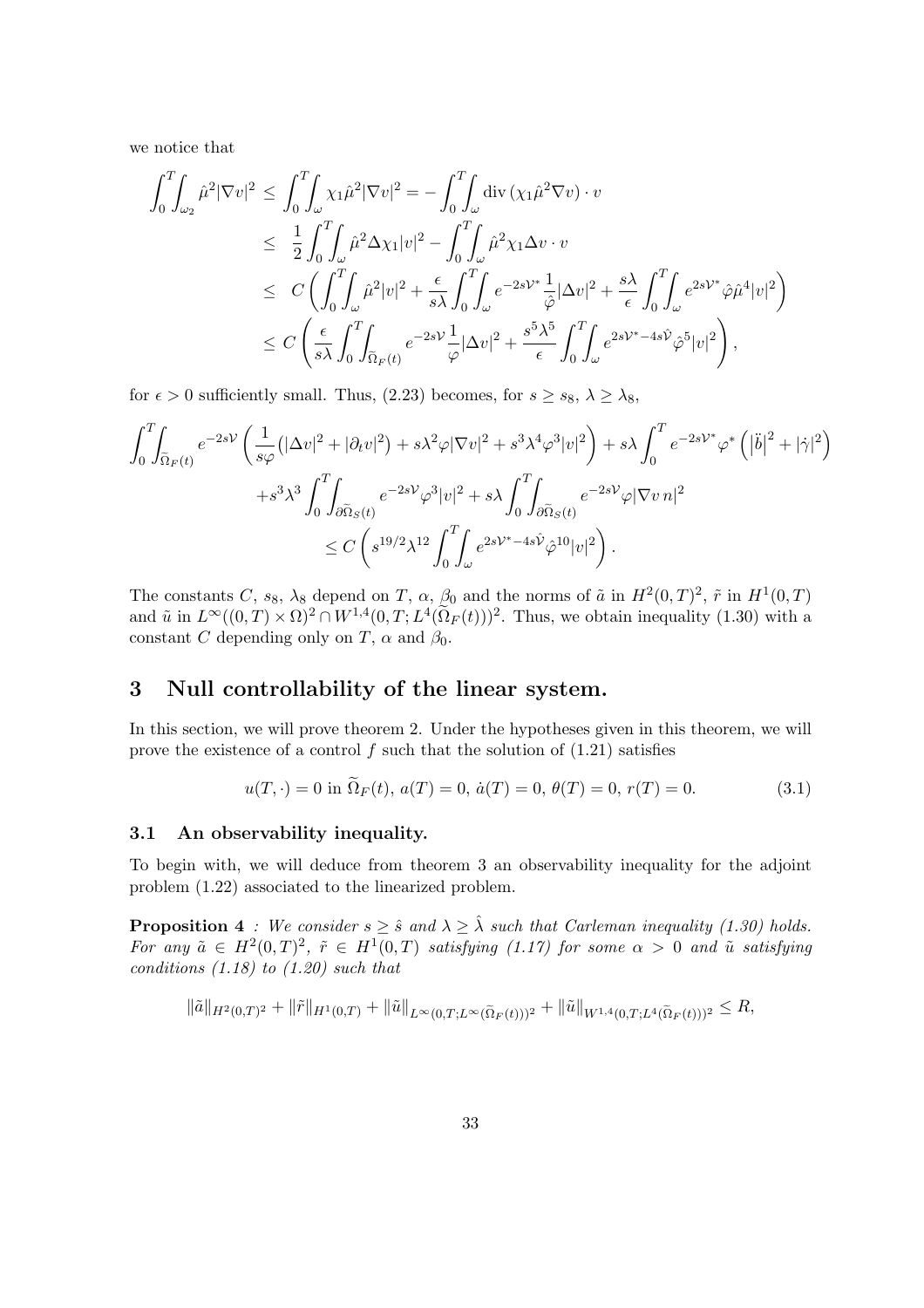there exists a constant C depending on T,  $\alpha$ , R, s and  $\lambda$  such that every solution of (1.22) satisfies

$$
\int_{\Omega_F(0)} |v(0)|^2 + |\dot{b}(0)|^2 + |\gamma(0)|^2 + \int_0^T \int_{\tilde{\Omega}_F(t)} e^{-2sV} \left( \frac{1}{\varphi} (|\Delta v|^2 + |\partial_t v|^2) + \varphi |\nabla v|^2 + \varphi^3 |v|^2 \right) + \int_0^T \int_{\partial \tilde{\Omega}_S(t)} e^{-2sV} \varphi^3 |v|^2 \le C \int_0^T \int_{\omega} e^{2sV^* - 4s\hat{V}} \hat{\varphi}^{10} |v|^2.
$$
\n(3.2)

**Proof of proposition 4:** Let us define a function  $\overline{\eta} \in C^1(0,T)$  such that

 $\overline{\eta} = 1$  on  $[0, T/2], \overline{\eta} = 0$  on  $[3T/4, T].$ 

Next, we consider  $(\overline{v}, \overline{q}, \dot{\overline{b}}, \overline{\gamma}) = (\overline{\eta} v, \overline{\eta} q, \overline{\eta} \dot{b}, \overline{\eta} \gamma)$  such that  $\overline{b}(T) = 0$  where  $(v, q, b, s)$  is solution of (1.22). It satisfies the following system: for all  $t \in (0, T)$ ,

$$
\begin{cases}\n-\partial_t \overline{v} - (\tilde{u} \cdot \nabla) \overline{v} - \text{div} \,\sigma(\overline{v}, \overline{q}) = -\dot{\overline{\eta}} \, v \text{ in } \widetilde{\Omega}_F(t), \\
m\ddot{\overline{b}} = -\int_{\partial \widetilde{\Omega}_S(t)} \sigma(\overline{v}, \overline{q}) n + m\dot{\overline{\eta}} \, \dot{b}, \\
J\dot{\overline{\gamma}} = -\int_{\partial \widetilde{\Omega}_S(t)} (\sigma(\overline{v}, \overline{q}) n) \cdot (x - \tilde{a})^\perp + J\dot{\overline{\eta}} \gamma, \\
\text{div } \overline{v} = 0 \text{ in } \widetilde{\Omega}_F(t), \\
\overline{v} = 0 \text{ on } \partial \Omega, \\
\overline{v} = \dot{\overline{b}} + \overline{\gamma}(x - \tilde{a})^\perp \text{ on } \partial \widetilde{\Omega}_S(t), \\
\overline{v}(T, \cdot) = 0 \text{ in } \widetilde{\Omega}_F(T), \dot{\overline{b}}(T) = 0, \overline{b}(T) = 0, \overline{\gamma}(T) = 0.\n\end{cases}
$$

Thanks to proposition 2 applied to this adjoint problem, we have

 $\ddot{\phantom{a}}$ 

$$
\|\overline{v}\|_{\mathcal{U}(0,T;\widetilde{\Omega}_F(t))^2} + \|\overline{b}\|_{H^1(0,T)^2} + \|\overline{\gamma}\|_{H^1(0,T)} \leq C(\|\overline{\eta}v\|_{L^2(0,T;L^2(\widetilde{\Omega}_F(t)))^2} + \|\overline{\eta}v\|_{L^2(0,T)^2} + \|\overline{\eta}v\|_{L^2(0,T)}).
$$

This implies that

$$
||v||_{\mathcal{U}(0,T/2;\widetilde{\Omega}_F(t))^2} + ||\dot{b}||_{H^1(0,T/2)^2} + ||\gamma||_{H^1(0,T/2)} \leq C(||v||_{L^2(T/2,3T/4;L^2(\widetilde{\Omega}_F(t)))^2} + ||\dot{b}||_{L^2(T/2,3T/4)^2} + ||\gamma||_{L^2(T/2,3T/4)}).
$$

Therefore, since the weight functions are bounded in  $[T/2, 3T/4]$ , we have

$$
\int_{\Omega_F(0)} |v(0)|^2 + |\dot{b}(0)|^2 + |\gamma(0)|^2 \le C \left( \int_{T/2}^{3T/4} \int_{\tilde{\Omega}_F(t)} e^{-2s\mathcal{V}} \varphi^3 |v|^2 + \int_{T/2}^{3T/4} e^{-2s\mathcal{V}^*} (\varphi^*)^3 (|\dot{b}|^2 + |\gamma|^2) \right).
$$

Thus, the Carleman inequality (1.30) allows to conclude the proof of proposition 4.  $\Box$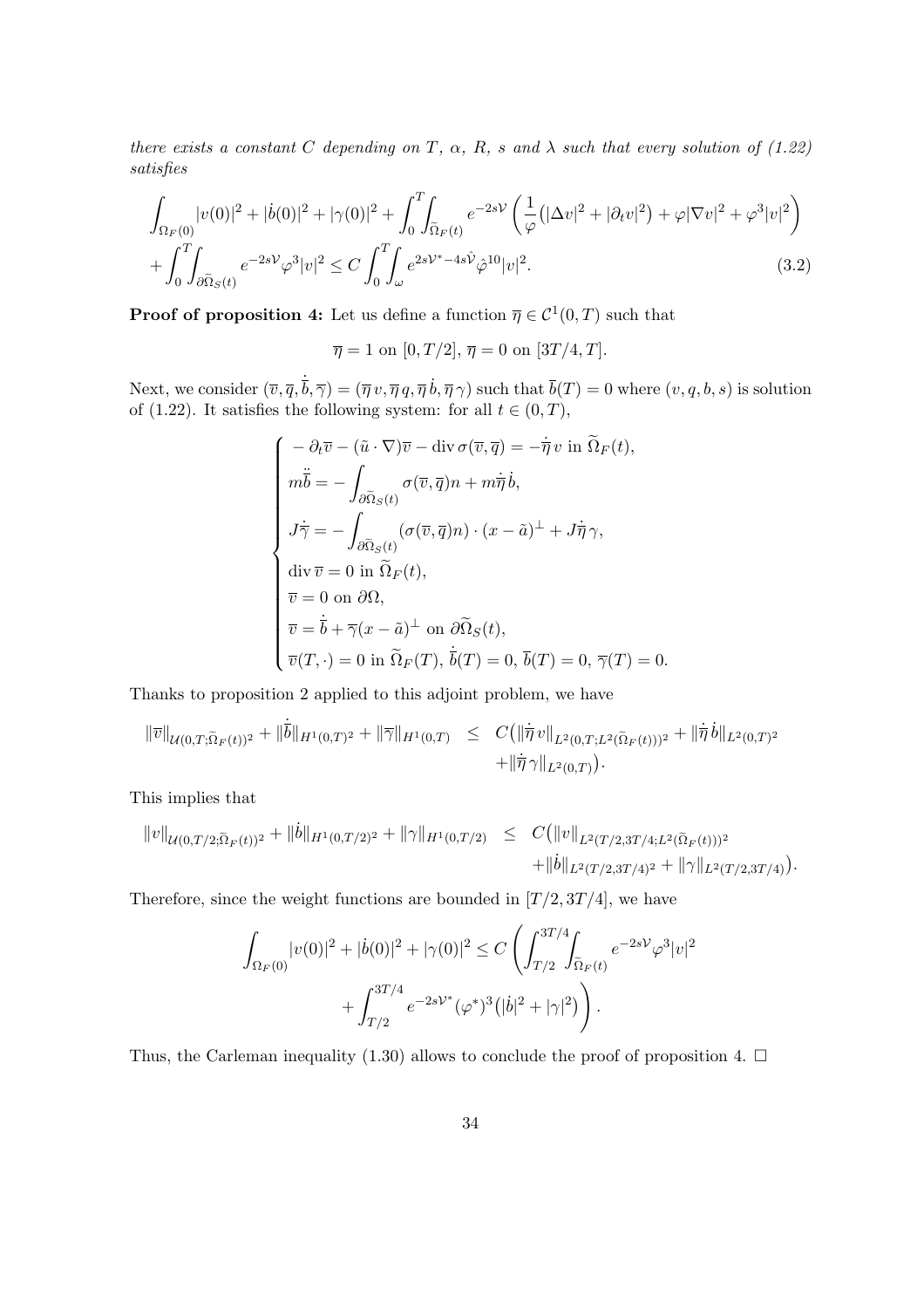## 3.2 Control of the displacement.

Arguing as in [6], we can show that the conditions on the displacement  $a(T) = 0$  and  $\theta(T) = 0$ required on system  $(1.21)$  are equivalent to two linear constraints on the control f. Indeed, if we define  $(v_1, q_1, b_1, \gamma_1)$  and  $(v_2, q_2, b_2, \gamma_2)$  as the solutions of the following problems

$$
\begin{cases}\n\left(-\partial_t v_1 - (\tilde{u} \cdot \nabla)v_1\right)(t, x) - \text{div }\sigma(v_1, q_1)(t, x) = 0, \forall x \in \tilde{\Omega}_F(t), \\
m(\ddot{b}_1(t) + 1) = -\int_{\partial \tilde{\Omega}_S(t)} \sigma(v_1, q_1) n, \\
J\dot{\gamma}_1(t) = -\int_{\partial \tilde{\Omega}_S(t)} (\sigma(v_1, q_1) n) \cdot (x - \tilde{a}(t))^{\perp}, \\
\text{div } v_1(t, x) = 0, \forall x \in \tilde{\Omega}_F(t), \\
v_1(t, x) = 0, \forall x \in \partial \Omega, \\
v_1(t, x) = \dot{b}_1(t) + \gamma_1(t)(x - \tilde{a}(t))^{\perp}, \forall x \in \partial \tilde{\Omega}_S(t), \\
v_1(T, \cdot) = 0 \text{ in } \tilde{\Omega}_F(T), b_1(T) = 0, \dot{b}_1(T) = 0, \gamma_1(T) = 0,\n\end{cases}
$$
\n(3.3)

and

$$
\begin{cases}\n\left(-\partial_t v_2 - (\tilde{u} \cdot \nabla)v_2\right)(t, x) - \text{div}\,\sigma(v_2, q_2)(t, x) = 0, \,\forall x \in \tilde{\Omega}_F(t), \\
m\ddot{b}_2(t) = -\int_{\partial \tilde{\Omega}_S(t)} \sigma(v_2, q_2)n, \\
J(\dot{\gamma}_2(t) + 1) = -\int_{\partial \tilde{\Omega}_S(t)} (\sigma(v_2, q_2)n) \cdot (x - \tilde{a}(t))^{\perp}, \\
\text{div}\, v_2(t, x) = 0, \,\forall x \in \tilde{\Omega}_F(t), \\
v_2(t, x) = 0, \forall x \in \partial \Omega, \\
v_2(t, x) = \dot{b}_2(t) + \gamma_2(t)(x - \tilde{a}(t))^{\perp}, \,\forall x \in \partial \tilde{\Omega}_S(t), \\
v_2(T, \cdot) = 0 \text{ in } \tilde{\Omega}_F(T), \, b_2(T) = 0, \, \dot{b}_2(T) = 0, \, \gamma_2(T) = 0,\n\end{cases}
$$
\n(3.4)

a classical computation leads to

$$
\int_0^T \int_{\omega} f \cdot v_1 = -m\dot{b}_1(0) \cdot a_1 - J\gamma_1(0)r_0 - \int_{\Omega_F(0)} v_1(0) \cdot u_0 + ma(T) - ma_0,
$$
  

$$
\int_0^T \int_{\omega} f \cdot v_2 = -m\dot{b}_2(0) \cdot a_1 - J\gamma_2(0)r_0 - \int_{\Omega_F(0)} v_2(0) \cdot u_0 + J\theta(T) - J\theta_0.
$$

Consequently,  $a(T) = 0$  and  $\theta(T) = 0$  if and only if

$$
\int_0^T \int_{\omega} f \cdot v_1 = m_1(a_0, a_1, r_0, u_0), \int_0^T \int_{\omega} f \cdot v_2 = m_2(a_1, \theta_0, r_0, u_0), \tag{3.5}
$$

where

$$
m_1(a_0, a_1, r_0, u_0) = -m\dot{b}_1(0) \cdot a_1 - J\gamma_1(0)r_0 - \int_{\Omega_F(0)} v_1(0) \cdot u_0 - ma_0,
$$
  

$$
m_2(a_1, \theta_0, r_0, u_0) = -m\dot{b}_2(0) \cdot a_1 - J\gamma_2(0)r_0 - \int_{\Omega_F(0)} v_2(0) \cdot u_0 - J\theta_0.
$$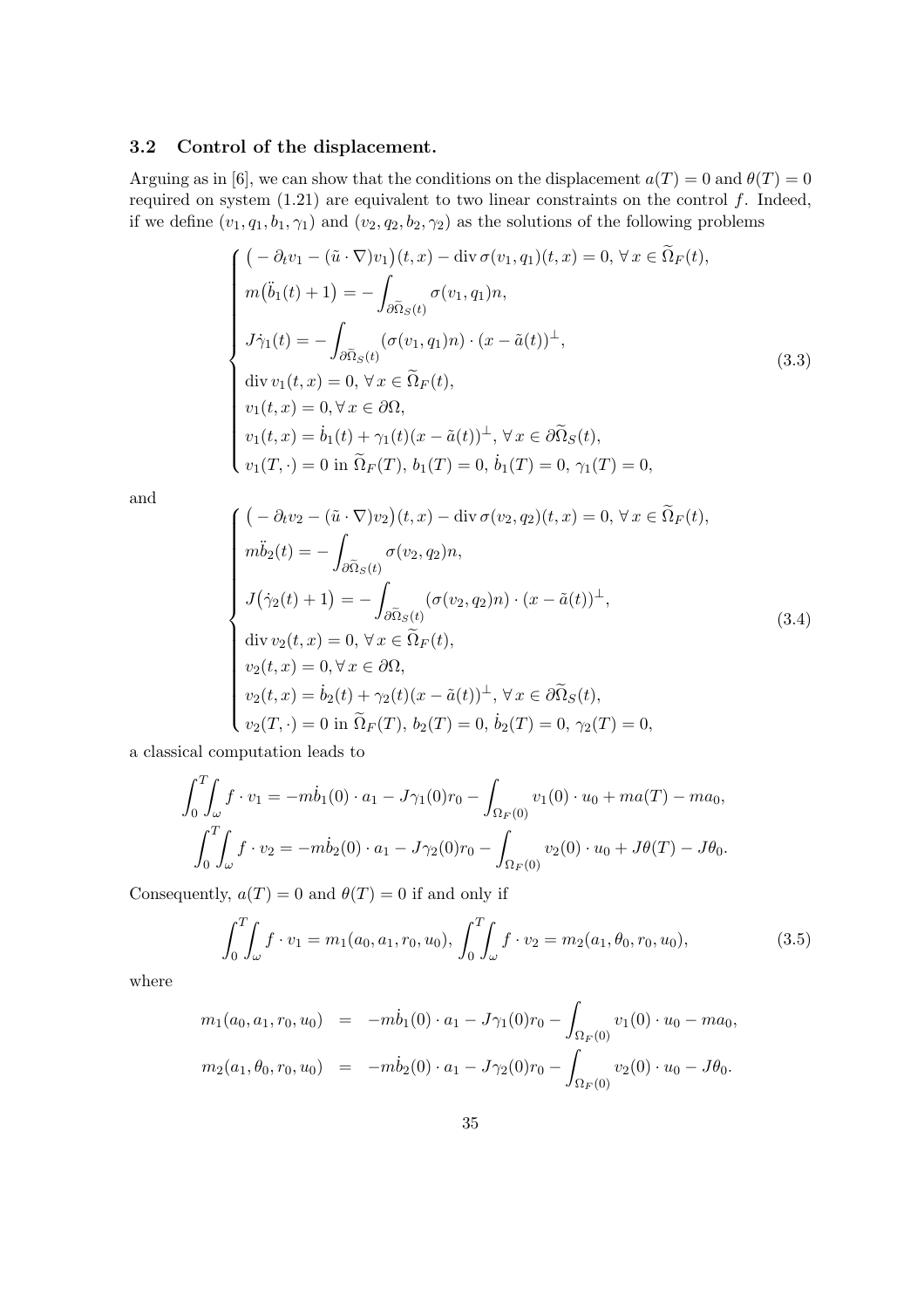We have to check that, for each initial condition  $(a_0, a_1, \theta_0, r_0, u_0)$  the set of functions f in  $L^2((0,T) \times \omega)$  satisfying (3.5) is non empty. This will hold if  $v_1$  and  $v_2$  are non identically equal to 0 on  $(0, T) \times \omega$ . To prove this, we need the following unique continuation property on the fluid equations:

**Lemma 6** : Let  $(\tilde{a}, \tilde{\theta}) \in C(0,T)^2 \times C(0,T)$  be given. We define  $\tilde{\Omega}_S(t)$  by (1.15) and we suppose that  $(1.17)$  is satisfied. We consider the following system

$$
\begin{cases}\n\big(-\partial_t v - (\tilde{u} \cdot \nabla)v\big)(t, x) - div \sigma(v, q)(t, x) = 0, \forall x \in \tilde{\Omega}_F(t), \forall t \in (0, T), \\
div v(t, x) = 0, \forall x \in \tilde{\Omega}_F(t), \forall t \in (0, T),\n\end{cases}
$$
\n(3.6)

where  $\Omega_F(t) = \Omega \setminus \Omega_S(t)$  and  $\tilde{u}$  belongs to  $L^{\infty}(0,T; L^{\infty}(\Omega_F(t)))^2$ . If

$$
v(t,x) = 0, \,\forall x \in \omega, \,\forall t \in (0,T),
$$

then

$$
v(t,x) = 0, q(t,x) = q_0, \forall x \in \tilde{\Omega}_F(t), \forall t \in (0,T),
$$

where  $q_0$  is a constant.

**Proof of lemma 6:** Let  $t_0 \in (0, T)$  be fixed. We consider a given  $x_0 \in \Omega_F(t_0)$ . Then, there exists  $0 < t_1 < t_0 < t_2 < T$  and an open and connected set  $\Omega_1$  such that  $(t_0, x_0) \in (t_1, t_2) \times \Omega_1$ and

$$
\omega \subset \Omega_1 \subset \widetilde{\Omega}_F(t), \,\forall \, t \in (t_1, t_2).
$$

This comes from the regularity of  $\tilde{a}$  and  $\tilde{\theta}$  and from the two last conditions of (1.17). Thus, system (3.6) is satisfied in  $(t_1, t_2) \times \Omega_1$  and we can apply the unique continuation property obtained in [7]. We deduce that  $v = 0$  in  $(t_1, t_2) \times \Omega_1$  and in particular  $v(t_0, x_0) = 0$ . This proves our result.  $\square$ 

Thus, if we suppose that, for instance  $v_1 = 0$  on  $(0, T) \times \omega$ , this lemma implies that

$$
v_1(t, x) = 0, q_1(t, x) = q_0^1, \forall x \in \tilde{\Omega}_F(t), \forall t \in (0, T),
$$

where  $q_0^1$  is a constant and thus, by continuity of the velocities at the interface,  $\dot{b}_1 = 0$  and  $\gamma_1 = 0$  on  $(0, T)$ . But according to the equation satisfied by  $b_1$ , this is impossible. Thus  $v_1$ and, with the same arguments,  $v_2$  are non identically null on  $\omega$ .

To obtain a control satisfying the constraints (3.5), we follow the method presented in [15] and used in [6]. We will prove an improved observability inequality. We define the weight Θ by

$$
\Theta = e^{4s\hat{\mathcal{V}} - 2s\mathcal{V}^*}\hat{\varphi}^{-10}.
$$

This weight corresponds to the inverse of the weight function in the right-hand side of inequality (3.2). We denote by P the orthogonal projection operator from  $L^2((0,T) \times \omega)$  into span( $v_1, v_2$ ) where the measure of  $L^2((0,T) \times \omega)$  is the weighted measure  $\Theta^{-1} dx dt$ . Thus, we have

$$
\int_0^T \int_{\omega} \Theta^{-1}(v - P(v)) \cdot v_1 = \int_0^T \int_{\omega} \Theta^{-1}(v - P(v)) \cdot v_2 = 0, \forall v \in L^2((0, T) \times \omega).
$$
 (3.7)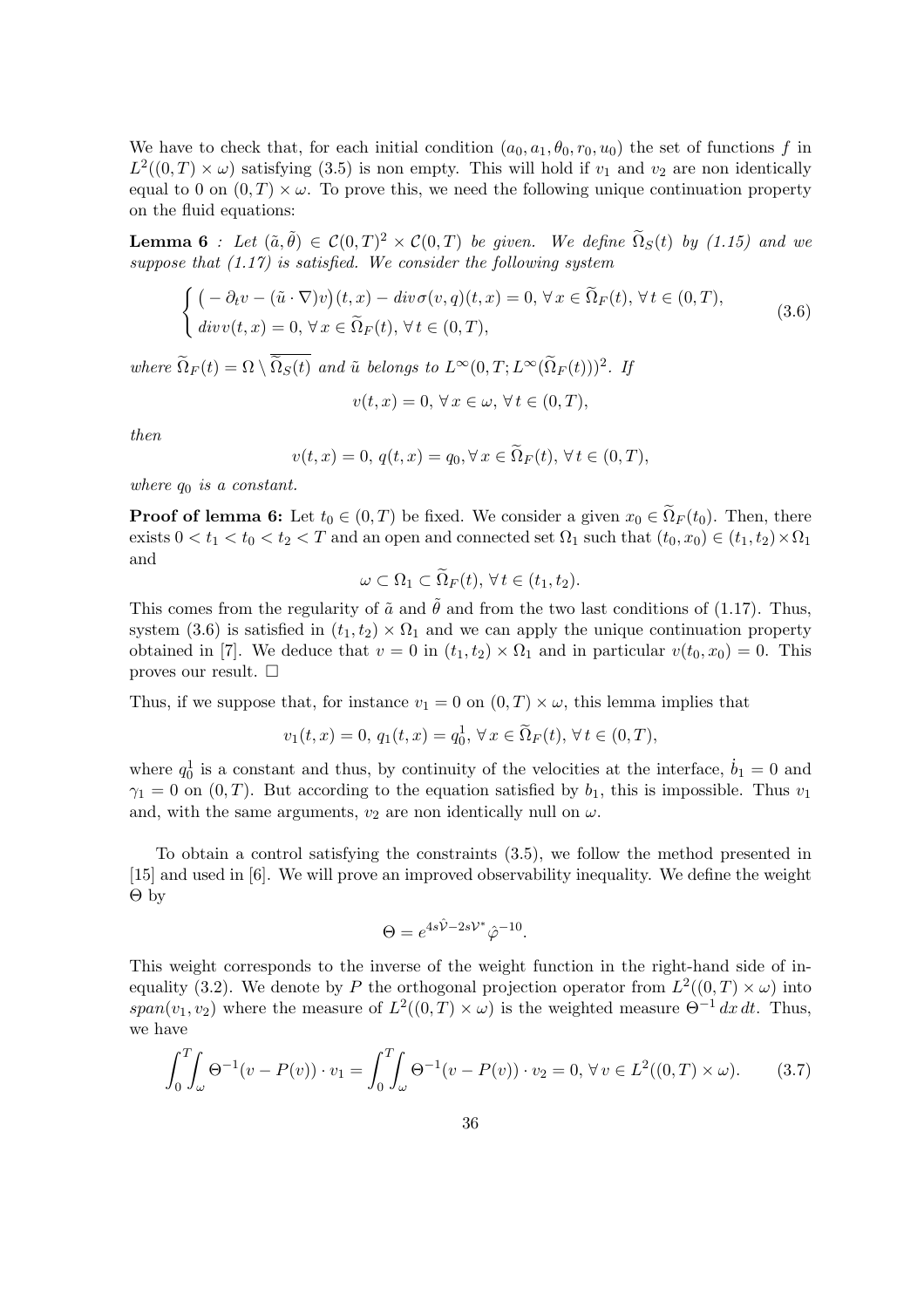We also introduce  $P_1$  and  $P_2$  the linear operators from  $L^2((0,T) \times \omega)$  into  $\mathbb R$  such that

$$
P(v) = P_1(v)v_1 + P_2(v)v_2, \forall v \in L^2((0, T) \times \omega).
$$

**Proposition 5** : Under the assumptions of proposition 4, every solution of  $(1.22)$  satisfies

$$
\int_{\Omega_F(0)} |v(0)|^2 + |\dot{b}(0)|^2 + |\gamma(0)|^2 + \int_0^T \int_{\tilde{\Omega}_F(t)} e^{-2sV} \left( \frac{1}{\varphi} (|\Delta v|^2 + |\partial_t v|^2) + \varphi |\nabla v|^2 + \varphi^3 |v|^2 \right) + \int_0^T \int_{\partial \tilde{\Omega}_S(t)} e^{-2sV} \varphi^3 |v|^2 + |P_1(v)|^2 + |P_2(v)|^2 \le C \int_0^T \int_{\omega} e^{2sV^* - 4s\hat{V}} \hat{\varphi}^{10} |v - P(v)|^2.
$$
 (3.8)

**Proof of proposition 5:** To prove this inequality, we will argue by contradiction. Assume that this inequality does not hold and let us define, for each  $n \in \mathbb{N}$ ,  $(v_n, q_n, b_n, \gamma_n)$  a solution of (1.22) such that

$$
1 = \int_{\Omega_F(0)} |v_n(0)|^2 + |\dot{b}_n(0)|^2 + |\gamma_n(0)|^2 + \int_0^T \int_{\tilde{\Omega}_F(t)} e^{-2s\mathcal{V}} \left(\frac{1}{\varphi} \left(|\Delta v_n|^2 + |\partial_t v_n|^2\right) + \varphi |\nabla v_n|^2\right) + \int_0^T \int_{\tilde{\Omega}_F(t)} e^{-2s\mathcal{V}} \varphi^3 |v_n|^2 + \int_0^T \int_{\partial \tilde{\Omega}_S(t)} e^{-2s\mathcal{V}} \varphi^3 |v_n|^2 + |P_1(v_n)|^2 + |P_2(v_n)|^2 > n \int_0^T \int_{\omega} e^{2s\mathcal{V}^* - 4s\hat{\mathcal{V}}} \hat{\varphi}^{10} |v_n - P(v_n)|^2.
$$
 (3.9)

This implies that  $(P_1(v_n))$  and  $(P_2(v_n))$  are bounded in R and converge, up to a subsequence, respectively to  $\beta_1$  and  $\beta_2$ . We also deduce from (3.9) that, for all fixed  $\epsilon > 0$ , the sequence  $(v_n)$  is bounded in  $L^2(\epsilon, T-\epsilon; L^2(\tilde{\Omega}_F(t)))^2$  and the sequence  $(v_n - P(v_n))$  strongly converges to 0 in  $L^2((\epsilon, T - \epsilon) \times \omega)^2$ . Therefore, up to a subsequence,  $(v_n)$  weakly converges to v in  $L^2(\epsilon, T - \epsilon; L^2(\Omega_F(t)))^2$  and

$$
v = \beta_1 v_1 + \beta_2 v_2 \text{ in } (0, T) \times \omega.
$$

Moreover, according to  $(3.9)$  and to the first equation of system  $(1.22)$ , we have, up to a subsequence,

$$
v_n \rightharpoonup v
$$
 in  $L^2(\epsilon, T - \epsilon; H^1(\widetilde{\Omega}_F(t)))^2$ ,  $q_n \rightharpoonup q$  in  $L^2(\epsilon, T - \epsilon; L^2(\widetilde{\Omega}_F(t)))^2$ .

(3.9) also implies that

$$
\int_{\epsilon}^{T-\epsilon} \int_{\partial \tilde{\Omega}_S(t)} |v_n|^2
$$

is bounded, and thus, thanks to the last hypothesis of (1.9), we have, up to a subsequence,

$$
b_n \rightharpoonup b
$$
 in  $H^1(\epsilon, T - \epsilon)^2$ ,  $\gamma_n \rightharpoonup \gamma$  in  $L^2(\epsilon, T - \epsilon)$ .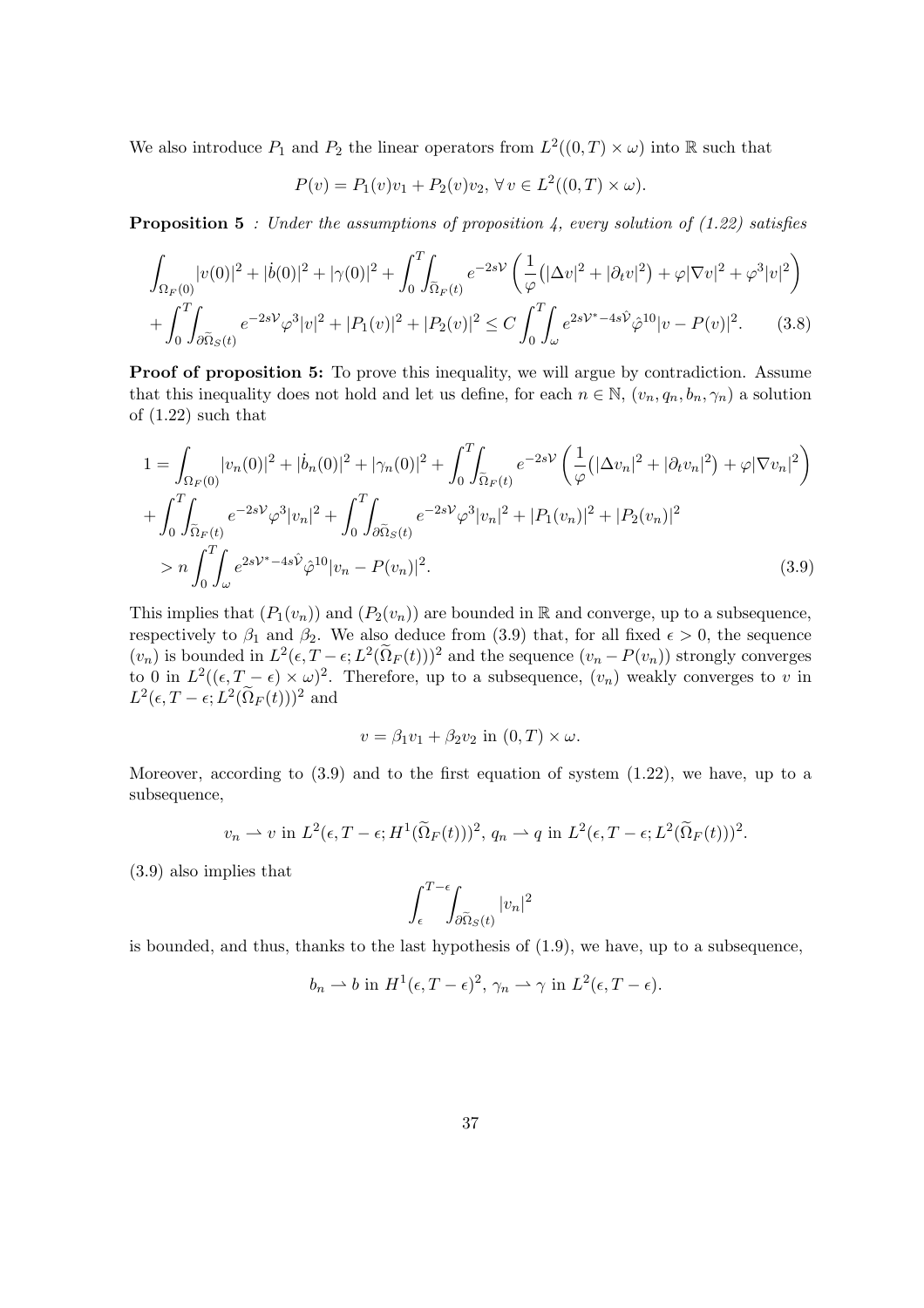We notice that  $(v, q, b, \gamma)$  satisfies, for all  $t \in (0, T)$ 

$$
\begin{cases}\n\left(-\partial_t v - (\tilde{u} \cdot \nabla)v\right)(t, x) - \text{div }\sigma(v, q)(t, x) = 0, \forall x \in \tilde{\Omega}_F(t), \\
m\ddot{b}(t) = -\int_{\partial \tilde{\Omega}_S(t)} \sigma(v, q)n, \\
J\dot{\gamma}(t) = -\int_{\partial \tilde{\Omega}_S(t)} (\sigma(v, q)n) \cdot (x - \tilde{a}(t))^{\perp}, \\
\text{div } v(t, x) = 0, \forall x \in \tilde{\Omega}_F(t), \\
v(t, x) = 0, \forall x \in \partial\Omega, \\
v(t, x) = \dot{b}(t) + \gamma(t)(x - \tilde{a}(t))^{\perp}, \forall x \in \partial \tilde{\Omega}_S(t).\n\end{cases}
$$

Next, we notice that, if we consider the function  $v - (\beta_1 v_1 + \beta_2 v_2)$ , we can apply lemma 6 and deduce that

$$
v(t,x) = \beta_1 v_1(t,x) + \beta_2 v_2(t,x), \forall x \in \tilde{\Omega}_F(t), \forall t \in (0,T).
$$

This implies that

$$
\dot{b}(t) = \beta_1 \dot{b}_1(t) + \beta_2 \dot{b}_2(t), \ \gamma(t) = \beta_1 \gamma_1(t) + \beta_2 \gamma_2(t), \ \forall \ t \in (0, T).
$$

According to the equations satisfied by b,  $b_1$  and  $b_2$  on one hand, and  $\gamma$ ,  $\gamma_1$  and  $\gamma_2$  on the other hand, this is only possible for  $\beta_1 = 0$ ,  $\beta_2 = 0$  and thus  $v = 0$ . Moreover, since  $v_n = (v_n - P(v_n)) + P(v_n)$ ,  $(v_n)$  strongly converges to 0 in  $L^2((0,T) \times \omega)$  and, in particular,

$$
\int_0^T \int_{\omega} e^{2s\mathcal{V}^* - 4s\hat{\mathcal{V}}}\hat{\varphi}^{10}|v_n|^2 \to 0.
$$

Thus, according to (3.2),

$$
\int_{\Omega_F(0)} |v_n(0)|^2 + |\dot{b}_n(0)|^2 + |\gamma_n(0)|^2 + \int_0^T \int_{\tilde{\Omega}_F(t)} e^{-2s\mathcal{V}} \left(\frac{1}{\varphi} \left(|\Delta v_n|^2 + |\partial_t v_n|^2\right) + \varphi |\nabla v_n|^2\right) + \int_0^T \int_{\tilde{\Omega}_F(t)} e^{-2s\mathcal{V}} \varphi^3 |v_n|^2 + \int_0^T \int_{\partial \tilde{\Omega}_S(t)} e^{-2s\mathcal{V}} \varphi^3 |v_n|^2 \to 0.
$$

At last, since  $P_1$  and  $P_2$  are continuous from  $L^2((0,T) \times \omega)$  to R (this can be shown by expressing  $P_1(v)$  and  $P_2(v)$  in terms of v,  $v_1$  and  $v_2$ ), we also have

$$
|P_1(v_n)|^2 + |P_2(v_n)|^2 \to 0.
$$

These two properties are in contradiction with hypothesis (3.9). Therefore our proposition holds.

#### 3.3 Null controllability result on the linear system.

We are now able to prove theorem 2. Adapting the method used in [1], we introduce an extremal problem. For any fixed initial condition  $(a_0, a_1, \theta_0, r_0, u_0)$  and any  $\epsilon > 0$ , we consider the functional

$$
J_{\epsilon}(f, u, p, a, r) = \frac{1}{2\epsilon} \left( \int_{\tilde{\Omega}_F(T)} |u(T)|^2 dx + |\dot{a}(T)|^2 + |r(T)|^2 \right) + \frac{1}{2} \int_0^T \int_{\omega} \Theta|f|^2,
$$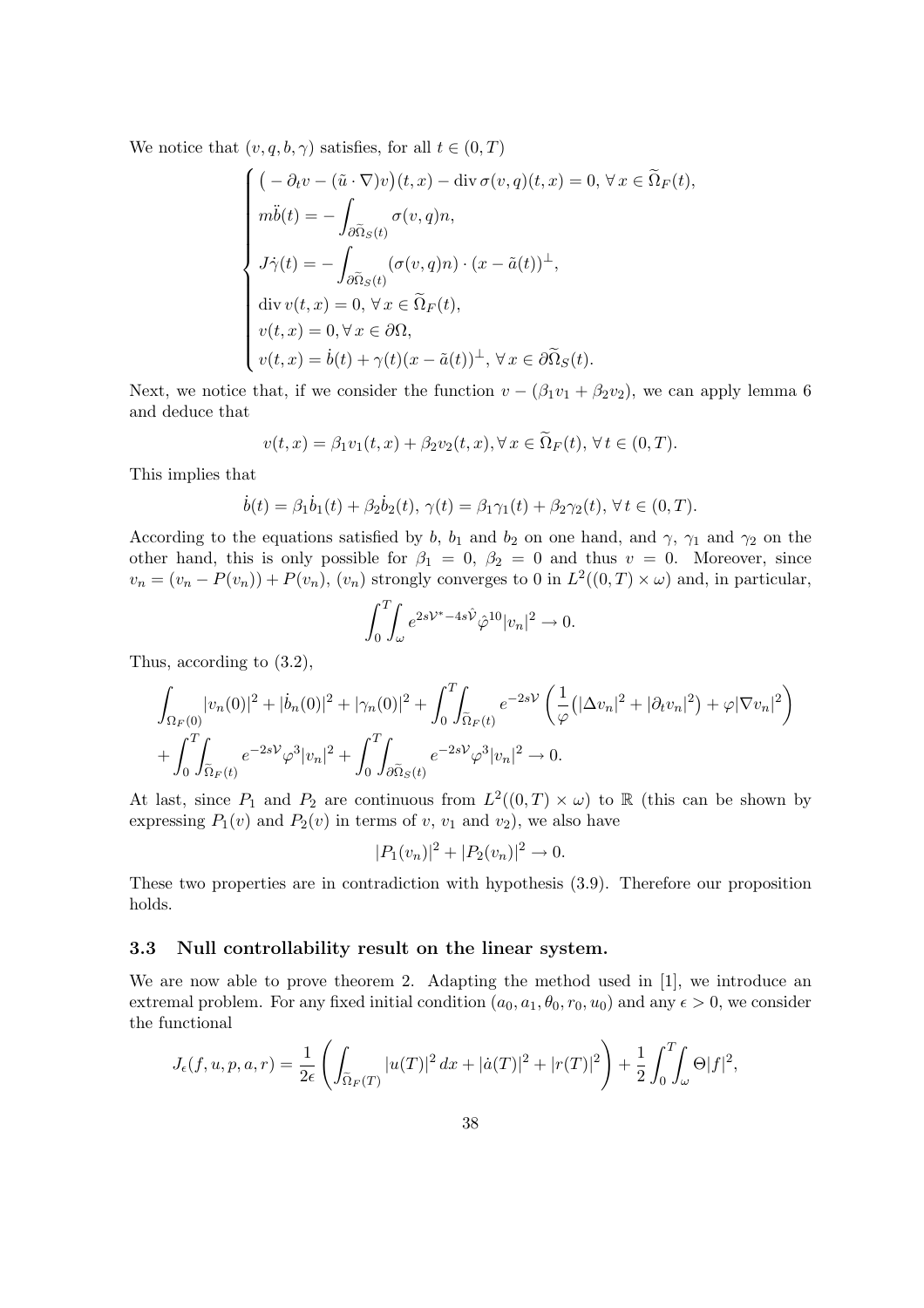where  $(u, p, a, r)$  is the solution of (1.21) associated to f and we want to minimize this functional with respect to f in  $L^2((0,T) \times \omega)^2$  such that (3.5) holds. The set of functions satisfying these constraints is non empty thanks to lemma 6. For each  $\epsilon > 0$ ,  $J_{\epsilon}$  is continuous and strictly convex. Moreover, arguing as in [8], we can prove that it is also coercive. Thus, this minimization problem admits a unique solution  $(f_{\epsilon}, u_{\epsilon}, p_{\epsilon}, a_{\epsilon}, r_{\epsilon})$ . We will apply Lagrange's principle to this problem. We formally explain how we apply it. First of all, we can compute the derivative of  $J_{\epsilon}$  at a point  $(f, u, p, a, r)$ 

$$
D_{(f,u,p,a,r)}J_{\epsilon}(F,U,P,A,R) = \frac{1}{\epsilon} \left( \int_{\tilde{\Omega}_F(T)} u(T) \cdot U(T) dx + \dot{a}(T) \cdot A(T) + r(T)R(T) \right) + \int_0^T \int_{\omega} \Theta f \cdot F.
$$

Next, we define the functional

$$
L(f, u, p, a, r) = \left(\partial_t u + (\tilde{u} \cdot \nabla)u - \text{div}\,\sigma(u, p) - f1_\omega, \text{ div } u, \ddot{a} - \frac{1}{m} \int_{\partial \tilde{\Omega}_S(t)} \sigma(u, p) n, \right.
$$

$$
\dot{r} - \frac{1}{J} \int_{\partial \tilde{\Omega}_S(t)} (\sigma(u, p) n) \cdot (x - \tilde{a})^\perp, \int_0^T \int_\omega \Theta f \cdot v_1, \int_0^T \int_\omega \Theta f \cdot v_2 \right).
$$

The constraints on  $(f, u, p, a, r)$  can be expressed by the following equality

$$
L(f, u, p, a, r) = \Big(\mathcal{O}, \overrightarrow{O}, \overrightarrow{O}_{\mathbb{R}^2}, 0, m_1(a_0, a_1, r_0, u_0), m_2(a_1, \theta_0, r_0, u_0)\Big),
$$

where  $\mathcal O$  is the null function defined in  $L^2(0,T;L^2(\Omega_F(t)))$ . According to Lagrange's principle, there exist dual variables  $(\hat{u}_{\epsilon}, \hat{p}_{\epsilon}, \hat{a}_{\epsilon}, \hat{r}_{\epsilon}), \hat{\alpha}_{\epsilon} \in \mathbb{R}$  and  $\hat{\beta}_{\epsilon} \in \mathbb{R}$  such that

$$
\hat{u}_{\epsilon} = 0
$$
 on  $\partial \Omega$ ,  $\hat{u}_{\epsilon} = \dot{\hat{a}}_{\epsilon} + \hat{r}_{\epsilon}(x - \tilde{a})^{\perp}$  on  $\partial \tilde{\Omega}_S(t)$ ,

and for all  $(F, U, P, A, R)$  such that  $U = 0$  on  $\partial\Omega$  and  $U = \dot{A} + R(x - \tilde{a})^{\perp}$  on  $\partial\tilde{\Omega}_S(t)$ ,

$$
D_{(f_{\epsilon},u_{\epsilon},p_{\epsilon},a_{\epsilon},r_{\epsilon})}J_{\epsilon}(F,U,P,A,R)+\left\langle (\hat{u}_{\epsilon},\hat{p}_{\epsilon},\dot{\hat{a}}_{\epsilon},\hat{r}_{\epsilon},\hat{\alpha}_{\epsilon},\hat{\beta}_{\epsilon}),L(F,U,P,A,R)\right\rangle =0.
$$

Thus, we obtain that  $(\hat{u}_{\epsilon}, \hat{p}_{\epsilon}, \hat{a}_{\epsilon}, \hat{r}_{\epsilon})$  satisfies

$$
\begin{cases}\n-\partial_t \hat{u}_{\epsilon} - (\tilde{u} \cdot \nabla) \hat{u}_{\epsilon} - \text{div} \,\sigma(\hat{u}_{\epsilon}, \hat{p}_{\epsilon}) = 0 \text{ in } \widetilde{\Omega}_F(t), \\
m\ddot{\hat{a}}_{\epsilon} = -\int_{\partial \widetilde{\Omega}_S(t)} \sigma(\hat{u}_{\epsilon}, \hat{p}_{\epsilon}) n, \\
J\dot{\hat{r}}_{\epsilon} = -\int_{\partial \widetilde{\Omega}_S(t)} (\sigma(\hat{u}_{\epsilon}, \hat{p}_{\epsilon}) n) \cdot (x - \tilde{a})^{\perp}, \\
\Theta f_{\epsilon} = \hat{u}_{\epsilon} - \hat{\alpha}_{\epsilon} v_1 - \hat{\beta}_{\epsilon} v_2 \text{ in } \omega, \\
\text{div } \hat{u}_{\epsilon} = 0 \text{ in } \widetilde{\Omega}_F(t), \\
\hat{u}_{\epsilon} = 0 \text{ on } \partial \Omega, \\
\hat{u}_{\epsilon} = \dot{\hat{a}}_{\epsilon} + \hat{r}_{\epsilon}(x - \tilde{a})^{\perp} \text{ on } \partial \widetilde{\Omega}_S(t), \\
\hat{u}_{\epsilon}(T) = -\frac{1}{\epsilon} u_{\epsilon}(T) \text{ in } \widetilde{\Omega}_F(T), \dot{\hat{a}}_{\epsilon}(T) = -\frac{1}{\epsilon} \dot{a}_{\epsilon}(T), \dot{r}_{\epsilon}(T) = -\frac{1}{\epsilon} r_{\epsilon}(T).\n\end{cases}
$$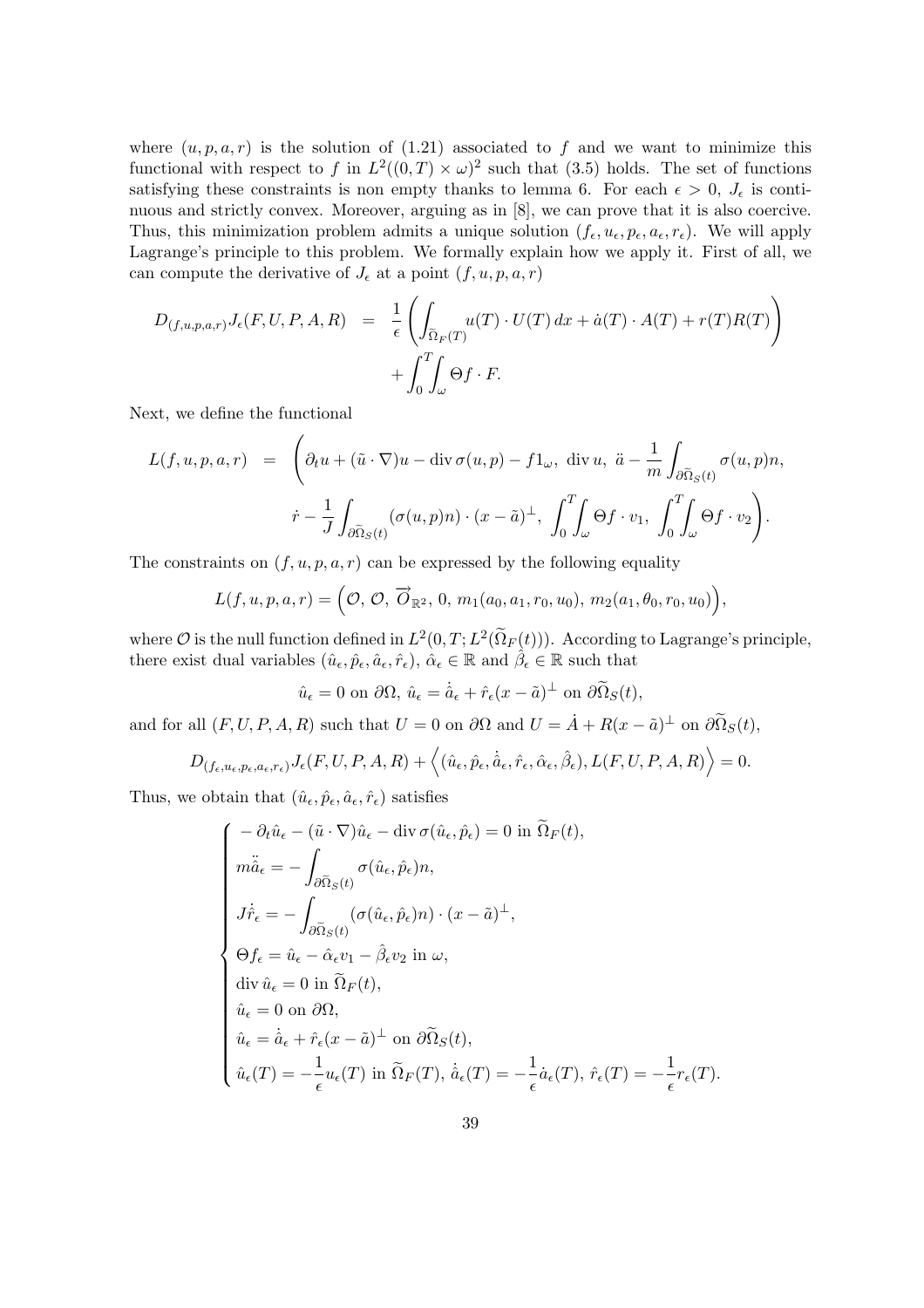Moreover, we can always suppose that  $\hat{a}_{\epsilon}(T) = 0$ . Multiplying the first equation of this system by  $u_{\epsilon}$ , we obtain that

$$
\int_0^T \int_{\omega} f_{\epsilon} \cdot \hat{u}_{\epsilon} + \frac{1}{\epsilon} \int_{\tilde{\Omega}_F(T)} |u_{\epsilon}(T)|^2 + \frac{m}{\epsilon} |\dot{a}_{\epsilon}(T)|^2 + \frac{J}{\epsilon} |r_{\epsilon}(T)|^2
$$
  
= 
$$
- \int_{\Omega_F(0)} u_0 \cdot \hat{u}_{\epsilon}(0) - ma_1 \cdot \dot{\hat{a}}_{\epsilon}(0) - Jr_0 \hat{r}_{\epsilon}(0).
$$

Thus, we have

$$
\int_{0}^{T} \int_{\omega} \Theta |f_{\epsilon}|^{2} + \frac{1}{\epsilon} \int_{\tilde{\Omega}_{F}(T)} |u_{\epsilon}(T)|^{2} + \frac{m}{\epsilon} |\dot{a}_{\epsilon}(T)|^{2} + \frac{J}{\epsilon} |r_{\epsilon}(T)|^{2}
$$
\n
$$
\leq - \int_{\Omega_{F}(0)} u_{0} \cdot \hat{u}_{\epsilon}(0) - ma_{1} \cdot \dot{\hat{a}}_{\epsilon}(0) - Jr_{0} \hat{r}_{\epsilon}(0) - \hat{\alpha}_{\epsilon} \int_{0}^{T} \int_{\omega} f_{\epsilon} \cdot v_{1} - \hat{\beta}_{\epsilon} \int_{0}^{T} \int_{\omega} f_{\epsilon} \cdot v_{2}
$$
\n
$$
\leq C_{0} \left( ||\hat{u}_{\epsilon}(0)||_{L^{2}(\Omega_{F}(0))} + |\dot{\hat{a}}_{\epsilon}(0)| + |\hat{r}_{\epsilon}(0)| + |\hat{\alpha}_{\epsilon}| + |\hat{\beta}_{\epsilon}|\right), \tag{3.10}
$$

since  $f_{\epsilon}$  satisfies (3.5). Here and in the following of this subsection, the constant  $C_0$  linearly depends on  $|a_0|$ ,  $|a_1|$ ,  $|\theta_0|$ ,  $|r_0|$  and  $||u_0||_{L^2(\Omega_F(0))^2}$ . From the observability inequality (3.8), we deduce that

$$
\begin{split} &\|\hat{u}_{\epsilon}(0)\|_{L^{2}(\Omega_{F}(0))} + |\dot{\hat{a}}_{\epsilon}(0)| + |\hat{r}_{\epsilon}(0)| + |\hat{\alpha}_{\epsilon}| + |\hat{\beta}_{\epsilon}| \\ &\leq C \left( \int_{0}^{T} \int_{\omega} \Theta^{-1} |\hat{u}_{\epsilon} - P(\hat{u}_{\epsilon})|^{2} \right)^{1/2} + |\hat{\alpha}_{\epsilon} - P_{1}(\hat{u}_{\epsilon})| + |\hat{\beta}_{\epsilon} - P_{2}(\hat{u}_{\epsilon})| \\ &\leq C \left( \left( \int_{0}^{T} \int_{\omega} \Theta |f_{\epsilon}|^{2} \right)^{1/2} + |\hat{\alpha}_{\epsilon} - P_{1}(\hat{u}_{\epsilon})| + |\hat{\beta}_{\epsilon} - P_{2}(\hat{u}_{\epsilon})| \right), \end{split}
$$

where C depends on T,  $\alpha$  and R. Since  $f_{\epsilon}$  satisfies (3.5) and  $P(\hat{u}_{\epsilon})$  satisfies (3.7), we have

$$
\int_0^T \int_{\omega} \Theta^{-1} \Big( \big( P_1(\hat{u}_{\epsilon}) - \hat{\alpha}_{\epsilon} \big) v_1 + \big( P_2(\hat{u}_{\epsilon}) - \hat{\beta}_{\epsilon} \big) v_2 \Big) \cdot v_1 = m_1(a_0, a_1, r_0, u_0),
$$
  

$$
\int_0^T \int_{\omega} \Theta^{-1} \Big( \big( P_1(\hat{u}_{\epsilon}) - \hat{\alpha}_{\epsilon} \big) v_1 + \big( P_2(\hat{u}_{\epsilon}) - \hat{\beta}_{\epsilon} \big) v_2 \Big) \cdot v_2 = m_2(a_1, \theta_0, r_0, u_0).
$$

This allows to obtain the following estimate

$$
|\hat{\alpha}_{\epsilon} - P_1(\hat{u}_{\epsilon})| + |\hat{\beta}_{\epsilon} - P_2(\hat{u}_{\epsilon})| \leq C_0.
$$

Thus, from (3.10), we obtain

$$
\int_0^T \int_{\omega} \Theta |f_{\epsilon}|^2 + \frac{1}{\epsilon} \int_{\tilde{\Omega}_F(T)} |u_{\epsilon}(T)|^2 + \frac{m}{\epsilon} |\dot{a}_{\epsilon}(T)|^2 + \frac{J}{\epsilon} |r_{\epsilon}(T)|^2 \le CC_0^2, \tag{3.11}
$$

where C depends on T,  $\alpha$  and R. Moreover, according to the observability inequality (3.8), we also have

$$
\int_0^T \int_{\tilde{\Omega}_F(t)} e^{-2sV} \left( \frac{1}{\varphi} |\partial_t \hat{u}_\epsilon|^2 + \varphi^3 |\hat{u}_\epsilon|^2 \right) + |P_1(\hat{u}_\epsilon)|^2 + |P_2(\hat{u}_\epsilon)|^2 \leq C \int_0^T \int_\omega \Theta^{-1} |\hat{u}_\epsilon - P(\hat{u}_\epsilon)|^2
$$
  

$$
\leq C \int_0^T \int_\omega \Theta |f_\epsilon|^2 + C C_0^2.
$$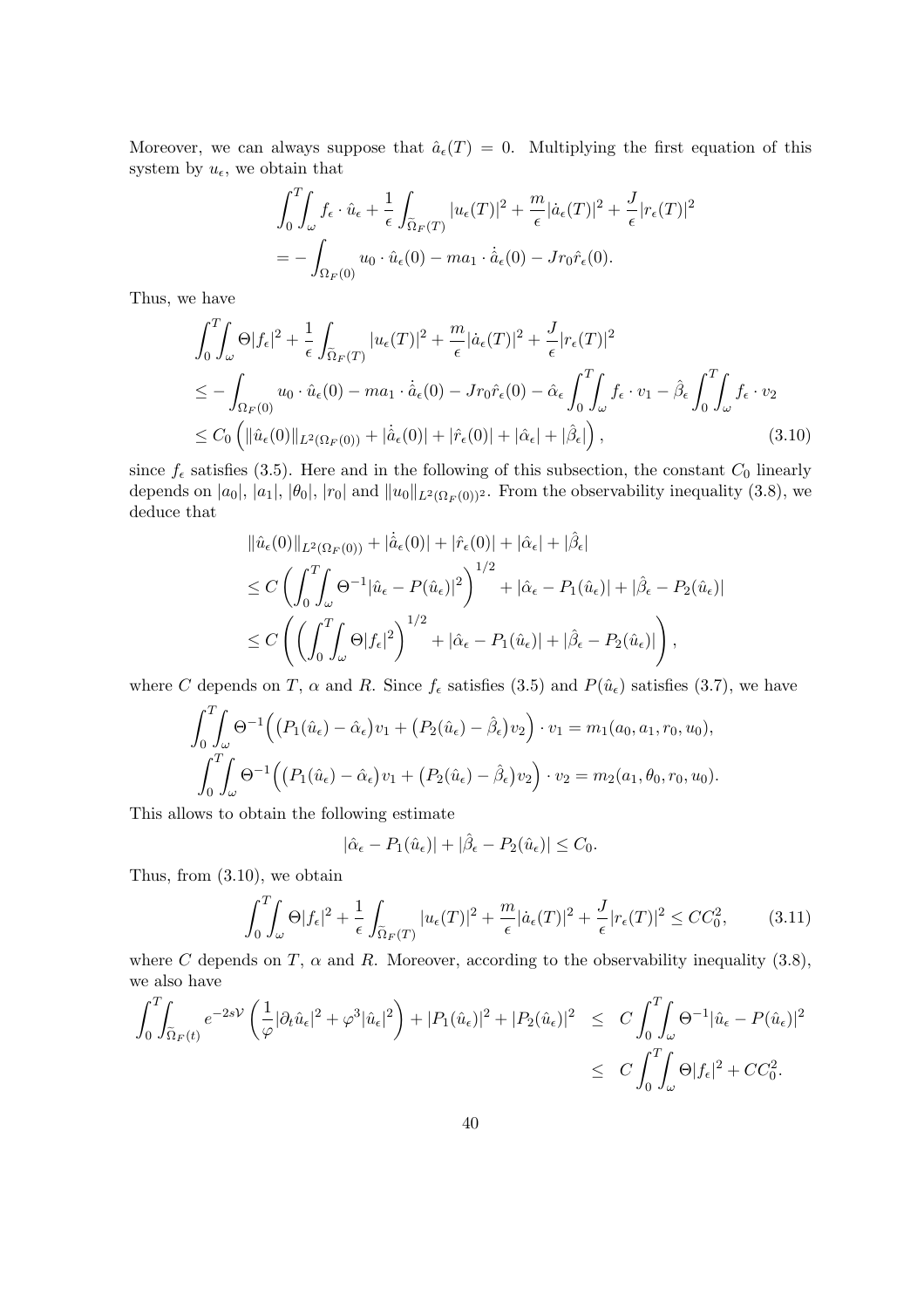Thus, we get,

$$
\int_0^T \int_{\omega} e^{-4s\mathcal{V}^*+8s\hat{\mathcal{V}}-2s\mathcal{V}} \hat{\varphi}^{-20} \varphi^{-1} |\partial_t f_{\epsilon}|^2 \leq C(|a_0|^2+|a_1|^2+|\theta_0|^2+|r_0|^2+||u_0||^2_{L^2(\Omega_F(0))^2}),
$$

and

$$
||f_{\epsilon}||_{H^1(0,T;L^2(\omega))^2} \leq C(|a_0|+|a_1|+|\theta_0|+|r_0|+||u_0||_{L^2(\Omega_F(0))^2}),
$$

where C is a constant which depends on T,  $\alpha$  and R. In particular, there exists a function  $f \in H^1(0,T; L^2(\omega))^2$  such that, for a subsequence of  $(f_{\epsilon}),$ 

$$
f_{\epsilon} \rightharpoonup f
$$
 in  $H^1(0,T;L^2(\omega))^2$ .

Thanks to proposition 2,  $(u_{\epsilon})$  weakly converges to u in  $L^2(0,T;H^2(\Omega_F(t)))^2 \cap H^1(0,T;L^2(\Omega_F(t)))^2$ ,  $(p_\epsilon)$  weakly converges to p in  $L^2(0,T;H^1(\Omega_F(t))), (a_\epsilon)$  weakly converges to a in  $H^2(0,T)^2$ and  $(r_{\epsilon})$  weakly converges to r in  $H^1(0,T)$  where  $(u, p, a, r)$  is the solution of (1.21) together with the control  $f$ . Moreover, by passing to the limit in  $(3.11)$ , we get

$$
u(T, \cdot) = 0
$$
 in  $\Omega_F(T)$ ,  $\dot{a}(T) = 0$ ,  $r(T) = 0$ .

At last, since f satisfies (3.5), we also have that  $a(T) = 0$  and  $\theta(T) = 0$ . Thus, we have proved theorem 2.

**Proposition 6** : We suppose that  $u_0$ ,  $a_0$ ,  $a_1$ ,  $\theta_0$  and  $r_0$  satisfy (1.13) and we consider an initial structure domain  $\Omega_S(0)$  such that (1.9) is satisfied. We consider  $\tilde{a} \in H^2(0,T)^2$ ,  $\tilde{r} \in H^1(0,T)$  which satisfy  $(1.17)$  for some  $\alpha > 0$  and  $\tilde{u}$  which satisfies conditions  $(1.18)$  to (1.20) and such that

$$
\|\tilde{a}\|_{H^2(0,T)^2} + \|\tilde{r}\|_{H^1(0,T)} + \|\tilde{u}\|_{L^\infty(0,T;L^\infty(\tilde{\Omega}_F(t)))^2} + \|\tilde{u}\|_{W^{1,4}(0,T;L^4(\tilde{\Omega}_F(t)))^2} \leq R.
$$

Then, our system is null controllable in the sense of definition 2. Moreover, the control f belongs to  $H^1(0,T;L^2(\omega))^2$  satisfies  $f(t=0)=0$  and

$$
||f||_{H^1(0,T;L^2(\omega))^2} \leq C_3(|a_0|+|a_1|+|\theta_0|+|r_0|+||u_0||_{L^2(\Omega_F(0))^2}),
$$

where  $C_3$  is a constant which depends on T,  $\alpha$  and R and the solution  $(u, p, a, r)$  has the following regularity:

$$
u \in H^1(0, T; H^2(\tilde{\Omega}_F(t)))^2 \cap H^2(0, T; L^2(\tilde{\Omega}_F(t)))^2 \cap W^{1, \infty}(0, T; H^1(\tilde{\Omega}_F(t)))^2,
$$
  

$$
p \in H^1(0, T; H^1(\tilde{\Omega}_F(t))), a \in H^3(0, T)^2, r \in H^2(0, T),
$$

and the norms of  $(u, p, a, r)$  in these spaces are bounded by

$$
||f||_{H^1(0,T;L^2(\omega))^2} + ||u_0||_{H^3(\Omega_F(0))^2} + |a_0| + |a_1| + |\theta_0| + |r_0|.
$$

**Proof of proposition 6:** The properties satisfied by  $\Theta$  imply that  $f_{\epsilon}(t=0) = 0$  and thus

$$
f(t=0) = 0
$$
in  $\omega$ .

Then, the proposition results from the regularity result given by proposition 3.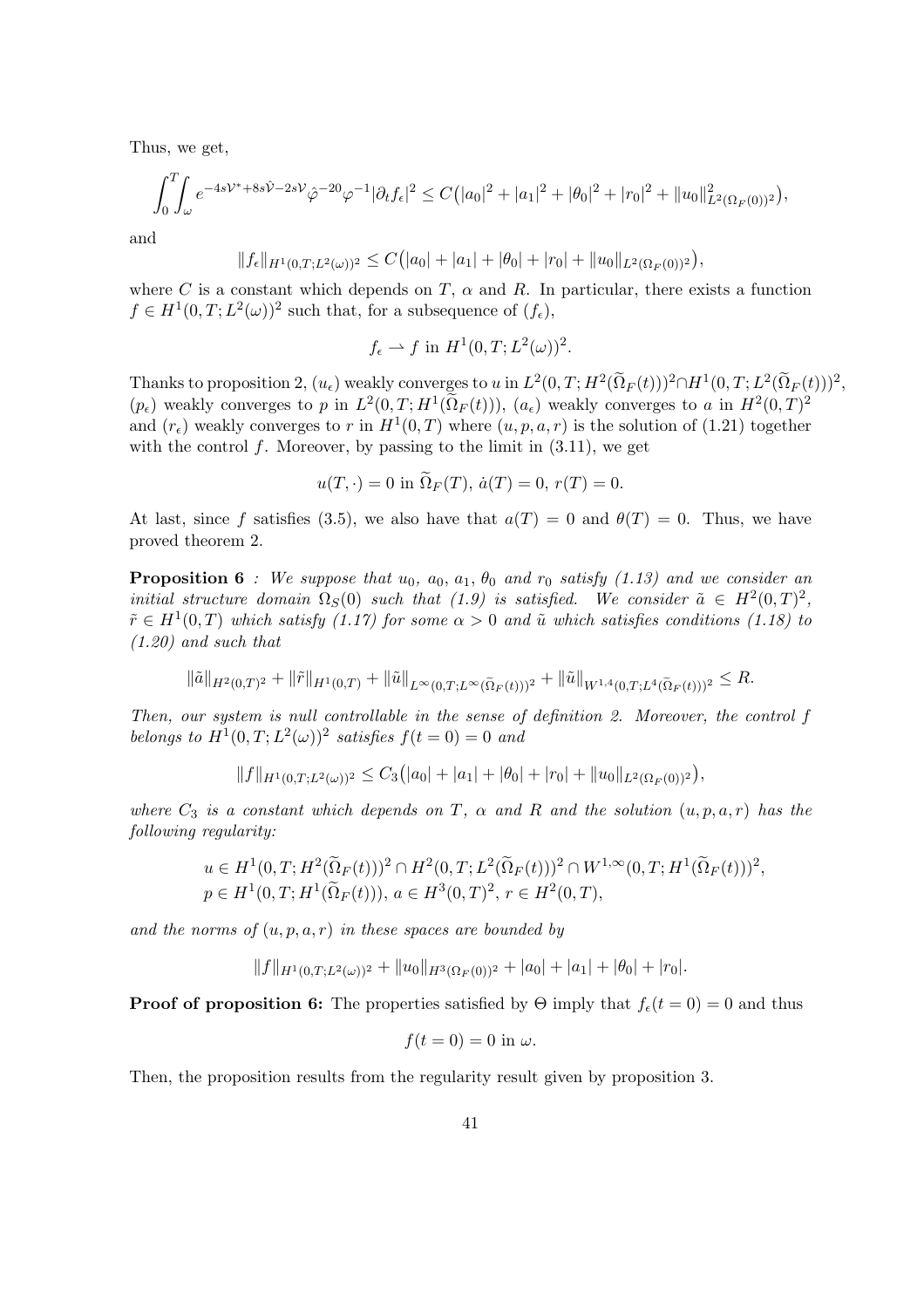## 4 Local null controllability.

We are now able to prove theorem 1. We will prove this theorem using a fixed point argument. Formally, we want to prove that the application which maps  $(\tilde{u}, \tilde{a}, \tilde{r})$  on  $(u, a, r)$  the controlled solution given by proposition 6 admits a fixed point if initial conditions are small enough. This fixed point will be the controlled solution of the nonlinear problem. But the space where  $(\tilde{u}, \tilde{a}, \tilde{r})$  is given depends on  $\tilde{a}$  and  $\tilde{r}$  themselves; indeed  $(\tilde{u}, \tilde{a}, \tilde{r})$  has to satisfy conditions (1.18) and (1.19) where the spaces  $\tilde{\Omega}_S(t)$  and  $\tilde{\Omega}_F(t)$  are given by  $\tilde{a}$  and  $\tilde{r}$ . Thus, we are not able to find a fixed point on this kind of spaces. Consequently, we will first construct  $(\tilde{u}, \tilde{a}, \tilde{r})$  from uncoupled velocities  $(\tilde{u}, \tilde{a}, \tilde{r})$  given on the initial domains. We define

$$
\alpha_0 = \frac{1}{2} d\left(\overline{\Omega_S(0)}, \partial(\Omega \setminus \omega)\right).
$$

According to (1.9),  $\alpha_0 > 0$ .

**Lemma 7** : If  $\tilde{a}$  and  $\tilde{\theta}$  satisfy

$$
\|\tilde{a} - a_0\|_{L^\infty(0,T)^2} \le \frac{\alpha_0}{2}, \|R_{\tilde{\theta} - \theta_0} - Id\|_{L^\infty(0,T; \mathcal{M}_{2 \times 2}(\mathcal{R}))} \le \frac{\alpha_0}{2} \Big( \sup_{y \in \Omega_S(0)} |y - a_0| \Big)^{-1}, \tag{4.1}
$$

then

$$
d\left(\overline{\widetilde{\Omega}_S(t)},\partial\big(\Omega\setminus\omega\big)\right)\geq\alpha_0.
$$

Proof of lemma 7 : We have

$$
d\left(\overline{\widetilde{\Omega}_S(t)},\partial\big(\Omega\setminus\omega\big)\right)=\inf_{x\in\widetilde{\Omega}_S(t),z\in\partial\big(\Omega\setminus\omega\big)}|x-z|=\inf_{y\in\Omega_S(0),z\in\partial\big(\Omega\setminus\omega\big)}\big|\tilde{a}(t)+R_{\tilde{\theta}(t)-\theta_0}(y-a_0)-z\big|,
$$

and, for all  $y \in \Omega_S(0)$ ,  $z \in \partial(\Omega \setminus \omega)$ ,

$$
\begin{array}{lcl} \left| \tilde{a}(t) + R_{\tilde{\theta}(t) - \theta_0}(y - a_0) - z \right| & \geq & \left| y - z \right| - \left| \tilde{a}(t) + R_{\tilde{\theta}(t) - \theta_0}(y - a_0) - y \right| \\ \\ & \geq & \mathrm{d} \left( \overline{\Omega_S(0)}, \partial(\Omega \setminus \omega) \right) - \left| \tilde{a}(t) + R_{\tilde{\theta}(t) - \theta_0}(y - a_0) - y \right|. \end{array}
$$

Moreover, we have

$$
|\tilde{a}(t) + R_{\tilde{\theta}(t) - \theta_0}(y - a_0) - y| \leq |\tilde{a}(t) - a_0| + |(R_{\tilde{\theta}(t) - \theta_0} - Id)(y - a_0)| \leq \alpha_0.
$$

This allows to obtain lemma 7.  $\square$ 

We consider the following spaces

$$
Y = L^{\infty}((0,T) \times \Omega_F(0))^2 \cap W^{1,4}(0,T;L^4(\Omega_F(0)))^2 \cap L^{\infty}(0,T;H_0^1(\Omega_F(0)))^2,
$$
  
\n
$$
Z = \{ (\tilde{w}, \tilde{a}, \tilde{r}) \in Y \times W^{2,4}(0,T)^2 \times W^{1,4}(0,T)/\text{div } \tilde{w} = 0 \text{ in } \Omega_F(0) \}.
$$

We consider  $(\tilde{w}, \tilde{a}, \tilde{r}) \in Z$  and  $\tilde{\theta}$  such that

$$
\tilde{a}(0) = a_0, \,\dot{\tilde{a}}(0) = a_1, \,\tilde{\theta}(0) = \theta_0, \,\tilde{r}(0) = r_0,\tag{4.2}
$$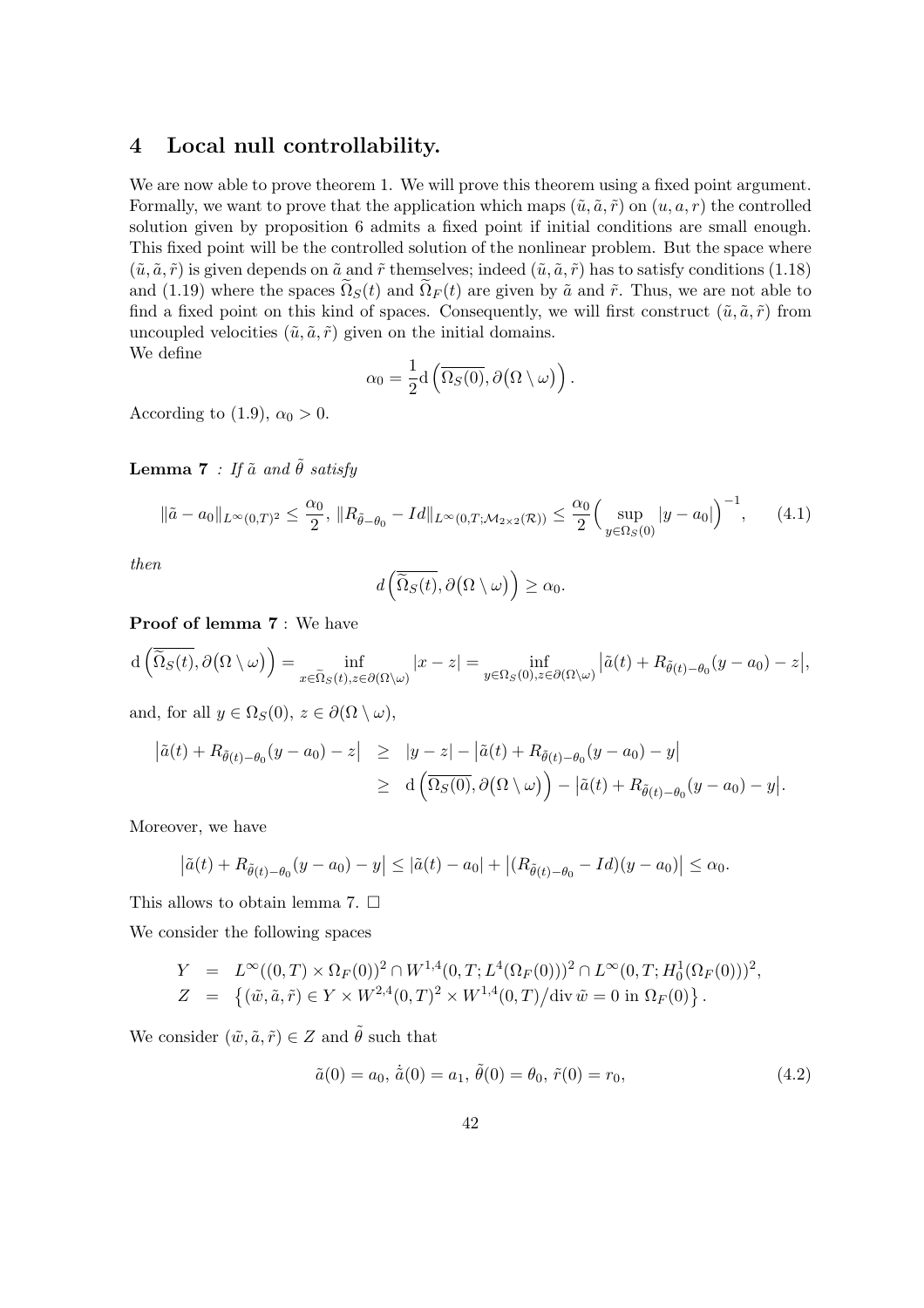where  $\tilde{\theta}$  is the angle associated to the angular velocity  $\tilde{r}$ . We define an odd and nondecreasing function  $\phi \in C^2(\mathbb{R})$  such that

$$
\phi(x) = \begin{cases} x & \text{in } [0, 3/4], \\ 1 & \text{in } [1, \infty[, \end{cases}
$$

and we introduce the family of functions defined for  $K > 0$ ,  $h \in \mathbb{R}$  by

$$
\mathcal{T}_{K,h}(x) = h + K\phi((x-h)/K), \forall x \in \mathbb{R}.
$$

Thus,

$$
\mathcal{T}_{K,h}(x) = \begin{cases} x & \text{if } |x - h| \le 3K/4, \\ h + K & \text{if } |x - h| \ge K. \end{cases}
$$

Since, for all  $x \in \mathbb{R}$ ,  $|\mathcal{T}_{K,h}(x) - h| \leq K$ , we can find b and c (small enough) depending only on  $\alpha_0$  and  $\Omega_S(0)$  such that  $(\mathcal{T}_{b,a_0^1}(\tilde{a}^1), \mathcal{T}_{b,a_0^2}(\tilde{a}^2))$  and  $\mathcal{T}_{c,\theta_0}(\tilde{\theta})$  satisfy  $(4.1)$  where  $a_0 = (a_0^1, a_0^2)$ and  $\tilde{a} = (\tilde{a}^1, \tilde{a}^2)$ . We denote  $\mathcal{T}_{b,a_0}(\tilde{a}) = (\mathcal{T}_{b,a_0^1}(\tilde{a}^1), \mathcal{T}_{b,a_0^2}(\tilde{a}^2))$ . Thus, we can extend the flow X defined on  $\Omega_S(0)$  by

$$
X(t, y) = \mathcal{T}_{b, a_0}(\tilde{a}) + R_{\mathcal{T}_{c, \theta_0}(\tilde{\theta}) - \theta_0}(y - a_0)
$$

and its inverse Y as it is done in lemma 3. The displacements  $\mathcal{T}_{b,a_0}(\tilde{a})$ ,  $\mathcal{T}_{c,\theta_0}(\theta)$  and the moving domains associated to  $\widetilde{X}$  satisfy condition (1.17) with  $\alpha = \alpha_0$ . We denote  $\widetilde{u}_S$  the velocity associated to  $\widetilde{X}$ . Now, we define on  $(0, T) \times \Omega$ ,

$$
\tilde{u}(t,x) = \tilde{u}_S(t,x) + \nabla \tilde{X}(t,\tilde{Y}(t,x))\tilde{w}(t,\tilde{Y}(t,x)).
$$

This velocity combined with the rigid motion  $\mathcal{T}_{b,a_0}(\tilde{a})$  and  $\mathcal{T}_{c,\theta_0}(\theta)$  satisfies (1.18) and (1.19). We denote  $u_S^0$  the velocity which extends  $a_1 + r_0(x - a_0)^{\perp}$  thanks to lemma 2 and we define

$$
w_0 = u_0 - u_S^0.
$$

We see that, if  $\tilde{w}(t = 0) = w_0$  and  $(\tilde{a}, \tilde{r})$  satisfies (4.2), then  $\tilde{u}$  satisfies (1.20). Next, we introduce  $Z_R$  a subset of Z by

$$
Z_R = \left\{ (\tilde{w}, \tilde{a}, \tilde{r}) \in Z / \|\tilde{w}\|_Y + \|\tilde{a}\|_{W^{2,4}(0,T)^2} + \|\tilde{r}\|_{W^{1,4}(0,T)} \le R, \ \tilde{w}(t=0) = w_0 \text{ in } \Omega_F(0),
$$
  

$$
\tilde{a}(0) = a_0, \ \dot{\tilde{a}}(0) = a_1, \ \tilde{\theta}(0) = \theta_0, \ \tilde{r}(0) = r_0 \right\}.
$$

Let us take  $(\tilde{w}, \tilde{a}, \tilde{r}) \in Z_R$ . We can apply proposition 6 which associates to  $(\tilde{u}, \mathcal{T}_{b,a_0}(\tilde{a}), \mathcal{T}_{c,\theta_0}(\theta))$ a control  $f \in H^1(0,T; L^2(\omega))^2$  and an associated state  $(u, p, a, r)$  solution of (1.21) such that

$$
u(T, \cdot) = 0
$$
 in  $\Omega$ ,  $a(T) = 0$ ,  $\theta(T) = 0$ ,

and

$$
f(t=0) = 0 \text{ in } \omega, \|f\|_{H^1(0,T;L^2(\omega))^2} \le C_4(|a_0| + |a_1| + |\theta_0| + |r_0| + \|u_0\|_{L^2(\Omega_F(0))^2}), \quad (4.3)
$$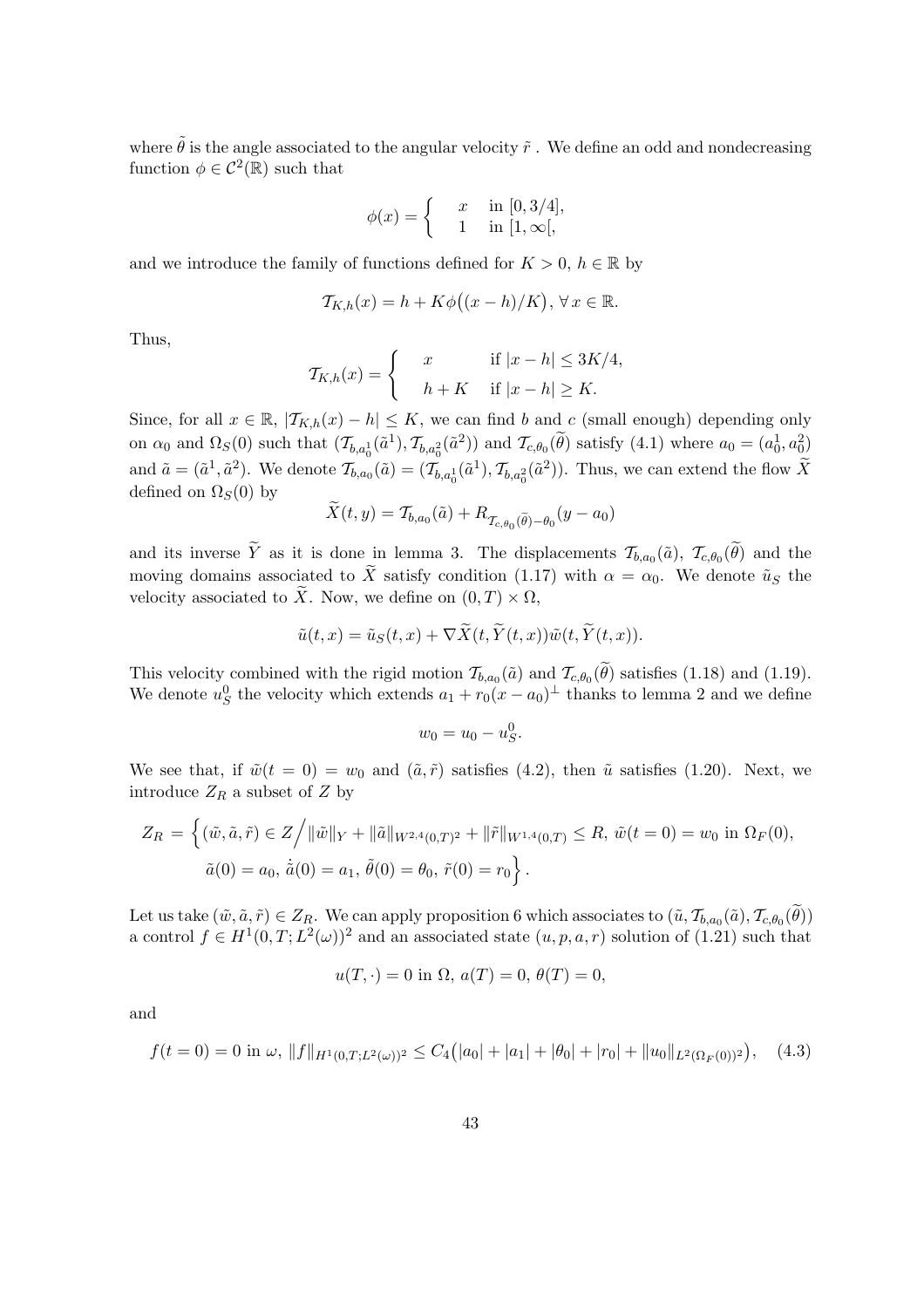where  $C_4$  depends on T,  $\alpha_0$  and R. Indeed, since  $(\tilde{w}, \tilde{a}, \tilde{r})$  belongs to  $Z_R$ ,

$$
\|\tilde{a}\|_{H^2(0,T)^2} + \|\tilde{r}\|_{H^1(0,T)} + \|\tilde{u}\|_{L^\infty(0,T;L^\infty(\tilde{\Omega}_F(t)))^2} + \|\tilde{u}\|_{W^{1,4}(0,T;L^4(\tilde{\Omega}_F(t)))^2} \leq CR,
$$

where C depends on T and  $\alpha_0$ .

According to proposition 6,  $(a, r)$  belongs to  $H^3(0, T)^2 \times H^2(0, T)$ . We consider the velocity defined on  $\Omega<sub>S</sub>(t)$  by

$$
\dot{a} + r(x - \tilde{a})^{\perp}
$$

and we extend this velocity on  $\Omega$  by a velocity us which has the same properties as  $\tilde{u}_S$  given by lemma 2. Then, we define  $w$  by

$$
w(t,y) = \nabla \widetilde{Y}(t, \widetilde{X}(t,y))(u - u_S)(t, \widetilde{X}(t,y)), \forall y \in \Omega_F(0).
$$

The velocity  $u_S$  belongs to  $H^2(0,T; \mathcal{C}^2(\Omega))^2$  and

$$
||u_S||_{H^2(0,T;\mathcal{C}^2(\Omega))^2} \leq C(||a||_{H^3(0,T)^2} + ||r||_{H^2(0,T)}).
$$

We easily check that  $(w, a, r)$  belongs to Z according to proposition 6 and

$$
||w||_Y + ||a||_{W^{2,4}(0,T)^2} + ||r||_{W^{1,4}(0,T)} \leq C_5(|a_0| + |a_1| + |\theta_0| + |r_0| + ||u_0||_{H^3(\Omega_F(0))^2}), \quad (4.4)
$$

where the constant  $C_5$  depends on T,  $\alpha_0$  and R. Moreover, we also have

$$
w(T, \cdot) = 0 \text{ in } \Omega_F(0), a(T) = 0, \theta(T) = 0, \dot{a}(T) = 0, r(T) = 0.
$$
 (4.5)

For  $(\tilde{w}, \tilde{a}, \tilde{r}) \in Z_R$ , let us define the set  $\Lambda(\tilde{w}, \tilde{a}, \tilde{r})$  by

$$
\Lambda(\tilde{w}, \tilde{a}, \tilde{r}) = \left\{ (w, a, r) \in Z \text{ satisfying (4.4), (4.5) with } f \in H^1(0, T; L^2(\omega))^2 \text{ satisfying (4.3)} \right\},\
$$

and let us consider the set-valued mapping  $\Lambda:Z_R\mapsto Z$ . We will apply Kakutani's theorem to this mapping. First of all, according to what precedes,  $\Lambda(\tilde{w}, \tilde{a}, \tilde{r})$  is always a nonempty subset of  $Z$ . Moreover, it is easy to see that it is a closed convex subset of  $Z$ . Next, since the control f belongs to  $H^1(0,T;L^2(\omega))^2$ , we can apply proposition 3 and deduce that

$$
w \in H^1(0, T; H^2(\Omega_F(0)))^2 \cap H^2(0, T; L^2(\Omega_F(0)))^2 \cap W^{1, \infty}(0, T; H^1(\Omega_F(0)))^2,
$$
  

$$
a \in H^3(0, T)^2, r \in H^2(0, T).
$$

Consequently, for each  $(\tilde{w}, \tilde{a}, \tilde{r}) \in Z_R$ ,  $\Lambda(\tilde{w}, \tilde{a}, \tilde{r}) \hookrightarrow K$  where K is a compact subset of Z. We also have to prove that  $\Lambda$  is upper hemicontinuous in Z. This will be true if, for all  $\nu \in \mathbb{R}$ and for all  $(v, b, s) \in Z'$ 

$$
B(\nu, v, b, s) = \left\{ (\tilde{w}, \tilde{a}, \tilde{r}) \in Z / \sup_{(w,a,r) \in \Lambda(\tilde{w}, \tilde{a}, \tilde{r})} \langle (v,b,s), (w,a,r) \rangle \ge \nu \right\}
$$

is a closed subset of Z.

We consider a sequence  $(\tilde{w}_n, \tilde{a}_n, \tilde{r}_n)$  of  $B(\nu, v, b, s)$  such that

$$
(\tilde{w}_n, \tilde{a}_n, \tilde{r}_n) \to (\tilde{w}, \tilde{a}, \tilde{r}) \text{ in } Z
$$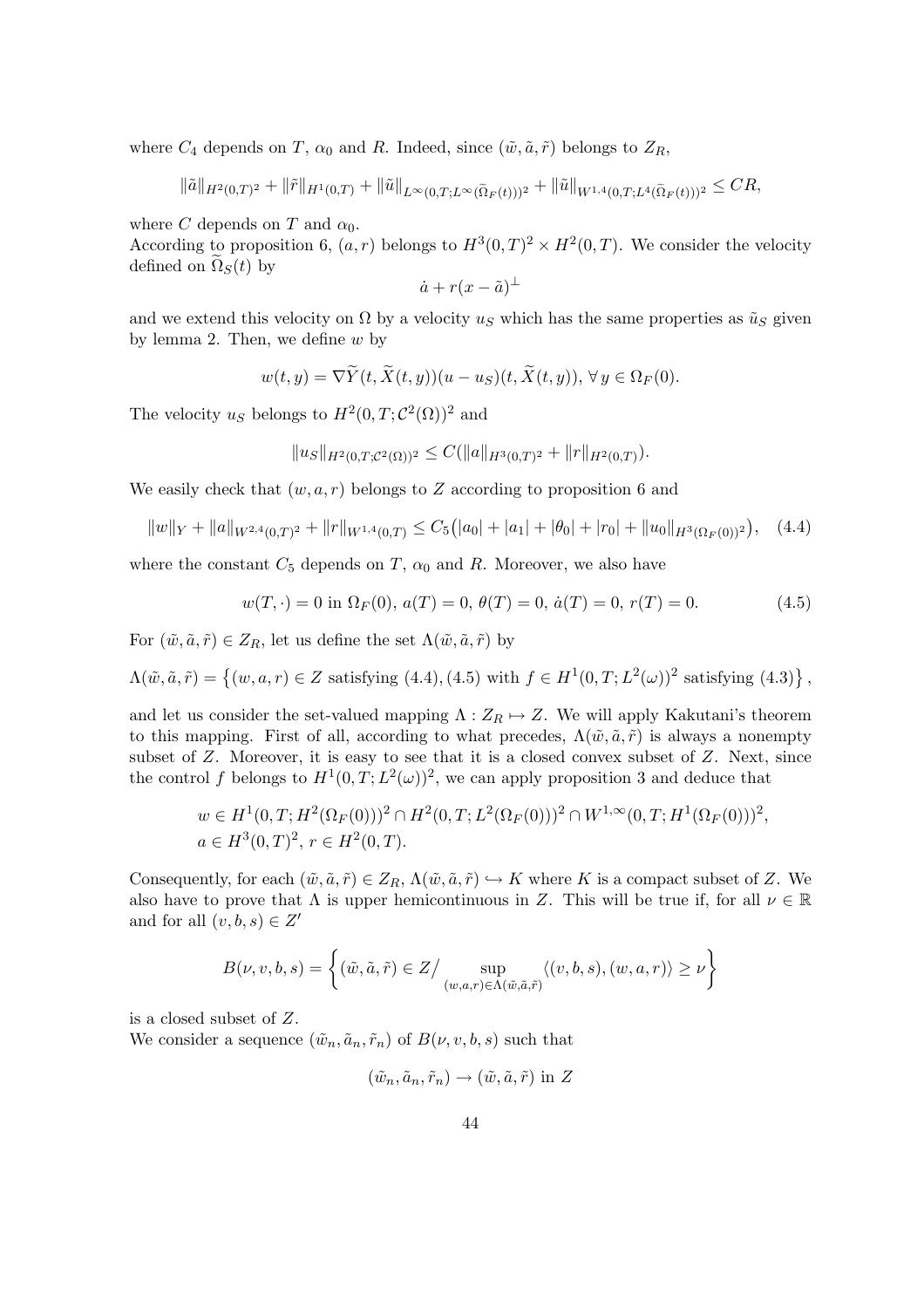and we want to prove that  $(\tilde{w}, \tilde{a}, \tilde{r})$  belongs to  $B(\nu, v, b, s)$ . Since  $\Lambda(\tilde{w}, \tilde{a}, \tilde{r})$  is compact, for every  $n \in \mathbb{N}$ , there exists  $(w_n, a_n, r_n) \in \Lambda(\tilde{w}_n, \tilde{a}_n, \tilde{r}_n)$  such that

$$
\sup_{(w,a,r)\in\Lambda(\tilde{w}_n,\tilde{a}_n,\tilde{r}_n)} \langle (v,b,s),(w,a,r) \rangle = \langle (v,b,s),(w_n,a_n,r_n) \rangle.
$$

This sequence  $(w_n, a_n, r_n)$  satisfies (4.4) and belongs to the compact subset K. Thus, it strongly converges to a limit  $(w, a, r)$  in Z. In the same way, the sequence of controls  $(f_n)$  associated to  $(w_n, a_n, r_n)$  is bounded in  $H^1(0, T; L^2(\omega))^2$  and weakly converges to f in  $H^1(0,T;L^2(\omega))^2$ . Now, since  $(w,a,r)$  belongs to  $\Lambda(\tilde{w},\tilde{a},\tilde{r})$ , we obtain that

$$
\sup_{(w,a,r)\in\Lambda(\tilde{w},\tilde{a},\tilde{r})}\langle (v,b,s),(w,a,r)\rangle\geq\langle (v,b,s),(w,a,r)\rangle=\lim_{n\to\infty}\langle (v,b,s),(w_n,a_n,r_n)\rangle\geq\nu.
$$

This proves that  $\Lambda$  is upper hemicontinuous. At last, according to (4.4), if

$$
|a_0| + |a_1| + |\theta_0| + |r_0| + ||u_0||_{H^3(\Omega_F(0))^2} \le \frac{R}{C_5},
$$
\n(4.6)

 $(w, a, r)$  belongs to  $Z_R$ . Thus, we consider initial data which satisfy (4.6) and we can apply Kakutani's fixed point theorem to the set-valued mapping  $\Lambda : Z_R \mapsto Z_R$ . Therefore, if initial data satisfy (4.6), we have the existence of a solution  $(w, a, r)$  associated to a control  $f \in H^1(0,T; L^2(\omega))^2$  which satisfies (4.4). The associated velocity u together with a, r and the pressure  $p$  is solution of a nonlinear system where the domains are given by the flow

$$
X(t, y) = T_{b, a_0}(a) + R_{T_{c, \theta_0}(\theta) - \theta_0}(y - a_0).
$$

From (4.4), we deduce

$$
||a||_{W^{1,\infty}(0,T)^2} + ||r||_{L^{\infty}(0,T)} \leq C_6(|a_0|+|a_1|+|\theta_0|+|r_0|+||u_0||_{H^3(\Omega_F(0))^2}),
$$

where  $C_6$  depends on T,  $\alpha_0$  and R. Thus, for initial conditions such that

$$
|a_0| + |a_1| + |\theta_0| + |r_0| + \|u_0\|_{H^3(\Omega_F(0))^2} \le \frac{3}{4TC_6} \min\left(b, c\right),\tag{4.7}
$$

we have  $\mathcal{T}_{b,a_0}(a) = a$  and  $\mathcal{T}_{c,\theta_0}(\theta) = \theta$ . It implies that  $(u, p, a, r)$  is solution of the problem (1.1) to (1.6) and satisfies (1.14). Therefore, for  $(a_0, a_1, \theta_0, r_0, u_0)$  satisfying (4.6) and (4.7), we obtain theorem 1.

Acknowledgements: The authors want to thank Jean-Pierre Puel and Sergio Guerrero for very fruitful remarks and discussions. This collaboration was partially supported by ECOS-Conicyt grants CO1E02 and CO4E08.

The second author acknowledges FONDECYT 1030808 grant and the support of the CNRS for a three month stay at the Jacques-Louis Lions Laboratory, University Pierre et Marie Curie - Paris 6, France in 2005, since a part of this joint work was possible thanks to this stay.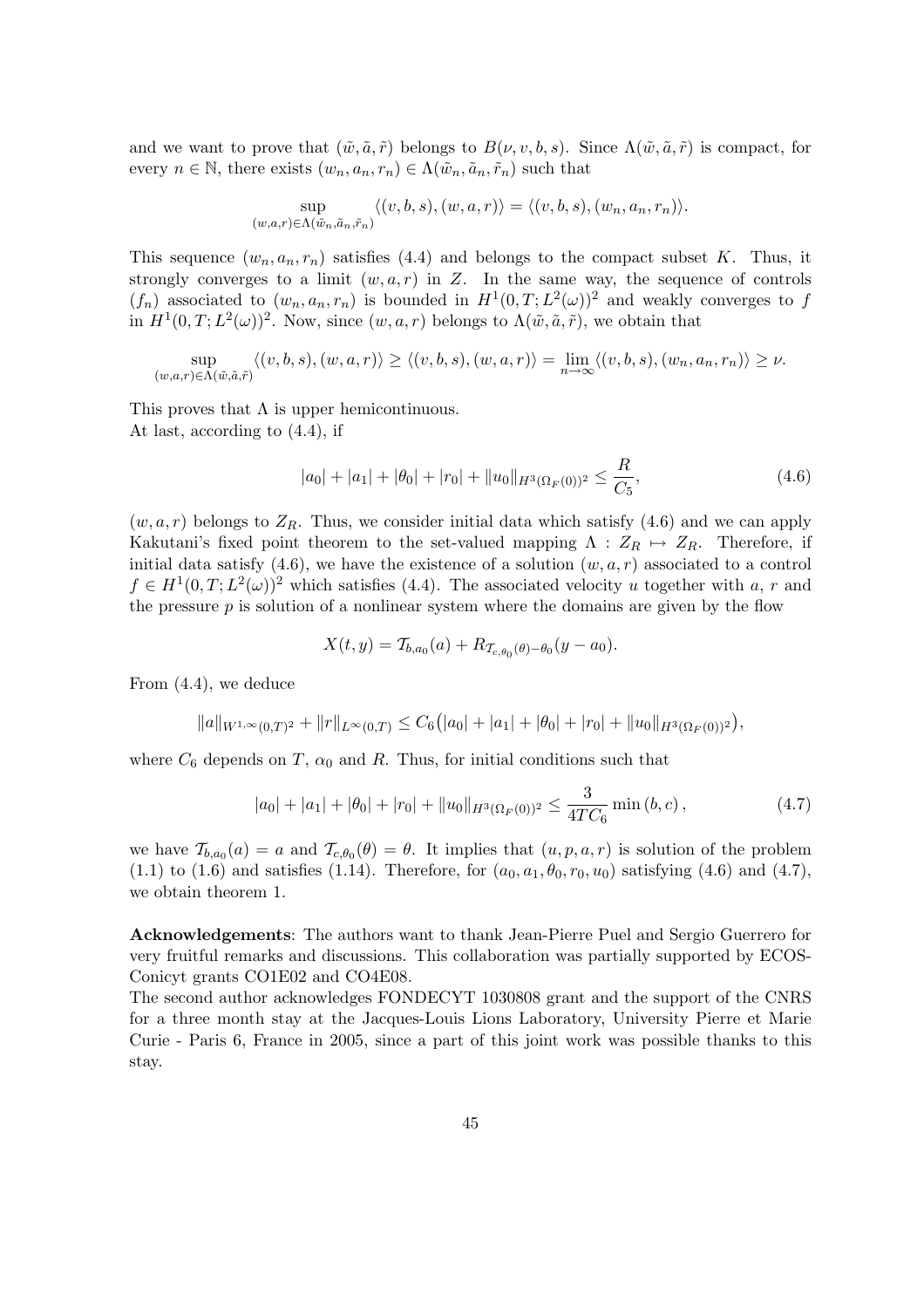## References

- [1] S. Anita, V. Barbu, Null controllability of nonlinear convective heat equations, ESAIM Control Optim. Calc. Var., 5 (2000), 157-173.
- [2] M. Boulakia, A. Osses, Local null controllability of a two-dimensional fluid-structure interaction problem, Prépublication 139, UVSQ (octobre 2005).
- [3] C. CONCA, J. SAN MARTIN, M. TUCSNAK, *Existence of solutions for the equations mod*elling the motion of a rigid body in a viscous fluid, Comm. Partial Differential Equations 25 (2000), 1019-1042.
- [4] J.M. CORON, S. GUERRERO, Singular optimal control: A linear 1-D parabolic-hyperbolic example, Asymptot. Anal., 44 (2005), No 3-4, 237-257.
- [5] B. Desjardins, M.J. Esteban, Existence of weak solutions for the motion of rigid bodies in a viscous fluid., Arch. Ration. Mech. Anal. **146** (1999), No 1, 59-71.
- [6] A. Doubova, E. Fernandez-Cara, Some control results for simplified one-dimensional models of fluid-solid interaction, Math. Models Methods Appl. Sci, 15 (2005), No 5, 783- 824.
- [7] C. Fabre, G. Lebeau, Prolongement unique des solutions de l'equation de Stokes, Comm. Partial Diff. Equations, 21 (1996), No 3-4, 573-596.
- [8] C. Fabre, J.-P. Puel, E. Zuazua, Approximate controllability of the semilinear heat equation, Proc. Royal Soc. Edinburgh, 125A (1995), No 3-4, 31-61.
- [9] E. Fernandez-Cara, S. Guerrero, O. Yu. Imanuvilov, J.-P. Puel, Local exact controllability of the Navier-Stokes system, J. Math. Pures Appl., 83 (2004), No 12, 1501-1542.
- [10] E. FERNANDEZ-CARA, E. ZUAZUA, The cost of approximate controllability for heat equations: the linear case, Adv. Differential Equations, 5 (2000), No 4-6, 465-514.
- [11] A.V. Fursikov, O. Yu. Imanuvilov, Controllability of Evolution Equations, Lecture Notes Series, vol. 34, Seoul National University, Research Institute of Mathematics, Global Analysis Research Center, Seoul, 1996.
- [12] O. Yu. Imanuvilov, Remarks on exact controllability for the Navier-Stokes equations, ESAIM Control Optim. Calc. Var., 6 (2001), 39-72.
- [13] O. Yu. Imanuvilov, J.-P.Puel, Global Carleman estimates for weak solutions of elliptic nonhomogeneous Dirichlet problems, Internat. Math. Res. Notices, 16 (2003), 883-913.
- [14] O. Yu. IMANUVILOV, T.TAKAHASHI, *Exact controllability of a fluid-rigid body system*, Prépublication IECN (novembre 2005).
- [15] O. NAKOULIMA, *Contrôlabilité à zéro avec contraintes sur le contrôle*, C. R. Acad. Sci. Paris Ser I, 339 (2004), 405-410.